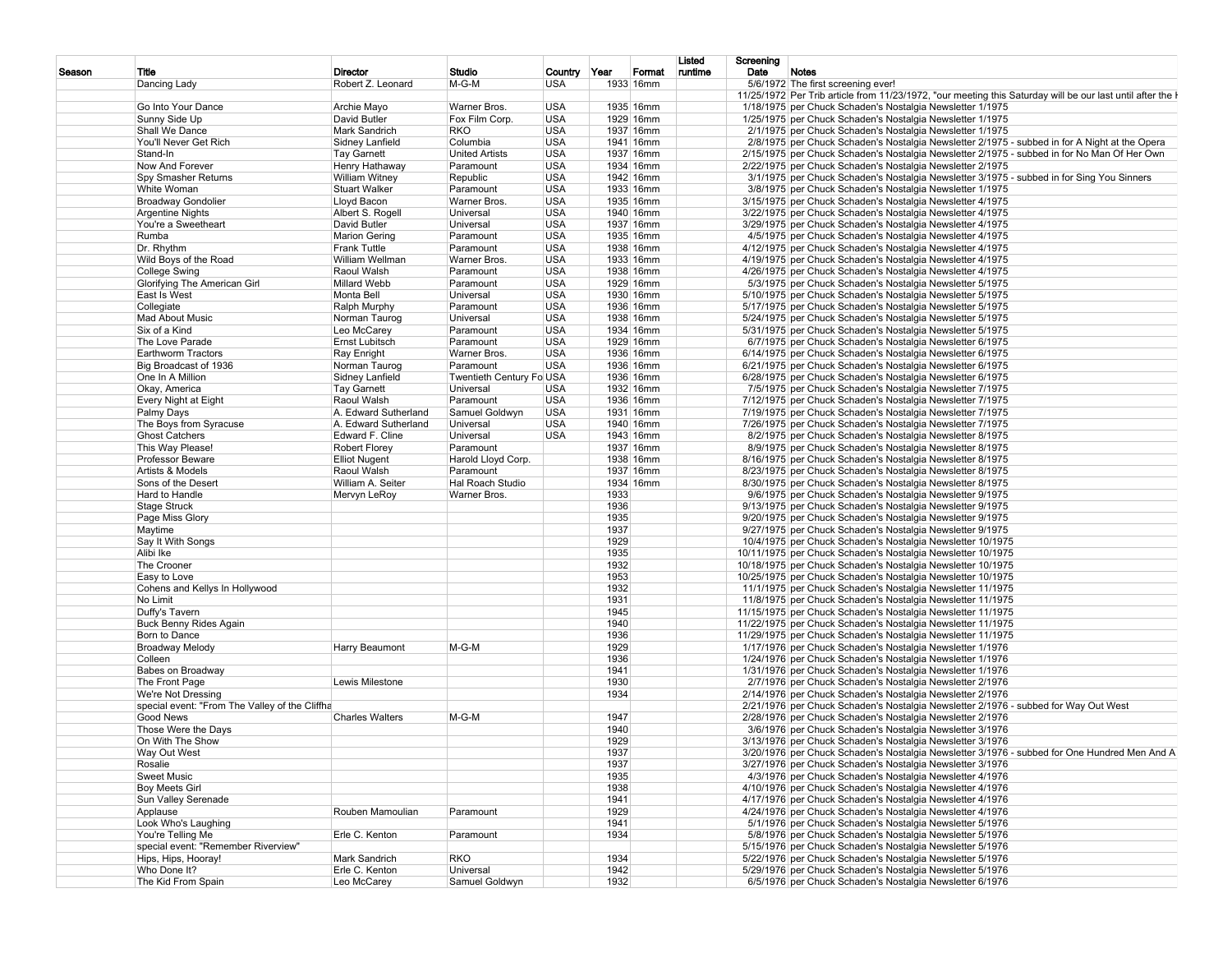| Season                           | Title                                                    | <b>Director</b>         | Studio                                       | Country Year |      | Format    | Listed<br>runtime | Screening<br>Date | Notes                                                                                            |
|----------------------------------|----------------------------------------------------------|-------------------------|----------------------------------------------|--------------|------|-----------|-------------------|-------------------|--------------------------------------------------------------------------------------------------|
|                                  | It Started With Eve                                      | Henry Koster            | Universal                                    |              | 1941 |           |                   |                   | 6/12/1976 per Chuck Schaden's Nostalgia Newsletter 6/1976                                        |
|                                  | Old Man Rhythm                                           | <b>Edward Ludwig</b>    | RKO                                          |              | 1935 |           |                   |                   | 6/19/1976 per Chuck Schaden's Nostalgia Newsletter 6/1976                                        |
|                                  | program: All Star Cartoon Festival!                      |                         |                                              |              |      |           |                   |                   | 6/26/1976 per Chuck Schaden's Nostalgia Newsletter 6/1976                                        |
|                                  | Thin Ice                                                 | Sidney Lanfield         | Twentieth Century-Fo                         |              | 1937 |           |                   |                   | 7/3/1976 per Chuck Schaden's Nostalgia Newsletter 6/1976                                         |
|                                  | See America Thirst                                       | William James Craft     | Universal                                    |              | 1930 |           |                   |                   | 7/10/1976 per Chuck Schaden's Nostalgia Newsletter 6/1976                                        |
|                                  | The Phantom President                                    | Norman Taurog           | Paramount                                    |              | 1932 |           |                   |                   | 7/17/1976 per Chuck Schaden's Nostalgia Newsletter 7/1976                                        |
|                                  | <b>Orchestra Wives</b>                                   | Archie Mayo             | Twentieth Century-Fo                         |              | 1942 |           |                   |                   | 7/24/1976 per Chuck Schaden's Nostalgia Newsletter 7/1976                                        |
|                                  | Let Freedom Ring                                         | Jack Conway             | $M-G-M$                                      |              | 1939 |           |                   |                   | 7/31/1976 per Chuck Schaden's Nostalgia Newsletter 7/1976                                        |
|                                  | <b>Flirtation Walk</b>                                   | Frank Borzage           | Warner Bros.                                 |              | 1934 |           |                   |                   | 8/7/1976 per Chuck Schaden's Nostalgia Newsletter 8/1976                                         |
|                                  | Cover Girl                                               | <b>Charles Vidor</b>    | Columbia                                     |              | 1944 |           |                   |                   | 8/14/1976 per Chuck Schaden's Nostalgia Newsletter 8/1976                                        |
|                                  | Show of Shows                                            | John G. Adolfi          | Warner Bros.                                 |              | 1929 |           |                   |                   | 8/21/1976 per Chuck Schaden's Nostalgia Newsletter 8/1976                                        |
|                                  | Gold Diggers of 1933                                     | Mervyn LeRoy            | Warner Bros.                                 |              | 1933 |           |                   |                   | 8/28/1976 per Chuck Schaden's Nostalgia Newsletter 8/1976                                        |
|                                  | <b>Crazy House</b>                                       | Edward F. Cline         | Universal                                    |              | 1943 |           |                   |                   | 9/4/1976 per Chuck Schaden's Nostalgia Newsletter 9/1976 - subbed for See My Lawyer              |
|                                  | The Big Broadcast                                        | <b>Frank Tuttle</b>     | Paramount                                    |              | 1932 |           |                   |                   | 9/11/1976 per Chuck Schaden's Nostalgia Newsletter 9/1976                                        |
|                                  | Hollywood Hotel                                          | <b>Busby Berkeley</b>   | Warner Bros.                                 |              | 1937 |           |                   |                   | 9/18/1976 per Chuck Schaden's Nostalgia Newsletter 9/1976                                        |
|                                  | A Chump At Oxford                                        | Alfred J. Goulding      | <b>Hal Roach Studios</b>                     |              | 1940 |           |                   |                   | 9/25/1976 per Chuck Schaden's Nostalgia Newsletter 9/1976                                        |
|                                  | Shine On Harvest Moon                                    | David Butler            | Warner Bros.                                 |              | 1944 |           |                   |                   | 10/2/1976 per Chuck Schaden's Nostalgia Newsletter 10/1976                                       |
|                                  | Follow the Boys                                          | A. Edward Sutherland    | Universal                                    |              | 1944 |           |                   |                   | 10/9/1976 per Chuck Schaden's Nostalgia Newsletter 10/1976                                       |
|                                  | Devil Dogs of the Air                                    | Lloyd Bacon             | Warner Bros.                                 |              | 1935 |           |                   |                   | 10/16/1976 per Chuck Schaden's Nostalgia Newsletter 10/1976                                      |
|                                  | Sunset Over Wyoming                                      |                         |                                              |              |      |           |                   |                   | 10/23/1976 per Chuck Schaden's Nostalgia Newsletter 10/1976 - supposed to recreate a Saturday ma |
|                                  | Manpower                                                 | Raoul Walsh             | Warner Bros.                                 |              | 1941 |           |                   |                   | 10/30/1976 per Chuck Schaden's Nostalgia Newsletter 10/1976                                      |
|                                  | Pin Up girl                                              | H. Bruce Humberstone    | Twentieth Century Fo                         |              | 1944 |           |                   |                   | 11/6/1976 per Chuck Schaden's Nostalgia Newsletter 11/1976                                       |
|                                  | The Tenderfoot                                           | Ray Enright             | Warner Bros.                                 |              | 1932 |           |                   |                   | 11/13/1976 per Chuck Schaden's Nostalgia Newsletter 11/1976                                      |
|                                  | Mighty Joe Young                                         | Ernst B. Schoedsack     | <b>RKO</b>                                   |              | 1949 |           |                   |                   | 11/20/1976 per Chuck Schaden's Nostalgia Newsletter 11/1976                                      |
|                                  | program: Slapstick Comedy Festival!                      |                         |                                              |              |      |           |                   |                   | 11/27/1976 per Chuck Schaden's Nostalgia Newsletter 11/1976                                      |
|                                  | <b>Sing You Sinners</b>                                  | <b>Wesley Ruggles</b>   | Paramount                                    |              | 1938 |           |                   | 2/5/1977          |                                                                                                  |
|                                  | <b>Heavenly Days</b>                                     | <b>Howard Estabrook</b> | RKO                                          |              | 1944 |           |                   | 2/12/1977         |                                                                                                  |
|                                  | Nothing Sacred                                           | William Wellman         | Selznick                                     |              | 1937 |           |                   | 2/19/1977         |                                                                                                  |
|                                  | <b>Singing Marine</b>                                    | Ray Enright             | Warner Bros.                                 |              | 1937 |           |                   | 2/26/1977         |                                                                                                  |
|                                  | program: Saturday Night Matinee                          |                         |                                              |              |      |           |                   | 3/5/1977          |                                                                                                  |
|                                  | <b>Girl Crazy</b>                                        |                         |                                              |              |      |           |                   | 3/12/1977         |                                                                                                  |
|                                  | To be Or Not To Be                                       | Ernst Lubitsch          | <b>United Artists</b>                        |              | 1942 |           |                   | 3/19/1977         |                                                                                                  |
|                                  | <b>Hollywood Canteen</b>                                 | <b>Delmer Daves</b>     | Warner Bros.                                 |              | 1944 |           |                   | 3/26/1977         |                                                                                                  |
|                                  | program: Laurel and Hardy Comedy Night                   |                         |                                              |              |      |           |                   | 4/2/1977          |                                                                                                  |
|                                  | Life of the Party                                        |                         |                                              |              |      |           |                   | 4/9/1977          |                                                                                                  |
|                                  | This Is The Army                                         | <b>Michael Curtiz</b>   | Warner Bros.                                 |              | 1943 |           |                   | 4/16/1977         |                                                                                                  |
|                                  | special event: Riverview Nostalgia Night                 |                         |                                              |              |      |           |                   | 4/23/1977         |                                                                                                  |
|                                  | Navy Blues                                               | Lloyd Bacon             | Warner Bros.                                 |              | 1941 |           |                   | 4/30/1977         |                                                                                                  |
|                                  | Thief of Bagdad                                          |                         |                                              |              |      |           |                   | 5/7/1977          |                                                                                                  |
|                                  | <b>Tonight And Every Night</b>                           | Victor Saville          | Columbia                                     |              | 1945 |           |                   | 5/14/1977         |                                                                                                  |
|                                  | program: Remember The Serials!                           |                         |                                              |              |      |           |                   | 5/21/1977         |                                                                                                  |
|                                  | <b>TBA</b>                                               |                         |                                              |              |      |           |                   | 5/28/1977         |                                                                                                  |
|                                  | Cowboy from Brooklyn                                     | Lloyd Bacon             | Warner Bros.                                 |              | 1938 |           |                   | 6/4/1977          |                                                                                                  |
|                                  | Check and Double Check                                   | Melville W. Brown       | RKO                                          |              | 1930 |           |                   | 6/11/1977         |                                                                                                  |
|                                  |                                                          |                         |                                              |              |      |           |                   | 6/18/1977         |                                                                                                  |
|                                  |                                                          |                         |                                              |              |      |           |                   | 6/25/1977         |                                                                                                  |
|                                  | Jan - Sept 1982 Two Weeks With Love                      | Roy Rowland             | $M-G-M$                                      |              |      | 1950 16mm |                   | 1/15/1982         |                                                                                                  |
|                                  | Jan - Sept 1982 Love Is On The Air                       | Nick Grinde             | Warner Bros.                                 |              |      | 1937 16mm |                   |                   | 1/23/1982 Ronald Reagan double feature                                                           |
|                                  | Jan - Sept 1982   Secret Service Of The Air              | Noel M. Smith           | Warner Bros.                                 |              |      | 1939 16mm |                   |                   | 1/23/1982 Ronald Reagan double feature                                                           |
|                                  | Jan - Sept 1982   Meet The People                        | <b>Charles Reisner</b>  | $M-G-M$                                      |              |      | 1944 16mm |                   | 1/30/1982         |                                                                                                  |
|                                  | Jan - Sept 1982 The Singing Marine                       | Ray Enright             | Warner Bros.                                 |              |      | 1937 16mm |                   | 2/6/1982          |                                                                                                  |
| Jan - Sept 1982 Charley's Aunt   |                                                          | Archie Mayo             | <b>Twentieth Century Fo</b>                  |              |      | 1941 16mm |                   | 2/13/1982         |                                                                                                  |
|                                  | Jan - Sept 1982 Rhythm On The River                      | Victor Schertzinger     | Paramount                                    |              |      | 1940 16mm |                   | 2/20/1982         |                                                                                                  |
|                                  | Jan - Sept 1982 Ready, Willing and Able                  | Ray Enright             | Warner Bros.                                 |              |      | 1937 16mm |                   | 2/27/1982         |                                                                                                  |
| Jan - Sept 1982 Reckless         |                                                          | Victor Fleming          | $M-G-M$                                      |              |      | 1935 16mm |                   | 3/6/1982          |                                                                                                  |
|                                  | Jan - Sept 1982 My Wild Irish Rose                       | David Butler            | Warner Bros.                                 |              |      | 1947 16mm |                   | 3/13/1982         |                                                                                                  |
| Jan - Sept 1982   On The Avenue  |                                                          | Roy Del Ruth            | <b>Twentieth Century Fo</b>                  |              |      | 1937 16mm |                   | 3/20/1982         |                                                                                                  |
| Jan - Sept 1982 Thanks A Million |                                                          | Roy Del Ruth            | Twentieth Century Fo USA                     |              |      | 1935 16mm |                   | 3/27/1982         |                                                                                                  |
| Jan - Sept 1982 April Showers    |                                                          | James V. Kern           | Warner Bros.                                 |              |      | 1948 16mm |                   | 4/3/1982          |                                                                                                  |
|                                  | Jan - Sept 1982   I Wonder Who's Kissing Her Now         | Lloyd Bacon             | Twentieth Century Fo                         |              |      | 1947 16mm |                   | 4/10/1982         |                                                                                                  |
|                                  | Jan - Sept 1982   Do You Love Me?                        | <b>Gregory Ratoff</b>   | Twentieth Century Fo                         |              |      | 1946 16mm |                   | 4/17/1982         |                                                                                                  |
| Jan - Sept 1982 Sitting Pretty   |                                                          | Harry Joe Brown         | Paramount                                    |              |      | 1933 16mm |                   | 4/24/1982         |                                                                                                  |
| Jan - Sept 1982 Varsity Show     |                                                          | William Keighley        | Warner Bros.                                 |              |      | 1937 16mm |                   | 5/1/1982          |                                                                                                  |
|                                  | Jan - Sept 1982 Rich, Young and Pretty                   | Norman Taurog           | $M-G-M$                                      |              |      | 1951 16mm |                   | 5/8/1982          |                                                                                                  |
|                                  | Jan - Sept 1982 Sweet Rosie O'Grady                      | <b>Irving Cummings</b>  |                                              |              |      | 1943 16mm |                   | 5/15/1982         |                                                                                                  |
|                                  | Jan - Sept 1982 You Can't Have Everything                | Norman Taurog           | Twentieth Century Fo<br>Twentieth Century Fo |              |      | 1937 16mm |                   | 5/22/1982         |                                                                                                  |
|                                  | Jan - Sept 1982   Oh, You Beautiful Doll                 | John M. Stahl           | Twentieth Century Fo                         |              |      | 1949 16mm |                   | 5/29/1982         |                                                                                                  |
|                                  | Jan - Sept 1982 Shorts program: "All This and 3-D Too!!" |                         |                                              |              |      | 16mm      |                   |                   | 6/5/1982 \$2 admission                                                                           |
|                                  | Jan - Sept 1982   My Sister Eileen                       | Alexander Hall          | Columbia                                     |              |      | 1942 16mm |                   | 6/12/1982         |                                                                                                  |
|                                  |                                                          |                         |                                              |              |      |           |                   |                   |                                                                                                  |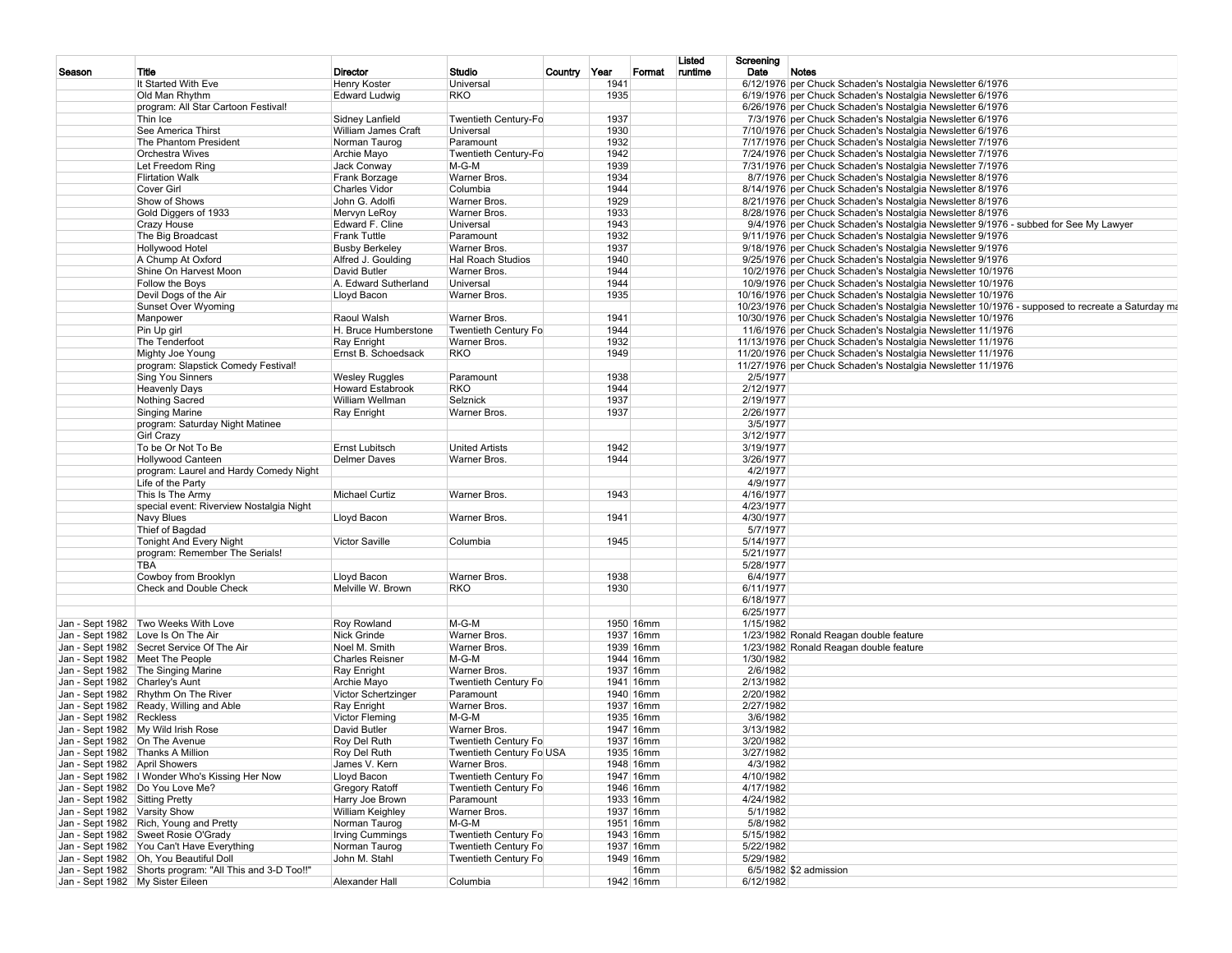|                                   |                                                                                         |                                               |                                     |              |                          | Listed  | Screening               |                                              |
|-----------------------------------|-----------------------------------------------------------------------------------------|-----------------------------------------------|-------------------------------------|--------------|--------------------------|---------|-------------------------|----------------------------------------------|
| Season                            | Title                                                                                   | <b>Director</b>                               | Studio                              | Country Year | Format                   | runtime | Date                    | <b>Notes</b>                                 |
|                                   | Jan - Sept 1982   Meet Boston Blackie                                                   | <b>Robert Florey</b>                          | Columbia                            | 1941         | 16mm                     |         | 6/19/1982               |                                              |
|                                   | Jan - Sept 1982 Affair in Trinidad                                                      | Vincent Sherman                               | Columbia                            |              | 1952 16mm                |         | 6/26/1982               |                                              |
|                                   | Jan - Sept 1982   Meet Nero Wolfe                                                       | Herbert J. Biberman                           | Columbia                            |              | 1936 16mm                |         | 7/3/1982                |                                              |
| Jan - Sept 1982 Safety Last       |                                                                                         | Samuel Taylor, Fred C. Ne Pathe               |                                     |              | 1923 16mm                |         |                         | 7/10/1982 Harold Lloyd double feature        |
| Jan - Sept 1982   Hot Water       |                                                                                         | Samuel Taylor, Fred C. Ne Pathe               |                                     |              | 1924 16mm                |         |                         | 7/10/1982 Harold Lloyd double feature        |
|                                   | Jan - Sept 1982 Ellery Queen's Penthouse Mystery                                        | James P. Hogan                                | Columbia                            |              | 1941 16mm                |         | 7/17/1982               |                                              |
|                                   | Jan - Sept 1982   When You're In Love<br>Jan - Sept 1982   Lone Wolf Spy Hunt           | <b>Robert Riskin</b><br>Peter Godfrey         | Columbia<br>Columbia                |              | 1937 16mm<br>1939 16mm   |         | 7/24/1982<br>7/31/1982  |                                              |
|                                   | Jan - Sept 1982 Sweetheart of the Campus                                                | <b>Edward Dmytryk</b>                         | Columbia                            |              | 1941 16mm                |         | 8/7/1982                |                                              |
|                                   | Jan - Sept 1982 Singin' In The Corn                                                     | Del Lord                                      | Columbia                            |              | 1946 16mm                |         | 8/14/1982               |                                              |
|                                   | Jan - Sept 1982 Time Out For Rhythm                                                     | Sidney Salkow                                 | Columbia                            |              | 1941 16mm                |         | 8/21/1982               |                                              |
|                                   | Jan - Sept 1982 Reveille with Beverly                                                   | <b>Charles Barton</b>                         | Columbia                            |              | 1943 16mm                |         | 8/28/1982               |                                              |
|                                   | Jan - Sept 1982 Twentieth Century                                                       | <b>Howard Hawks</b>                           | Columbia                            |              | 1934 16mm                |         | 9/4/1982                |                                              |
| Jan - Sept 1982 Thrill of Brazil  |                                                                                         | S. Sylvan Simon                               | Columbia                            |              | 1946 16mm                |         | 9/11/1982               |                                              |
|                                   | Jan - Sept 1982 Tonight and Every Night                                                 | <b>Victor Saville</b>                         | Columbia                            |              | 1945 16mm                |         | 9/18/1982               |                                              |
| Jan - Sept 1982 Birth of a Nation |                                                                                         | D. W. Griffith                                | Epoch Producing Cor USA             |              | 1915 16mm                |         |                         | 9/25/1982 \$2 admission                      |
|                                   | Sing You Sinners                                                                        | Wesley Ruggles                                | Paramount                           |              | 1938 16mm                |         | 2/5/1983                |                                              |
|                                   | Glorifying the American Girl<br>Parlor, Bedroom and Bath                                | <b>Millard Webb</b><br><b>Edward Sedgwick</b> | Paramount<br>$M-G-M$                |              | 1929 16mm<br>1931 16mm   |         | 2/12/1983<br>2/19/1983  |                                              |
|                                   | Club Havana                                                                             | Edgar Ulmer                                   | PRC                                 |              | 1946 16mm                |         | 2/26/1983               |                                              |
|                                   | Rose Marie                                                                              | W.S. Van Dyke                                 | $M-G-M$                             |              | 1936 16mm                |         | 3/5/1983                |                                              |
|                                   | Cain and Mabel                                                                          | Lloyd Bacon                                   | Warner Bros.                        |              | 1936 16mm                |         | 3/12/1983               |                                              |
|                                   | Angels Over Broadway                                                                    | Lee Garmes, Ben Hecht                         | Columbia                            |              | 1945 16mm                |         | 3/19/1983               |                                              |
|                                   | Way Down East                                                                           | D. W. Griffith                                | <b>United Artists</b><br><b>USA</b> |              | 1920 16mm                |         | 4/2/1983                |                                              |
|                                   | A Night to Remember                                                                     | Roy Ward Baker                                | UK.                                 |              | 1959 16mm                |         | 4/9/1983                |                                              |
|                                   | Wild Boys of the Road                                                                   | William Wellman                               | <b>USA</b>                          |              | 1933 16mm                |         | 4/16/1983               |                                              |
|                                   | On an Island with You                                                                   |                                               |                                     |              | 1948 16mm                |         | 4/23/1983               |                                              |
|                                   | <b>Bugs Bunny Superstar</b>                                                             |                                               |                                     |              | 1976 16mm                |         | 4/30/1983               |                                              |
|                                   | Libeled Lady<br>Algiers                                                                 | John Cromwell                                 |                                     |              | 1936 16mm<br>1938 16mm   |         | 5/7/1983<br>5/14/1983   |                                              |
|                                   | Camille                                                                                 | George Cukor                                  | M-G-M                               |              | 1936 16mm                |         | 5/21/1983               |                                              |
|                                   | Three Stooges Film Festival                                                             |                                               |                                     |              | 16mm                     |         | 5/28/1983               |                                              |
|                                   | 42nd Street                                                                             | Lloyd Bacon                                   | Warner Bros.                        |              | 1933 16mm                |         | 6/4/1983                |                                              |
|                                   | I Married an Angel                                                                      |                                               |                                     |              | 1942 16mm                |         | 6/18/1983               |                                              |
|                                   | Rhapsody in Blue                                                                        |                                               |                                     |              | 1945 16mm                |         | 6/25/1983               |                                              |
|                                   | The Seven Year Itch                                                                     | <b>Billy Wilder</b>                           | <b>Twentieth Century Fo</b>         |              | 1955 16mm                |         | 7/9/1983                |                                              |
|                                   | You Were Never Lovelier                                                                 | William A. Seiter                             | Columbia                            |              | 1942 16mm                |         | 7/23/1983               |                                              |
|                                   | Mrs. Miniver                                                                            | William Wyler                                 | $M-G-M$                             |              | 1942 16mm                |         | 7/30/1983               |                                              |
|                                   | Air Force<br>Pirate, The                                                                | <b>Howard Hawks</b><br>Vincente Minnelli      | Warner Bros.<br>M-G-M               |              | 1943 16mm<br>1948 16mm   |         | 8/6/1983<br>8/13/1983   |                                              |
|                                   | Shop Around the Corner, The                                                             | Ernst Lubitsch                                | M-G-M                               |              | 1940 16mm                |         | 8/20/1983               |                                              |
|                                   | Sweethearts                                                                             |                                               |                                     |              | 1938 16mm                |         | 8/27/1983               |                                              |
|                                   | Sweethearts                                                                             |                                               |                                     |              | 1938 16mm                |         |                         | 8/28/1983 2pm Sunday matinee screening!      |
|                                   | Good News                                                                               | <b>Charles Walters</b>                        | M-G-M                               |              | 1947 16mm                |         | 9/3/1983                |                                              |
|                                   | <b>Star Wars</b>                                                                        | George Lucas                                  | <b>Twentieth Century Fo</b>         |              | 1977 16mm Cir            |         | 9/10/1983               |                                              |
|                                   | Fashions of 1934                                                                        |                                               |                                     |              | 1934 16mm                |         | 9/17/1983               |                                              |
|                                   | Too Hot to Handle                                                                       |                                               |                                     |              | 1938 16mm                |         | 9/24/1983               |                                              |
|                                   | Special program - Riverview: Gone But Not F                                             |                                               |                                     |              | 16mm<br>16 <sub>mm</sub> |         | 10/1/1983               |                                              |
|                                   | Special program - Riverview: Gone But Not F<br>The Private Lives of Elizabeth and Essex |                                               |                                     |              | 1939 16mm                |         | 10/8/1983               | 10/2/1983 2pm Sunday matinee                 |
|                                   | Washington Merry-Go-Round                                                               |                                               |                                     |              | 1932 16mm                |         | 10/15/1983              |                                              |
|                                   | The Lady is Willing                                                                     |                                               |                                     |              | 1934 16mm                |         | 10/22/1983              |                                              |
|                                   | Phantom of the Opera, The                                                               | Julian, Rupert                                |                                     |              | 1925 16mm                |         |                         | 10/29/1983 Hal Pearl in person at the organ. |
|                                   | Ten Cents a Dance                                                                       |                                               |                                     |              | 1931 16mm                |         | 11/5/1983               |                                              |
|                                   | Midsummer's Night Dream, A                                                              | <b>William Dieterle</b>                       |                                     |              | 1935 16mm                |         | 11/12/1983              |                                              |
|                                   | <b>Bathing Beauty</b>                                                                   |                                               |                                     |              | 1944 16mm                |         | 11/19/1983              |                                              |
|                                   | Babes in Arms                                                                           |                                               |                                     |              | 1939 16mm                |         | 11/26/1983              |                                              |
|                                   | I'll Take Romance<br>It Started with Eve                                                |                                               |                                     |              | 1937 16mm<br>1941 16mm   |         | 12/3/1983<br>12/10/1983 |                                              |
|                                   | In Old Chicago                                                                          |                                               |                                     | 1938         |                          |         | 6/2/1984                |                                              |
|                                   | The Singing Fool                                                                        |                                               |                                     | 1928         |                          |         | 6/9/1984                |                                              |
|                                   | New Moon                                                                                |                                               |                                     | 1940         |                          |         | 6/16/1984               |                                              |
|                                   | New Moon                                                                                |                                               |                                     | 1940         |                          |         |                         | 6/16/1984 2PM Sunday matinee                 |
|                                   | How to Marry a Millionaire                                                              | Jean Negulesco                                |                                     | 1953         |                          |         | 6/23/1984               |                                              |
|                                   | Bringing Up Baby                                                                        | <b>Howard Hawks</b>                           |                                     | 1938         |                          |         | 6/30/1984               |                                              |
|                                   | Snow White and the Seven Dwarfs                                                         |                                               |                                     | 1937         |                          |         | 7/7/1984                |                                              |
|                                   | The Merry Widow<br>Roman Scandals                                                       | Ernst Lubitsch                                |                                     | 1934<br>1933 |                          |         | 7/14/1984<br>7/21/1984  |                                              |
|                                   | They Died With Their Boots On                                                           | Raoul Walsh                                   |                                     | 1941         |                          |         | 8/4/1984                |                                              |
|                                   |                                                                                         |                                               |                                     |              |                          |         |                         |                                              |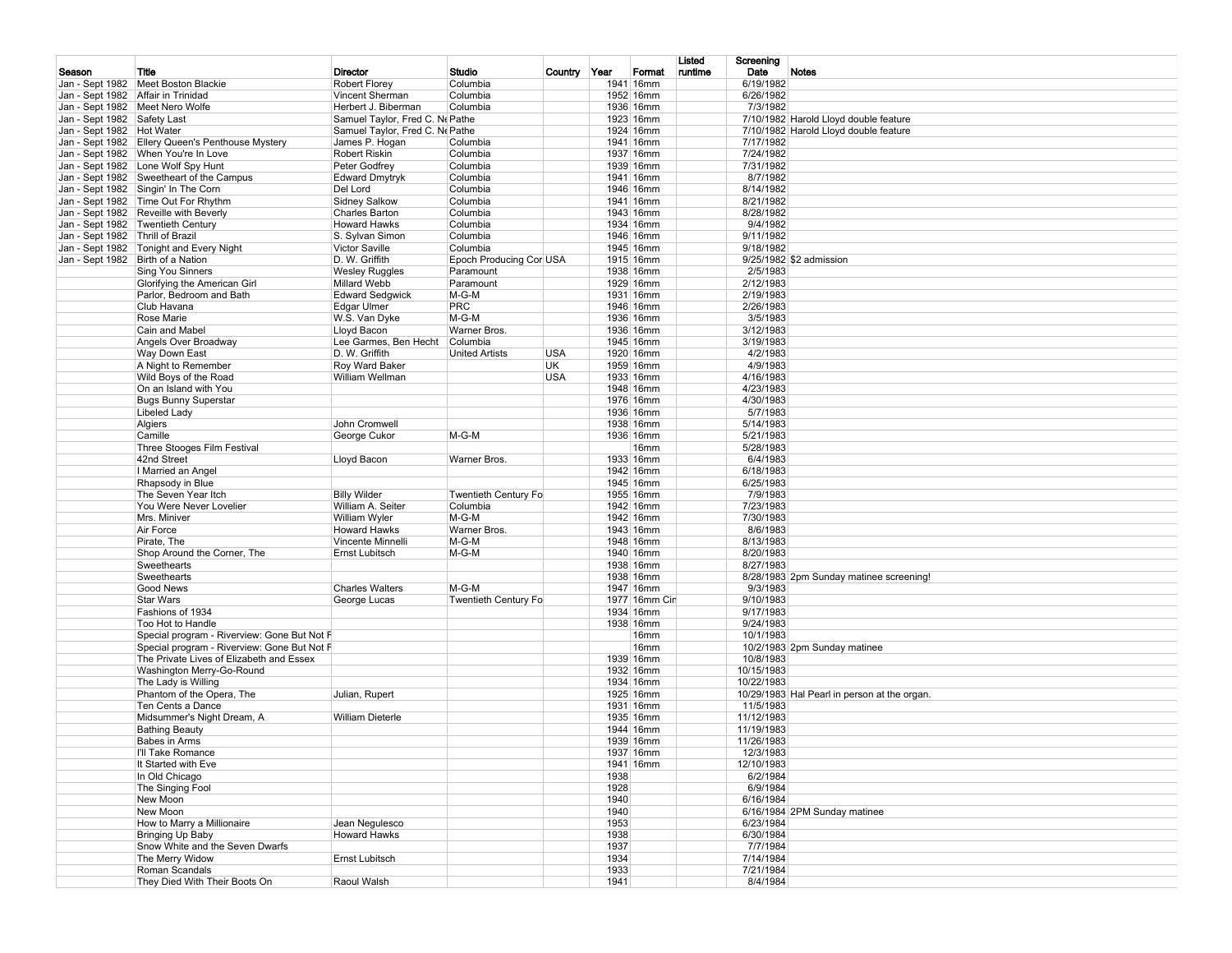|                                   |                                                             |                         |                           |            |              |               | Listed  | Screening  |                                                                                                     |
|-----------------------------------|-------------------------------------------------------------|-------------------------|---------------------------|------------|--------------|---------------|---------|------------|-----------------------------------------------------------------------------------------------------|
| Season                            | Title                                                       | Director                | Studio                    | Country    | Year         | Format        | runtime | Date       | Notes                                                                                               |
|                                   | The Awful Truth. The                                        | Leo McCarey             |                           |            | 1937         |               |         | 8/11/1984  |                                                                                                     |
|                                   | <b>Thousands Cheer</b>                                      |                         |                           |            | 1943         |               |         | 8/18/1984  |                                                                                                     |
|                                   | Lady Killer                                                 | Roy Del Ruth            |                           |            | 1933         |               |         | 8/25/1984  |                                                                                                     |
|                                   | Gabriel Over the White House                                | Gregory LaCava          |                           |            | 1933         |               |         | 9/8/1984   |                                                                                                     |
|                                   | Anything Goes (Tops Is The Limit)                           |                         |                           |            | 1936<br>1943 |               |         | 9/15/1984  |                                                                                                     |
|                                   | <b>Best Foot Forward</b>                                    |                         |                           |            |              |               |         | 9/22/1984  |                                                                                                     |
|                                   | Tin Pan Alley                                               |                         |                           |            | 1940         |               |         | 9/29/1984  |                                                                                                     |
|                                   | Strawberry Blonde, The                                      | Raoul Walsh             |                           |            | 1941         |               |         | 9/7/1985   |                                                                                                     |
|                                   | Summer Stock                                                |                         |                           |            | 1950         |               |         | 9/14/1985  |                                                                                                     |
|                                   | Colleen                                                     |                         |                           |            | 1936         |               |         | 9/21/1985  |                                                                                                     |
|                                   | DuBarry Was a Lady                                          |                         |                           |            | 1943         |               |         | 9/28/1985  |                                                                                                     |
|                                   | Roberta                                                     |                         |                           |            | 1935         |               |         | 10/5/1985  |                                                                                                     |
|                                   | Jezebel                                                     | Willam Wyler            |                           |            | 1938         |               |         | 10/12/1985 |                                                                                                     |
|                                   | Suzy                                                        |                         |                           |            | 1936         |               |         | 10/19/1985 |                                                                                                     |
|                                   | Big Broadcast of 1938                                       | Mitchell Leisen         |                           |            | 1937         |               |         | 10/26/1985 |                                                                                                     |
|                                   | Love Me Tonight                                             | Rouben Mamoulian        |                           |            | 1932         |               |         | 11/9/1985  |                                                                                                     |
|                                   | Strangers on a Train                                        | <b>Alfred Hitchcock</b> |                           |            | 1950         |               |         | 11/16/1985 |                                                                                                     |
|                                   | One Hour With You                                           | <b>Ernst Lubitsch</b>   |                           |            | 1932         |               |         | 11/23/1985 |                                                                                                     |
|                                   | Easy Living                                                 | Mitchell Leisen         |                           |            | 1937         |               |         | 11/30/1985 |                                                                                                     |
|                                   | Holiday                                                     | George Cukor            |                           |            | 1938         |               |         | 12/14/1985 |                                                                                                     |
|                                   | Christmas Holiday                                           | <b>Robert Siodmak</b>   |                           |            |              | 1944 16mm     |         |            | 12/21/1985 per Tribune write-up: http://articles.chicagotribune.com/1985-12-06/entertainment/850324 |
|                                   | Jan - April 1986   When You're in Love                      | <b>Robert Riskin</b>    |                           |            |              | 1937 16mm     | 109     | 1/11/1986  |                                                                                                     |
| Jan - April 1986                  | The Kid From Brooklyn                                       | Norman Z. McLeod        |                           |            |              | 1946 16mm     | 114     | 1/18/1986  |                                                                                                     |
| Jan - April 1986                  | Stoogefest III: Punch Drunks, Pop goes the E                |                         |                           |            |              | 16mm          |         |            | 1/25/1986 \$2 admission!                                                                            |
| Jan - April 1986                  | The Silver Streak                                           | <b>Thomas Atkins</b>    |                           |            |              | 1935 16mm     | 71      | 2/1/1986   |                                                                                                     |
| Jan - April 1986                  | Applause                                                    | Rouben Mamoulian        | <b>Paramount Pictures</b> |            |              | 1929 16mm     | 80      | 2/8/1986   |                                                                                                     |
| Jan - April 1986                  | Going Hollywood                                             | Raoul Walsh             |                           |            |              | 1933 16mm     |         |            | 2/15/1986 Part of a program with a performance from the West End Jazz Band. Tickets \$2.50          |
| Jan - April 1986                  | Special event: The West End Jazz Band                       |                         |                           |            |              |               |         | 2/15/1986  |                                                                                                     |
| Jan - April 1986                  | Ready, Willing and Able                                     | Ray Enright             | <b>Warner Brothers</b>    |            |              | 1937 16mm     | 93      | 2/22/1986  |                                                                                                     |
| Jan - April 1986                  | Go Into Your Dance                                          | Archie Mayo             | <b>Warner Brothers</b>    |            |              | 1935 16mm     | 89      | 3/8/1986   |                                                                                                     |
| Jan - April 1986                  | Destry Rides Again                                          | George Marshal          | <b>Universal Pictures</b> |            |              | 1939 16mm     | 94      | 3/15/1986  |                                                                                                     |
| Jan - April 1986                  | Midnight                                                    | Mitchell Leisen         | <b>Paramount Pictures</b> |            |              | 1939 16mm     | 95      | 3/22/1986  |                                                                                                     |
| Jan - April 1986   Happy Landing  |                                                             | Roy Del Ruth            | Twentieth-Century Fo      |            |              | 1938 16mm     | 102     | 3/29/1986  |                                                                                                     |
|                                   | Jan - April 1986   My Sister Eileeen                        | <b>Richard Quine</b>    | Columbia Pictures         |            |              | 1955 16mm     | 108     | 4/5/1986   |                                                                                                     |
|                                   | Jan - April 1986 The Whole Town's Talking                   | John Ford               | <b>Columbia Pictures</b>  |            |              | 1935 16mm     | 96      | 4/12/1986  |                                                                                                     |
|                                   | Jan - April 1986 It's A Mad, Mad, Mad, Mad, World           | <b>Stanley Kramer</b>   | <b>United Artists</b>     |            |              | 1963 16mm Cin | 154     | 4/19/1986  |                                                                                                     |
|                                   | On The Avenue                                               | Roy Del Ruth            |                           |            | 1937         |               |         | 1/17/1987  |                                                                                                     |
|                                   | <b>Slightly French</b>                                      | Douglas Sirk            |                           |            | 1949         |               |         | 1/24/1987  |                                                                                                     |
|                                   | Rosalie                                                     |                         |                           |            | 1938         |               |         | 1/31/1987  |                                                                                                     |
|                                   | Nothing Sacred                                              | William A. Wellman      |                           |            | 1937         |               |         | 2/7/1987   |                                                                                                     |
|                                   | To Be Or Not To Be                                          | <b>Ernst Lubitsch</b>   |                           |            | 1942         |               |         | 2/14/1987  |                                                                                                     |
|                                   | This Is The Army                                            |                         |                           |            | 1943         |               |         | 2/21/1987  |                                                                                                     |
|                                   | Stoogefest IV                                               |                         |                           |            |              |               |         | 2/28/1987  |                                                                                                     |
|                                   | Palmy Days                                                  |                         |                           |            | 1931         |               |         | 3/7/1987   |                                                                                                     |
|                                   | Pennies From Heaven - PLUS The West End                     |                         |                           |            | 1936         |               |         | 3/21/1987  |                                                                                                     |
|                                   | The Miracle of Morgan's Creek                               | <b>Preston Sturges</b>  |                           |            | 1944         |               |         | 3/28/1987  |                                                                                                     |
|                                   | Roberta                                                     |                         |                           |            | 1935         |               |         | 4/4/1987   |                                                                                                     |
|                                   | Rhubarb                                                     |                         |                           |            | 1951         |               |         | 4/11/1987  |                                                                                                     |
|                                   | That Night In Rio                                           |                         |                           |            | 1941         |               |         | 4/25/1987  |                                                                                                     |
|                                   | Two Senoritas From Chicago                                  |                         |                           |            | 1943         |               |         | 5/2/1987   |                                                                                                     |
|                                   | The Little Foxes                                            | <b>William Wyler</b>    |                           |            | 1941         |               |         | 5/9/1987   |                                                                                                     |
|                                   | Tom, Dick, and Harry                                        |                         |                           |            | 1940         |               |         | 5/16/1987  |                                                                                                     |
|                                   | Only Angels Have Wings                                      | <b>Howard Hawks</b>     |                           |            | 1939         |               |         | 5/30/1987  |                                                                                                     |
|                                   | Four Faces West                                             |                         |                           |            | 1948         |               |         | 6/6/1987   |                                                                                                     |
|                                   | Claudia                                                     |                         |                           |            | 1943         |               |         | 6/20/1987  |                                                                                                     |
|                                   | The Harvey Girls                                            |                         |                           |            | 1946         |               |         | 6/27/1987  |                                                                                                     |
|                                   | July - Dec 1989 Rebecca of Sunnybrook Farm                  | Allan Dwan              |                           |            | 1938         |               |         | 7/8/1989   |                                                                                                     |
|                                   | July - Dec 1989 Shine on Harvest Moon                       | David Butler            |                           |            | 1944         |               |         |            | 7/15/1989 also shown as a 2:00 matinee on 7/16/1989                                                 |
| July - Dec 1989   Heroes For Sale |                                                             | William A. Wellman      |                           |            | 1933         |               |         | 7/22/1989  |                                                                                                     |
| July - Dec 1989 Going Wild        |                                                             | William A. Seiter       |                           |            | 1931         |               |         | 7/29/1989  |                                                                                                     |
| July - Dec 1989 Folies Bergere    |                                                             | Roy Del Ruth            |                           |            | 1935         |               |         | 8/5/1989   |                                                                                                     |
| July - Dec 1989 Pirate, The       |                                                             | Vincente Minnelli       |                           |            | 1948         |               |         |            | 8/12/1989 also played as a 2:00 matinee on 8/13/1989                                                |
| July - Dec 1989 Strike Me Pink    |                                                             | Norman Taurog           |                           |            | 1936         |               |         | 8/19/1989  |                                                                                                     |
| July - Dec 1989 Sweethearts       |                                                             | W.S. Van Dyke           |                           |            | 1938         |               |         |            | 8/26/1989 also played as a 2:00 matinee on 8/27/1989                                                |
|                                   | July - Dec 1989 Straight, Place, and Show                   | David Butler            |                           |            | 1938         |               |         | 9/9/1989   |                                                                                                     |
|                                   | July - Dec 1989 Special Event: "Riverview Park: Gone But No |                         |                           |            |              |               |         | 9/16/1989  |                                                                                                     |
| July - Dec 1989 Ninotchka         |                                                             | Ernst Lubitsch          |                           |            | 1939         |               |         |            | 9/23/1989 part of "A Salute to a Very Special Year and the Great Films of 1939"                     |
|                                   | July - Dec 1989 Gone With The Wind                          | Victor Fleming          |                           | <b>USA</b> | 1939         |               |         |            | 9/30/1989 part of "A Salute to a Very Special Year and the Great Films of 1939"                     |
|                                   | July - Dec 1989 Goodbye Mr. Chips                           | Sam Wood                |                           |            | 1939         |               |         |            | 10/7/1989 part of "A Salute to a Very Special Year and the Great Films of 1939"                     |
|                                   |                                                             |                         |                           |            |              |               |         |            |                                                                                                     |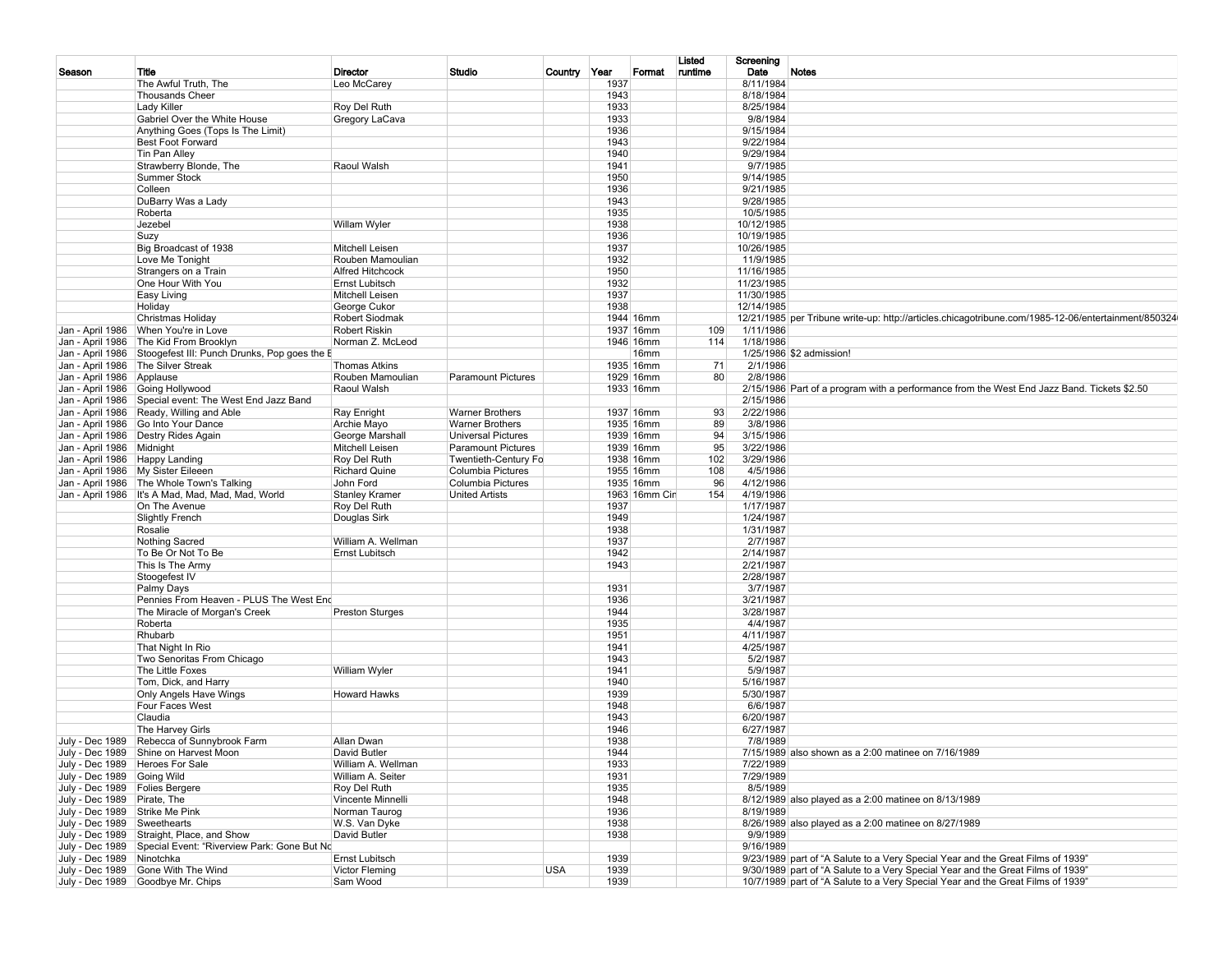|                                                          |                                                                                |                                          |        |              |              |        | Listed          | Screening                |                                                                                                                                                                      |
|----------------------------------------------------------|--------------------------------------------------------------------------------|------------------------------------------|--------|--------------|--------------|--------|-----------------|--------------------------|----------------------------------------------------------------------------------------------------------------------------------------------------------------------|
| Season                                                   | Title                                                                          | Director                                 | Studio | Country Year |              | Format | runtime         | Date                     | Notes                                                                                                                                                                |
| July - Dec 1989                                          | Intermezzo<br>July - Dec 1989 Wizard of Oz, The                                | Gregory Ratoff<br><b>Victor Fleming</b>  |        | <b>USA</b>   | 1939<br>1939 |        |                 |                          | 10/14/1989 part of "A Salute to a Very Special Year and the Great Films of 1939"<br>10/21/1989 part of "A Salute to a Very Special Year and the Great Films of 1939" |
|                                                          | July - Dec 1989   Dr. Jekyll and Mr. Hyde                                      | Rouben Mamoulian                         |        |              | 1932         |        |                 | 10/28/1989               |                                                                                                                                                                      |
|                                                          | July - Dec 1989 Shocking Miss Pilgrim, The                                     | George Seaton                            |        |              | 1947         |        |                 | 11/4/1989                |                                                                                                                                                                      |
|                                                          | July - Dec 1989 Sorry, Wrong Number                                            | Anatole Litvak                           |        |              | 1948         |        |                 | 11/11/1989               |                                                                                                                                                                      |
| July - Dec 1989 Star is Born, A                          |                                                                                | William A. Wellman                       |        |              | 1937         |        |                 | 11/18/1989               |                                                                                                                                                                      |
| July - Dec 1989 Smart Money                              |                                                                                | Alfred E. Green<br>William A. Seiter     |        |              | 1931<br>1930 |        |                 | 11/25/1989               |                                                                                                                                                                      |
| July - Dec 1989 Sunny<br>July - Dec 1989 Call Her Savage |                                                                                | John Francis Dillon                      |        |              | 1932         |        |                 | 12/2/1989<br>12/9/1989   |                                                                                                                                                                      |
|                                                          | July - Dec 1989 Mr. Blandings Builds His Dream House                           | H.C. Potter                              |        |              | 1948         |        |                 | 12/16/1989               |                                                                                                                                                                      |
|                                                          | The Last Picture Show                                                          | Peter Bogdanovich                        |        |              | 1971         |        | 118             |                          | 6/15/1990 Talman Friday Night Film Festival screening                                                                                                                |
|                                                          | Night of the Hunter                                                            | Charles Laughton                         |        | <b>USA</b>   | 1955         |        | 93              |                          | 6/22/1990 Talman Friday Night Film Festival screening                                                                                                                |
|                                                          | Real Life                                                                      | <b>Albert Brooks</b>                     |        |              | 1979         |        | 99              |                          | 6/29/1990 Talman Friday Night Film Festival screening                                                                                                                |
|                                                          | Lord of the Flies                                                              | Peter Brook                              |        |              | 1963         |        | 90 <sup>°</sup> |                          | 7/6/1990 Talman Friday Night Film Festival screening                                                                                                                 |
| July - Dec 1990                                          | Alibi Ike<br>Mad Love                                                          | Ray Enright<br>Karl Freund               |        |              | 1935<br>1935 |        | 83              | 7/7/1990                 | 7/13/1990 Talman Friday Night Film Festival screening                                                                                                                |
|                                                          | July - Dec 1990 5,000 Fingers of Dr. T, The                                    | Roy Rowland                              |        | <b>USA</b>   | 1953         |        |                 | 7/14/1990                |                                                                                                                                                                      |
|                                                          | The Loneliness of the Long Distance Runner Tony Richardson                     |                                          |        |              | 1962         |        | 104             |                          | 7/20/1990 Talman Friday Night Film Festival screening                                                                                                                |
|                                                          | July - Dec 1990   Hound of the Baskervilles, The                               | Sidney Lanfield                          |        |              | 1939         |        |                 | 7/21/1990                |                                                                                                                                                                      |
|                                                          | Seconds                                                                        | John Frankenheimer                       |        |              | 1966         |        | 106             |                          | 7/27/1990 Talman Friday Night Film Festival screening                                                                                                                |
|                                                          | July - Dec 1990 Gold Diggers of 1935                                           | <b>Busby Berkeley</b>                    |        |              | 1935         |        |                 | 7/28/1990                |                                                                                                                                                                      |
|                                                          | Walkabout                                                                      | Nicolas Roeg                             |        |              | 1971<br>1945 |        | 88              | 8/4/1990                 | 8/3/1990 Talman Friday Night Film Festival screening                                                                                                                 |
| July - Dec 1990 Anchors Aweigh                           | Member of the Wedding                                                          | George Sidney<br>Fred Zinnemann          |        |              | 1953         |        | 91              |                          | 8/10/1990 Talman Friday Night Film Festival screening                                                                                                                |
| July - Dec 1990 Three Stooges                            |                                                                                |                                          |        |              |              |        |                 | 8/11/1990                |                                                                                                                                                                      |
|                                                          | Touch of Evil                                                                  | Orson Welles                             |        |              | 1958         |        | 114             |                          | 8/17/1990 Talman Friday Night Film Festival screening                                                                                                                |
| July - Dec 1990 Swing Time                               |                                                                                | George Stevens                           |        |              | 1936         |        |                 | 8/18/1990                |                                                                                                                                                                      |
|                                                          | David and Lisa                                                                 | Frank Perry                              |        |              | 1962         |        | 95              |                          | 8/24/1990 Talman Friday Night Film Festival screening                                                                                                                |
| July - Dec 1990 Wild Party, The                          | Husbands                                                                       | Dorothy Arzner                           |        |              | 1929<br>1970 |        | 138             | 8/25/1990                | 8/31/1990 Talman Friday Night Film Festival screening                                                                                                                |
| July - Dec 1990 Love Happy                               |                                                                                | John Cassavetes<br>David Miller          |        |              | 1949         |        |                 | 9/8/1990                 |                                                                                                                                                                      |
|                                                          | July - Dec 1990   Laurel and Hardy                                             |                                          |        |              |              |        |                 | 9/22/1990                |                                                                                                                                                                      |
|                                                          | July - Dec 1990   Big Broadcast of 1937, The                                   | Mitchell Leisen                          |        |              | 1937         |        |                 | 9/29/1990                |                                                                                                                                                                      |
| July - Dec 1990   My Fair Lady                           |                                                                                | George Cukor                             |        |              | 1964         |        |                 | 10/13/1990               |                                                                                                                                                                      |
|                                                          | July - Dec 1990   Leopard Man, The                                             | Jacques Tourneur                         |        |              | 1943         |        |                 | 10/20/1990               |                                                                                                                                                                      |
| July - Dec 1990 Bittersweet                              | July - Dec 1990 Blondie of the Follies                                         | <b>Edmund Goulding</b>                   |        |              | 1932<br>1940 |        |                 | 11/10/1990<br>11/17/1990 |                                                                                                                                                                      |
| July - Dec 1990 Air Force                                |                                                                                | W.S. Van Dyke<br><b>Howard Hawks</b>     |        |              | 1943         |        |                 | 12/1/1990                |                                                                                                                                                                      |
|                                                          | July - Dec 1990   Mr. and Mrs. Smith                                           | <b>Alfred Hitchcock</b>                  |        |              | 1941         |        |                 | 12/8/1990                |                                                                                                                                                                      |
|                                                          | July - Dec 1990   Married a Witch                                              | Rene Clair                               |        |              | 1942         |        |                 | 12/15/1990               |                                                                                                                                                                      |
|                                                          | July - Dec 1990 Christmas Story, A                                             | <b>Bob Clark</b>                         |        |              | 1983         |        |                 | 12/22/1990               |                                                                                                                                                                      |
| Jan - June 1991 Anna Christie                            |                                                                                | Clarence Brown                           |        |              | 1930         |        |                 | 1/5/1991                 |                                                                                                                                                                      |
|                                                          | Jan - June 1991 Nancy Goes to Rio                                              | George Marshall<br><b>Clarence Brown</b> |        |              | 1949<br>1931 |        |                 | 1/12/1991<br>1/19/1991   |                                                                                                                                                                      |
| Jan - June 1991 Emma                                     | Jan - June 1991 Broadway Melody of 1936                                        | Roy Del Ruth                             |        |              | 1936         |        |                 | 1/26/1991                |                                                                                                                                                                      |
|                                                          | Jan - June 1991   That's Entertainment                                         | Jack Haley Jr.                           |        |              | 1974         |        |                 | 2/2/1991                 |                                                                                                                                                                      |
|                                                          | Jan - June 1991   When Ladies Meet                                             | Robert Z. Leonard                        |        |              | 1941         |        |                 | 2/9/1991                 |                                                                                                                                                                      |
| Jan - June 1991   Big House, The                         |                                                                                | George Hill                              |        |              | 1930         |        |                 | 2/16/1991                |                                                                                                                                                                      |
| Jan - June 1991 Love Crazy                               |                                                                                | Jack Conway                              |        |              | 1941         |        |                 | 2/23/1991                |                                                                                                                                                                      |
| Jan - June 1991   Kiss Me Kate                           | Jan - June 1991   Two-Faced Woman                                              | George Sidney<br>George Cukor            |        |              | 1953<br>1941 |        |                 | 3/2/1991<br>3/9/1991     |                                                                                                                                                                      |
|                                                          | Jan - June 1991   Little Nellie Kelly                                          | Norman Taurog                            |        |              | 1940         |        |                 | 3/16/1991                |                                                                                                                                                                      |
| Jan - June 1991 Easter Parade                            |                                                                                | <b>Charles Walters</b>                   |        |              | 1948         |        |                 | 3/30/1991                |                                                                                                                                                                      |
| Jan - June 1991 Hit the Deck                             |                                                                                | Roy Rowland                              |        |              | 1955         |        |                 | 4/20/1991                |                                                                                                                                                                      |
|                                                          | Jan - June 1991 Going Hollywood                                                | Raoul Walsh                              |        |              | 1933         |        |                 | 4/27/1991                |                                                                                                                                                                      |
|                                                          | Jan - June 1991 Southern Yankee, A                                             | <b>Edward Sedgwick</b>                   |        |              | 1948<br>1936 |        |                 | 5/4/1991                 |                                                                                                                                                                      |
| Jan - June 1991   Quo Vadis?                             | Jan - June 1991 Great Ziegfeld, The                                            | Robert Z. Leonard<br>Mervyn LeRoy        |        |              | 1951         |        |                 | 5/11/1991<br>5/18/1991   |                                                                                                                                                                      |
|                                                          | Jan - June 1991 Singin' in the Rain                                            | <b>Stanley Donen</b>                     |        |              | 1952         |        |                 | 6/8/1991                 |                                                                                                                                                                      |
| Jan - June 1991   Idiot's Delight                        |                                                                                | Clarence Brown                           |        |              | 1939         |        |                 | 6/15/1991                |                                                                                                                                                                      |
| Jan - June 1991   Big Store, The                         |                                                                                | <b>Charles Reisner</b>                   |        |              | 1941         |        |                 | 6/22/1991                |                                                                                                                                                                      |
| Jan - June 1991 High Society                             |                                                                                | <b>Charles Walters</b>                   |        |              | 1956         |        |                 | 6/29/1991                |                                                                                                                                                                      |
|                                                          | July - Dec 1991 Picture Snatcher                                               | Lloyd Bacon                              |        |              | 1933         |        | 77              | 7/6/1991                 |                                                                                                                                                                      |
|                                                          | July - Dec 1991   Thief of Baghdad, The<br>July - Dec 1991 Rhythm on the Range | Raoul Walsh<br>Norman Taurog             |        |              | 1924<br>1936 |        | 135<br>87       | 7/13/1991<br>7/20/1991   |                                                                                                                                                                      |
|                                                          | July - Dec 1991 Broadway Thru a Keyhole                                        | Lowell Sherman                           |        |              | 1933         |        | 90              | 7/27/1991                |                                                                                                                                                                      |
|                                                          | July - Dec 1991 Scarlett Empress                                               | Josef von Sternberg                      |        |              | 1934         |        | 109             | 8/3/1991                 |                                                                                                                                                                      |
|                                                          | July - Dec 1991 Boys From Syracuse, The                                        | Edward A. Sutherland                     |        |              | 1940         |        | 74              | 8/10/1991                |                                                                                                                                                                      |
|                                                          | July - Dec 1991   Bitter Tea of General Yen, The                               | Frank Capra                              |        |              | 1932         |        | 89              | 8/17/1991                |                                                                                                                                                                      |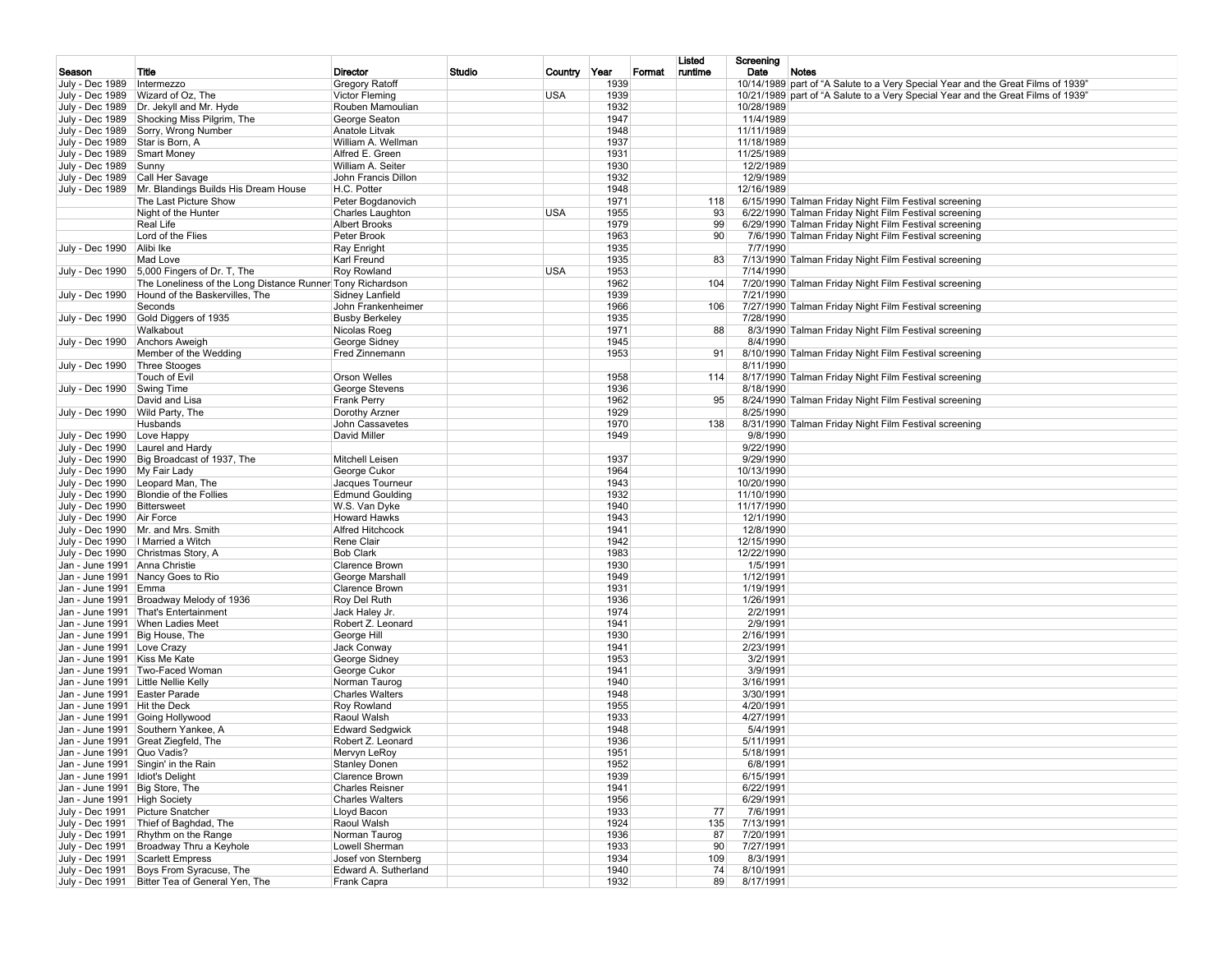| Season                                                        | Title                                                                             | Director                                 | Studio | Country Year |              | Format | Listed<br>runtime | Screening<br>Date        | Notes                                                |
|---------------------------------------------------------------|-----------------------------------------------------------------------------------|------------------------------------------|--------|--------------|--------------|--------|-------------------|--------------------------|------------------------------------------------------|
| July - Dec 1991                                               | Silver Streak, The                                                                | David M. Walsh                           |        |              | 1934         |        | 71                | 8/24/1991                |                                                      |
| July - Dec 1991 City Streets                                  |                                                                                   | Rueben Mamoulian                         |        |              | 1931         |        | 86                | 9/7/1991                 |                                                      |
|                                                               | July - Dec 1991 Fashions of 1934                                                  | <b>William Dieterle</b>                  |        |              | 1934         |        | 78                | 9/14/1991                |                                                      |
| July - Dec 1991   In Old Chicago                              |                                                                                   | Henry King                               |        |              | 1937         |        | 115               | 9/21/1991                |                                                      |
|                                                               | July - Dec 1991 Secret of the Blue Room, the<br>July - Dec 1991   Broadway Melody | Kurt Neumann<br>Harry Beaumont           |        |              | 1933<br>1929 |        | 66<br>110         | 10/26/1991<br>11/2/1991  |                                                      |
| July - Dec 1991 Sylvia Scarlett                               |                                                                                   | George Cukor                             |        |              | 1935         |        | 94                | 11/9/1991                |                                                      |
| July - Dec 1991 Thin Ice                                      |                                                                                   | Sidney Lanfield                          |        |              | 1937         |        | 78                | 11/16/1991               |                                                      |
| July - Dec 1991 Fantasia                                      |                                                                                   |                                          |        |              | 1940         |        | 117               |                          | 11/23/1991 Also screened Sunday, November 24 at 2 PM |
|                                                               | July - Dec 1991   Let's Make Music                                                | Leslie Goodwins                          |        |              | 1940         |        | 85                | 12/7/1991                |                                                      |
|                                                               | July - Dec 1991   Hello, Frisco, Hello<br>July - Dec 1991 Come to the Stable      | <b>Bruce Humberstone</b><br>Henry Koster |        |              | 1943<br>1949 |        | 98<br>94          | 12/14/1991<br>12/21/1991 |                                                      |
| Jan - June 1992   Wonder Bar                                  |                                                                                   | Lloyd Bacon                              |        |              | 1934         |        |                   | 1/11/1992                |                                                      |
| Jan - June 1992 Now, Voyager                                  |                                                                                   | <b>Irving Rapper</b>                     |        |              | 1942         |        |                   | 1/18/1992                |                                                      |
|                                                               | Jan - June 1992 Gang's All Here, The                                              | <b>Busby Berkeley</b>                    |        |              | 1943         |        |                   | 1/25/1992                |                                                      |
| Jan - June 1992 It's A Gift                                   |                                                                                   | Norman Z. McLeod                         |        |              | 1934         |        |                   | 2/1/1992                 |                                                      |
| Jan - June 1992 Pigskin Parade                                |                                                                                   | David Butler                             |        |              | 1936<br>1945 |        |                   | 2/8/1992                 |                                                      |
| Jan - June 1992 State Fair                                    | Jan - June 1992 Gracie Allen Murder Case                                          | <b>Walter Lang</b><br>Alfred E. Green    |        |              | 1939         |        |                   | 2/15/1992<br>2/22/1992   |                                                      |
| Jan - June 1992 Casbah                                        |                                                                                   | John Berry                               |        |              | 1948         |        |                   | 2/29/1992                |                                                      |
| Jan - June 1992 Morocco                                       |                                                                                   | Josef von Sternberg                      |        |              | 1930         |        |                   | 3/7/1992                 |                                                      |
| Jan - June 1992   Harriet Craig                               |                                                                                   | Vincent Sherman                          |        |              | 1950         |        |                   | 3/14/1992                |                                                      |
|                                                               | Jan - June 1992 Rose of Washington Square, The                                    | Gregory Ratoff                           |        |              | 1939         |        |                   | 3/21/1992                |                                                      |
|                                                               | Jan - June 1992   Destry Rides Again                                              | George Marshall                          |        |              | 1939         |        |                   | 3/28/1992                |                                                      |
| Jan - June 1992 Executive Suite<br>Jan - June 1992 Alibi Ike  |                                                                                   | <b>Robert Wise</b>                       |        |              | 1954<br>1935 |        |                   | 4/4/1992<br>4/18/1992    |                                                      |
|                                                               | Jan - June 1992 Check and Double Check                                            | Ray Enright<br>Melville Brown            |        |              | 1930         |        |                   | 4/25/1992                |                                                      |
| Jan - June 1992   Jazz Ball                                   |                                                                                   | <b>Compilation Film</b>                  |        |              | 1957         |        |                   | 5/2/1992                 |                                                      |
| Jan - June 1992   Tovarich                                    |                                                                                   | Anatole Litvak                           |        |              | 1937         |        |                   | 5/9/1992                 |                                                      |
|                                                               | Jan - June 1992 Hallelujah, I'm a Bum                                             | Lewis Milestone                          |        | <b>USA</b>   | 1933         |        |                   | 5/16/1992                |                                                      |
|                                                               | Jan - June 1992 Reap the Wild Wind                                                | Cecil B. DeMille                         |        |              | 1942         |        |                   | 6/6/1992                 |                                                      |
| Jan - June 1992 Bus Stop                                      |                                                                                   | Josh Logan                               |        |              | 1956         |        |                   | 6/13/1992                |                                                      |
| Jan - June 1992 Desk Set<br>Jan - June 1992 42nd Street       |                                                                                   | <b>Walter Lang</b><br>Lloyd Bacon        |        |              | 1957<br>1933 |        |                   | 6/20/1992<br>6/27/1992   |                                                      |
|                                                               | July - Dec 1992 Fountainhead, The                                                 | King Vidor                               |        |              | 1949         |        |                   | 7/11/1992                |                                                      |
| July - Dec 1992   Imitation of Life                           |                                                                                   | John M. Stahl                            |        |              | 1934         |        |                   | 7/18/1992                |                                                      |
| July - Dec 1992   Imitation of Life                           |                                                                                   | Douglas Sirk                             |        |              | 1959         |        |                   | 7/25/1992                |                                                      |
|                                                               | July - Dec 1992 How Green Was My Valley                                           | John Ford                                |        |              | 1941         |        |                   | 8/1/1992                 |                                                      |
| July - Dec 1992   14 Hours                                    |                                                                                   | Henry Hathaway                           |        |              | 1951         |        |                   | 8/8/1992                 |                                                      |
| July - Dec 1992   Lady Eve, The                               | July - Dec 1992   Dance, Girl, Dance                                              | Dorothy Arzner<br><b>Preston Sturges</b> |        |              | 1945<br>1941 |        |                   | 8/15/1992<br>8/22/1992   |                                                      |
| July - Dec 1992 Marnie                                        |                                                                                   | Alfred Hitchcock                         |        |              | 1964         |        |                   | 8/29/1992                |                                                      |
|                                                               | July - Dec 1992 Belle of the Yukon                                                | William A. Seiter                        |        |              | 1945         |        |                   | 9/26/1992                |                                                      |
| July - Dec 1992 Johnny Guitar                                 |                                                                                   | Nicholas Ray                             |        |              | 1953         |        |                   | 10/3/1992                |                                                      |
| July - Dec 1992 Laura                                         |                                                                                   | Otto Preminger                           |        |              | 1945         |        |                   | 10/10/1992               |                                                      |
| July - Dec 1992 Apartment, The                                |                                                                                   | <b>Billy Wilder</b>                      |        |              | 1960         |        |                   | 10/17/1992               |                                                      |
| July - Dec 1992   Killing, The                                |                                                                                   | <b>Stanley Kubrick</b><br>Bert I Gordon  |        |              | 1956<br>1958 |        |                   | 10/24/1992               |                                                      |
| July - Dec 1992 Spider, The<br>July - Dec 1992 Craig's Wife   |                                                                                   | Dorothy Arzner                           |        |              | 1936         |        |                   | 10/31/1992<br>11/7/1992  |                                                      |
|                                                               | July - Dec 1992   King Steps Out, The                                             | Josef von Sternberg                      |        |              | 1936         |        |                   | 11/14/1992               |                                                      |
| July - Dec 1992 Gun Crazy                                     |                                                                                   | Joseph H. Lewis                          |        |              | 1949         |        |                   | 11/21/1992               |                                                      |
|                                                               | July - Dec 1992 Hoppity Goes to Town                                              | Dave Fleisher                            |        |              | 1941         |        |                   | 12/5/1992                |                                                      |
| July - Dec 1992 Casablanca                                    |                                                                                   | Michael Curtiz                           |        |              | 1942         |        |                   | 12/12/1992               |                                                      |
|                                                               | July - Dec 1992 Come to the Stable                                                | Henry Koster                             |        |              | 1949         |        |                   | 12/19/1992               |                                                      |
| Jan - June 1993 Funny Girl<br>Jan - June 1993 Charly          |                                                                                   | William Wyler<br>Ralph Nelson            |        |              | 1968<br>1968 |        |                   | 1/9/1993<br>1/16/1993    |                                                      |
| Jan - June 1993   Torn Curtain                                |                                                                                   | Alfred Hitchcock                         |        |              | 1966         |        |                   | 1/23/1993                |                                                      |
|                                                               | Jan - June 1993 Pocketful of Miracles                                             | Frank Capra                              |        |              | 1961         |        |                   | 1/30/1993                |                                                      |
| Jan - June 1993 Gigi                                          |                                                                                   | Vincente Minnelli                        |        |              | 1958         |        |                   | 2/6/1993                 |                                                      |
|                                                               | Jan - June 1993 Odd Couple, The                                                   | Gene Saks                                |        |              | 1968         |        |                   | 2/13/1993                |                                                      |
|                                                               | Jan - June 1993 West Side Story                                                   | Robert Wise                              |        |              | 1961         |        |                   | 2/20/1993                |                                                      |
|                                                               | Jan - June 1993 Butch Cassidy and the Sundance Kid                                | George Roy Hill<br><b>Richard Brooks</b> |        |              | 1969<br>1967 |        |                   | 2/27/1993<br>3/6/1993    |                                                      |
| Jan - June 1993   In Cold Blood<br>Jan - June 1993 Rose Marie |                                                                                   | Mervyn LeRoy                             |        |              | 1954         |        |                   | 3/13/1993                |                                                      |
|                                                               | Jan - June 1993   Could Go On Singing                                             | Ronald Neame                             |        |              | 1963         |        |                   | 3/20/1993                |                                                      |
| Jan - June 1993   Dr. Zhivago                                 |                                                                                   | David Lean                               |        |              | 1965         |        |                   | 3/27/1993                |                                                      |
|                                                               | Jan - June 1993 Valley of the Dolls                                               | Mark Robson                              |        |              | 1967         |        |                   | 4/3/1993                 |                                                      |
| Jan - June 1993 Grease                                        |                                                                                   | Randal Kleiser                           |        |              | 1978         |        |                   | 4/17/1993                |                                                      |
|                                                               | Jan - June 1993 Planet of the Apes                                                | Franklin J. Schaffner                    |        |              | 1968         |        |                   | 4/24/1993                |                                                      |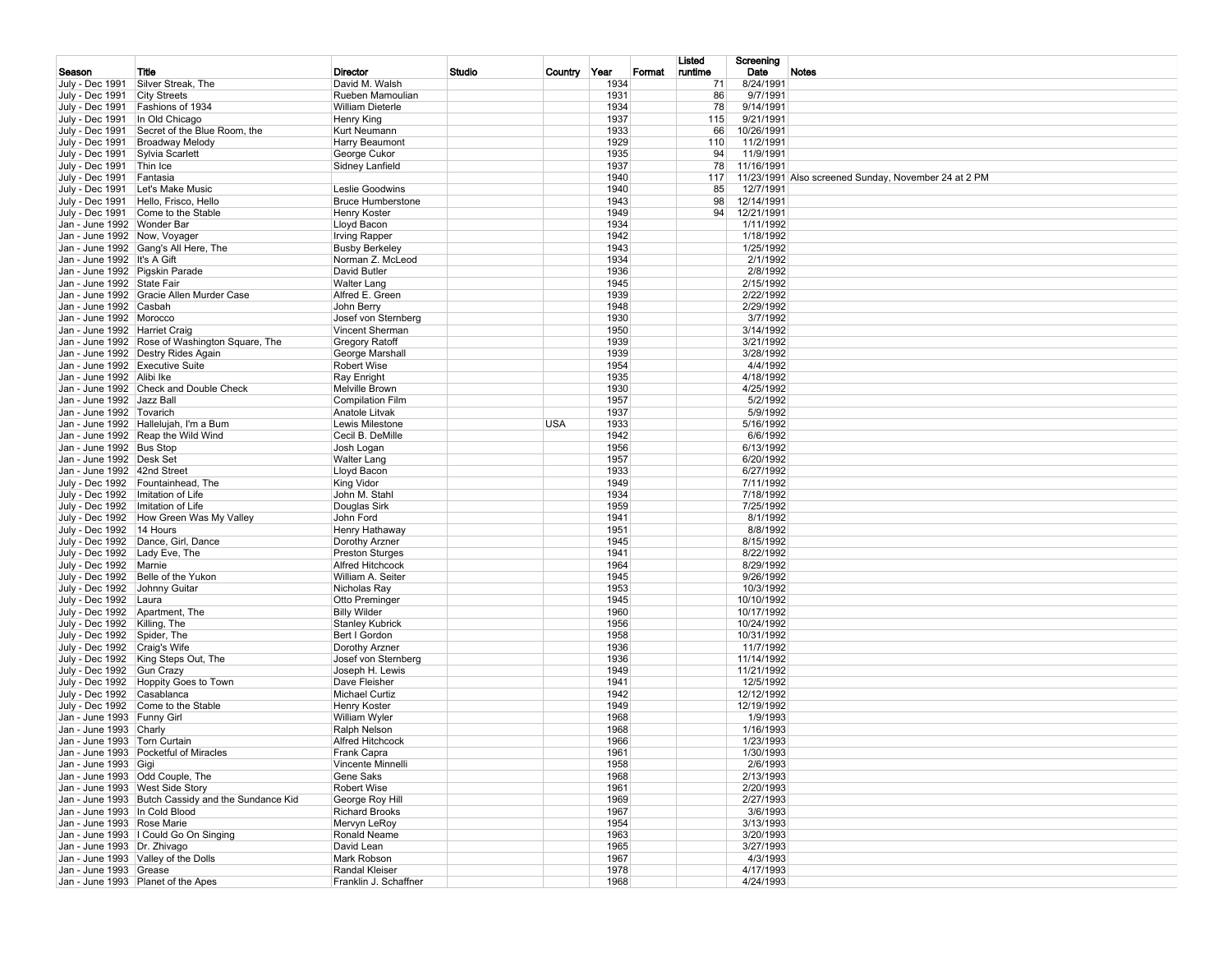|                                  |                                                                                    |                                               |        |              |              |        | Listed  | Screening               |              |
|----------------------------------|------------------------------------------------------------------------------------|-----------------------------------------------|--------|--------------|--------------|--------|---------|-------------------------|--------------|
| Season                           | Title                                                                              | Director                                      | Studio | Country Year |              | Format | runtime | Date                    | <b>Notes</b> |
| Jan - June 1993   M*A*S*H        |                                                                                    | Robert Altman                                 |        |              | 1970         |        |         | 5/1/1993                |              |
|                                  | Jan - June 1993 Yellow Rolls Royce, The                                            | Anthony Asquith                               |        |              | 1964         |        |         | 5/8/1993                |              |
| Jan - June 1993 Peyton Place     |                                                                                    | Mark Robson                                   |        |              | 1957         |        |         | 5/15/1993               |              |
| Jan - June 1993 Barbarella       |                                                                                    | Roger Vadim                                   |        |              | 1967<br>1954 |        |         | 5/22/1993<br>6/5/1993   |              |
|                                  | Jan - June 1993 20,000 Leagues Under the Sea<br>Jan - June 1993 Where the Boys Are | <b>Richard Fleischer</b><br>Henry Levin       |        |              | 1960         |        |         | 6/12/1993               |              |
| Jan - June 1993   Ben Hur        |                                                                                    | William Wyler                                 |        |              | 1959         |        |         | 6/19/1993               |              |
|                                  | Jan - June 1993 2001: A Space Oddyssey                                             | <b>Stanley Kubrick</b>                        |        |              | 1968         |        |         | 6/26/1993               |              |
| July - Dec 1993   Women, The     |                                                                                    | George Cukor                                  |        |              | 1939         |        |         | 7/10/1993               |              |
| July - Dec 1993 Outlaw, The      |                                                                                    | <b>Howard Hughes</b>                          |        |              | 1943         |        |         | 7/17/1993               |              |
|                                  | July - Dec 1993   Long, Long Trailer, The                                          | Vincente Minnelli                             |        |              | 1954         |        |         | 7/24/1993               |              |
|                                  | July - Dec 1993 Petrified Forest, The                                              | Archie Mayo                                   |        |              | 1936         |        |         | 7/31/1993               |              |
| July - Dec 1993 Snake Pit, The   |                                                                                    | Anatole Litvak                                |        |              | 1948         |        |         | 8/7/1993                |              |
| July - Dec 1993 Wilson           |                                                                                    | Henry King                                    |        | <b>USA</b>   | 1944         |        |         | 8/14/1993               |              |
|                                  | July - Dec 1993 Two For the Road                                                   | <b>Stanley Donen</b>                          |        |              | 1967         |        |         | 8/21/1993               |              |
|                                  | July - Dec 1993 My Dream is Yours                                                  | Michael Curtiz                                |        |              | 1949         |        |         | 8/28/1993               |              |
| July - Dec 1993 Aladdin          |                                                                                    | Ron Clements                                  |        |              | 1992         |        |         | 9/11/1993               |              |
|                                  | July - Dec 1993 Jazz Singer, The                                                   | Alan Crosland                                 |        |              | 1927         |        |         | 9/18/1993               |              |
| July - Dec 1993   Mary Poppins   |                                                                                    | Robert Stevenson                              |        |              | 1964         |        |         | 10/2/1993               |              |
|                                  | July - Dec 1993 Great American Broadcast, The                                      | Archie Mayo                                   |        |              | 1941         |        |         | 10/16/1993              |              |
| July - Dec 1993   Folies Bergere |                                                                                    | Roy Del Ruth                                  |        |              | 1935         |        |         | 10/23/1993              |              |
|                                  | July - Dec 1993   Hush, Hush Sweet Charlotte                                       | Robert Aldrich<br>Tim Whelan                  |        |              | 1964<br>1932 |        |         | 10/30/1993<br>11/6/1993 |              |
|                                  | July - Dec 1993   Higher and Higher<br>July - Dec 1993 Bad and the Beautiful, The  | Vincente Minnelli                             |        |              | 1952         |        |         | 11/13/1993              |              |
| July - Dec 1993 Butterfield 8    |                                                                                    | Daniel Mann                                   |        |              | 1960         |        |         | 11/20/1993              |              |
|                                  | July - Dec 1993   Harder They Fall, The                                            | Mark Robson                                   |        |              | 1956         |        |         | 12/4/1993               |              |
|                                  | July - Dec 1993   Knock on Any Door                                                | Nicholas Ray                                  |        |              | 1949         |        |         | 12/11/1993              |              |
| July - Dec 1993   Oliver!        |                                                                                    | Carol Reed                                    |        |              | 1968         |        |         | 12/18/1993              |              |
|                                  | July - Dec 1994   One Hour With You                                                | Ernst Lubitsch                                |        |              | 1932         |        |         | 7/9/1994                |              |
| July - Dec 1994 Southerner, The  |                                                                                    | Jean Renoir                                   |        |              | 1945         |        |         | 7/16/1994               |              |
|                                  | July - Dec 1994   Woman in the Window, The                                         | Fritz Lang                                    |        |              | 1944         |        |         | 7/23/1994               |              |
| July - Dec 1994   Lost Horizon   |                                                                                    | Frank Capra                                   |        |              | 1937         |        |         | 7/30/1994               |              |
|                                  | July - Dec 1994   My Name is Julia Ross                                            | Joseph H. Lewis                               |        |              | 1945         |        |         | 8/6/1994                |              |
| July - Dec 1994 Cluny Brown      |                                                                                    | Ernst Lubitsch                                |        |              | 1946         |        |         | 8/13/1994               |              |
|                                  | July - Dec 1994   Will Success Spoil Rock Hunter?                                  | Frank Tashlin                                 |        |              | 1957         |        |         | 8/20/1994               |              |
|                                  | July - Dec 1994 Whistling in the Dark                                              | S. Sylvan Simon                               |        |              | 1941         |        |         | 8/27/1994               |              |
|                                  | July - Dec 1994 Alexander's Ragtime Band                                           | Henry King                                    |        |              | 1938         |        |         | 9/10/1994               |              |
|                                  | July - Dec 1994   I Was a Male Warbride                                            | <b>Howard Hawks</b>                           |        |              | 1949         |        |         | 9/17/1994               |              |
|                                  | July - Dec 1994 Miracle of Morgan's Creek, The                                     | <b>Preston Sturges</b>                        |        |              | 1944         |        |         | 9/24/1994               |              |
| July - Dec 1994 Anastasia        | July - Dec 1994 Reckless Moment, The                                               | Max Ophuls<br>Anatole Litvak                  |        |              | 1949<br>1956 |        |         | 10/1/1994<br>10/8/1994  |              |
| July - Dec 1994 Funny Face       |                                                                                    | <b>Stanley Donen</b>                          |        |              | 1957         |        |         | 10/22/1994              |              |
|                                  | July - Dec 1994 Portrait of Jennie                                                 | <b>William Dieterle</b>                       |        |              | 1948         |        |         | 10/29/1994              |              |
|                                  | July - Dec 1994   Death Takes a Holiday                                            | Mitchell Leisen                               |        |              | 1934         |        |         | 11/5/1994               |              |
|                                  | July - Dec 1994   All That Money Can Buy                                           | <b>William Dieterle</b>                       |        |              | 1941         |        |         | 11/12/1994              |              |
|                                  | July - Dec 1994 Sullivan's Travels                                                 | <b>Preston Sturges</b>                        |        | <b>USA</b>   | 1941         |        |         | 11/19/1994              |              |
|                                  | July - Dec 1994 Beggar's Opera, The                                                | Peter Brook                                   |        |              | 1953         |        |         | 12/3/1994               |              |
| July - Dec 1994 Fury             |                                                                                    | Fritz Lang                                    |        |              | 1936         |        |         | 12/17/1994              |              |
|                                  | Jan - June 1994 Awful Truth, The                                                   | Leo McCary                                    |        |              | 1936         |        |         | 1/14/1995               |              |
|                                  | Jan - June 1994 Things To Come                                                     | William Cameron Menzies                       |        |              | 1936         |        |         | 1/21/1995               |              |
|                                  | Jan - June 1994 Bachelor Party, The                                                | Delbert Mann                                  |        |              | 1957         |        |         | 1/28/1995               |              |
| Jan - June 1994 Blue Bird, The   |                                                                                    | <b>Walter Lang</b>                            |        |              | 1940         |        |         | 2/4/1995                |              |
|                                  | Jan - June 1994 It Happened One Night                                              | Frank Capra                                   |        |              | 1934         |        |         | 2/11/1995               |              |
|                                  | Jan - June 1994 Confessions of a Nazi Spy                                          | Anatole Litvak                                |        |              | 1939         |        |         | 2/18/1995               |              |
| Jan - June 1994 Feet First       |                                                                                    | Clyde Bruckman                                |        |              | 1930         |        |         | 2/25/1995               |              |
|                                  | Jan - June 1994   House on 92nd Street, The<br>Jan - June 1994 Green Pastures. The | Henry Hathaway                                |        |              | 1945<br>1936 |        |         | 3/4/1995<br>3/11/1995   |              |
| Jan - June 1994 Sitting Pretty   |                                                                                    | <b>William Keighley</b><br><b>Walter Lang</b> |        |              | 1948         |        |         | 3/18/1995               |              |
| Jan - June 1994 Killers, The     |                                                                                    | Robert Siodmak                                |        |              | 1946         |        |         | 3/25/1995               |              |
|                                  | Jan - June 1994 Love Me Tonight                                                    | Rouben Mamoulian                              |        |              | 1932         |        |         | 4/1/1995                |              |
|                                  | Jan - June 1994 Sweet Smell of Success                                             | Alexander Mackendrick                         |        |              | 1957         |        |         | 4/8/1995                |              |
|                                  | Jan - June 1994 One Hundred Men and a Girl                                         | Henry Koster                                  |        |              | 1937         |        |         | 4/22/1995               |              |
| Jan - June 1994 Compulsion       |                                                                                    | <b>Richard Fleischer</b>                      |        |              | 1959         |        |         | 4/29/1995               |              |
|                                  | Jan - June 1994 Sons of the Desert                                                 | William A. Seiter                             |        |              | 1933         |        |         | 5/6/1995                |              |
| Jan - June 1994   Tobacco Road   |                                                                                    | John Ford                                     |        |              | 1941         |        |         | 5/13/1995               |              |
|                                  | Jan - June 1994 Star Spangled Rhythm                                               | George Marshall                               |        |              | 1942         |        |         | 5/20/1995               |              |
| Jan - June 1994 Boomerang!       |                                                                                    | Elia Kazan                                    |        |              | 1947         |        |         | 6/3/1995                |              |
| Jan - June 1994 Ace In the Hole  |                                                                                    | <b>Billy Wilder</b>                           |        |              | 1951         |        |         | 6/10/1995               |              |
|                                  | Jan - June 1994 Robinson Crusoe On Mars                                            | <b>Byron Haskin</b>                           |        |              | 1964         |        |         | 6/17/1995               |              |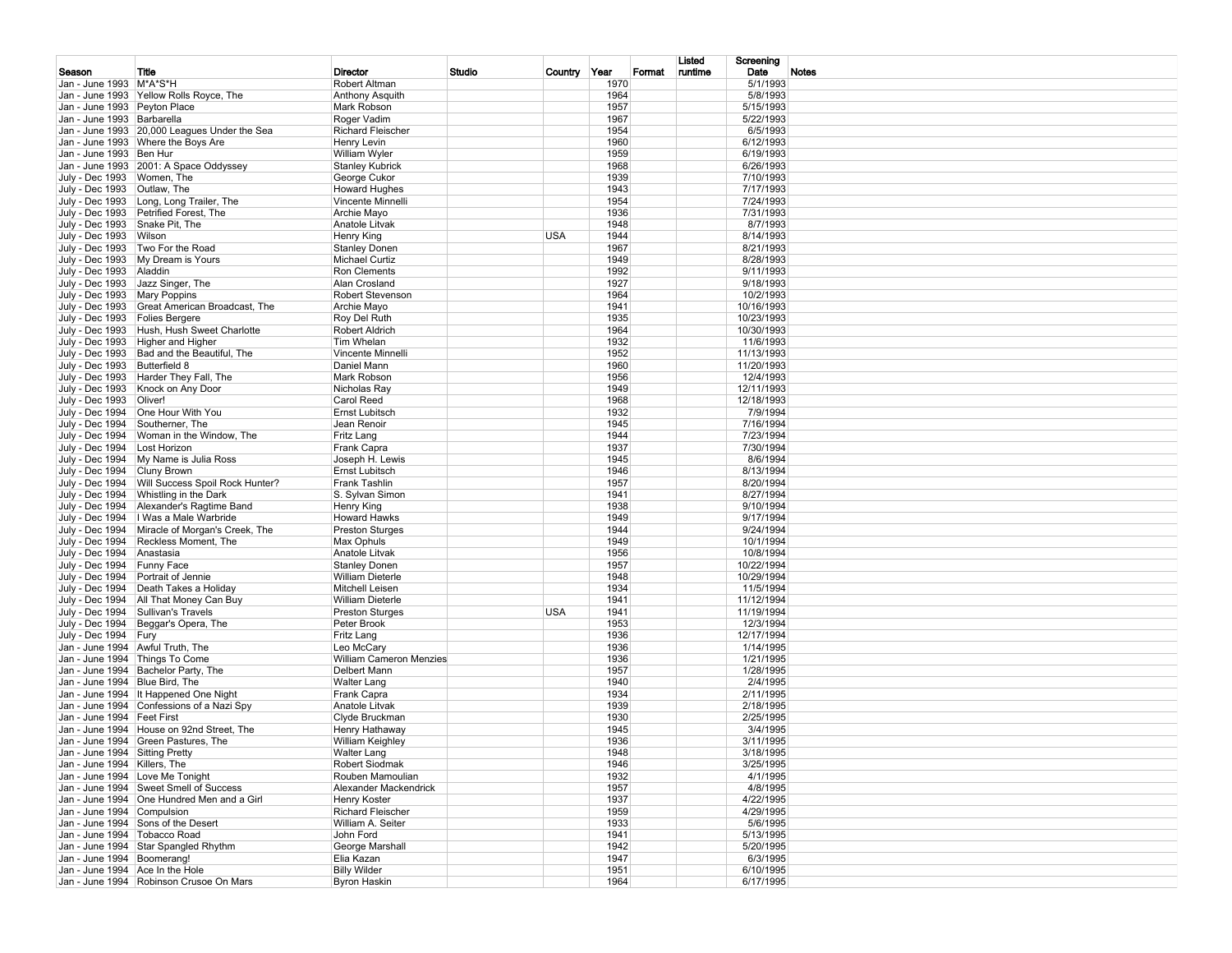| Date<br>Studio<br>Country Year<br>runtime<br><b>Notes</b><br>Season<br>Title<br>Director<br>Format<br>1941<br>6/24/1995<br>Jan - June 1994 Lady Be Good<br>Norman Z. McLeod<br><b>Henry Cornelius</b><br>1948<br>7/11/1995<br>July - Dec 1995   Passport to Pimlico<br>July - Dec 1995 Good Morning, Miss Dove<br>1955<br>7/18/1995<br><b>Henry Koster</b><br>1994<br>7/22/1995<br>July - Dec 1995   That's Entertainment III<br><b>Bud Friedgen</b><br>July - Dec 1995   To Be or Not To Be<br>1942<br>Ernst Lubitsch<br>7/29/1995<br>July - Dec 1995 Stormy Weather<br>1943<br>Andrew L. Stone<br>8/5/1995<br><b>Alfred Hitchcock</b><br>1945<br>8/12/1995<br>July - Dec 1995 Spellbound<br>1938<br>8/19/1995<br>July - Dec 1995 Slight Case of Murder, A<br>Lloyd Bacon<br>1942<br>July - Dec 1995 Palm Beach Story, The<br><b>Preston Sturges</b><br>8/26/1995<br>1953 |  |
|----------------------------------------------------------------------------------------------------------------------------------------------------------------------------------------------------------------------------------------------------------------------------------------------------------------------------------------------------------------------------------------------------------------------------------------------------------------------------------------------------------------------------------------------------------------------------------------------------------------------------------------------------------------------------------------------------------------------------------------------------------------------------------------------------------------------------------------------------------------------------|--|
|                                                                                                                                                                                                                                                                                                                                                                                                                                                                                                                                                                                                                                                                                                                                                                                                                                                                            |  |
|                                                                                                                                                                                                                                                                                                                                                                                                                                                                                                                                                                                                                                                                                                                                                                                                                                                                            |  |
|                                                                                                                                                                                                                                                                                                                                                                                                                                                                                                                                                                                                                                                                                                                                                                                                                                                                            |  |
|                                                                                                                                                                                                                                                                                                                                                                                                                                                                                                                                                                                                                                                                                                                                                                                                                                                                            |  |
|                                                                                                                                                                                                                                                                                                                                                                                                                                                                                                                                                                                                                                                                                                                                                                                                                                                                            |  |
|                                                                                                                                                                                                                                                                                                                                                                                                                                                                                                                                                                                                                                                                                                                                                                                                                                                                            |  |
|                                                                                                                                                                                                                                                                                                                                                                                                                                                                                                                                                                                                                                                                                                                                                                                                                                                                            |  |
|                                                                                                                                                                                                                                                                                                                                                                                                                                                                                                                                                                                                                                                                                                                                                                                                                                                                            |  |
| July - Dec 1995 Band Wagon, The<br><b>Vincente Minnelli</b><br>9/9/1995                                                                                                                                                                                                                                                                                                                                                                                                                                                                                                                                                                                                                                                                                                                                                                                                    |  |
| July - Dec 1995   My Favorite Blonde<br>1942<br>9/16/1995<br>Sidney Lanfield                                                                                                                                                                                                                                                                                                                                                                                                                                                                                                                                                                                                                                                                                                                                                                                               |  |
| 1939<br>9/23/1995<br>July - Dec 1995   Midnight<br>Mitchell Leisen<br>1946<br>July - Dec 1995   Margie<br>Henry King<br>10/7/1995                                                                                                                                                                                                                                                                                                                                                                                                                                                                                                                                                                                                                                                                                                                                          |  |
| 1943<br>July - Dec 1995 Five Graves to Cairo<br><b>Billy Wilder</b><br>10/14/1995                                                                                                                                                                                                                                                                                                                                                                                                                                                                                                                                                                                                                                                                                                                                                                                          |  |
| 1937<br>July - Dec 1995   Easy Living<br>Mitchell Leisen<br>10/21/1995                                                                                                                                                                                                                                                                                                                                                                                                                                                                                                                                                                                                                                                                                                                                                                                                     |  |
| 1945<br>July - Dec 1995   Body Snatcher, The<br><b>Robert Wise</b><br>10/28/1995                                                                                                                                                                                                                                                                                                                                                                                                                                                                                                                                                                                                                                                                                                                                                                                           |  |
| 1944<br>July - Dec 1995   Mask of Dimitrios, The<br>Jean Negulesco<br>11/4/1995                                                                                                                                                                                                                                                                                                                                                                                                                                                                                                                                                                                                                                                                                                                                                                                            |  |
| 1937<br>July - Dec 1995 Good Earth, The<br>Sidney Franklin<br>11/11/1995<br>1937<br>July - Dec 1995 Rosalie<br>W.S. Van Dyke<br>11/18/1995                                                                                                                                                                                                                                                                                                                                                                                                                                                                                                                                                                                                                                                                                                                                 |  |
| 1945<br>12/2/1995<br>July - Dec 1995   Lost Weekend, The<br><b>Billy Wilder</b>                                                                                                                                                                                                                                                                                                                                                                                                                                                                                                                                                                                                                                                                                                                                                                                            |  |
| 1952<br>July - Dec 1995 Narrow Margin, The<br><b>Richard Fleischer</b><br>12/9/1995                                                                                                                                                                                                                                                                                                                                                                                                                                                                                                                                                                                                                                                                                                                                                                                        |  |
| 1938<br>July - Dec 1995   Four Daughters<br>Michael Curtiz<br>12/16/1995                                                                                                                                                                                                                                                                                                                                                                                                                                                                                                                                                                                                                                                                                                                                                                                                   |  |
| 1939<br>Jan - June 1996 Midnight<br>Mitchell Leisen<br>1/13/1996                                                                                                                                                                                                                                                                                                                                                                                                                                                                                                                                                                                                                                                                                                                                                                                                           |  |
| 1944<br>Jan - June 1996 Phantom Lady<br><b>Robert Siodmak</b><br>1/20/1996<br>Jan - June 1996 Baron of Arizona, The<br>Samuel Fuller<br>1950<br>1/27/1996                                                                                                                                                                                                                                                                                                                                                                                                                                                                                                                                                                                                                                                                                                                  |  |
| Jan - June 1996 Angel Face<br>Otto Preminger<br>1953<br>2/3/1996                                                                                                                                                                                                                                                                                                                                                                                                                                                                                                                                                                                                                                                                                                                                                                                                           |  |
| George Cukor<br>1938<br>2/10/1996 Contact Chicago Benefit Program - \$10<br>Jan - June 1996 Holiday                                                                                                                                                                                                                                                                                                                                                                                                                                                                                                                                                                                                                                                                                                                                                                        |  |
| Frank Capra<br>1928<br>Jan - June 1996 So This is Love<br>2/17/1996                                                                                                                                                                                                                                                                                                                                                                                                                                                                                                                                                                                                                                                                                                                                                                                                        |  |
| Jan - June 1996 Way of the Strong, The<br>1928<br>Frank Capra<br>2/17/1996                                                                                                                                                                                                                                                                                                                                                                                                                                                                                                                                                                                                                                                                                                                                                                                                 |  |
| Robert Siodmak<br>1944<br>2/24/1996<br>Jan - June 1996 Christmas Holiday                                                                                                                                                                                                                                                                                                                                                                                                                                                                                                                                                                                                                                                                                                                                                                                                   |  |
| Jan - June 1996 Adventures of Robinson Crusoe, The<br>1952<br>3/2/1996<br>Luis Bunuel                                                                                                                                                                                                                                                                                                                                                                                                                                                                                                                                                                                                                                                                                                                                                                                      |  |
| Jan - June 1996   Lady is Willing, The<br>Mitchell Leisen<br>1942<br>3/9/1996<br><b>Richard Quine</b><br>1965<br>Jan - June 1996 Synanon<br>3/16/1996                                                                                                                                                                                                                                                                                                                                                                                                                                                                                                                                                                                                                                                                                                                      |  |
| Jan - June 1996   Ohayo<br>Yasujiro Ozu<br>1959<br>Japan<br>3/23/1996                                                                                                                                                                                                                                                                                                                                                                                                                                                                                                                                                                                                                                                                                                                                                                                                      |  |
| Jan - June 1996 Shockproof<br>Douglas Sirk<br>1949<br>3/30/1996                                                                                                                                                                                                                                                                                                                                                                                                                                                                                                                                                                                                                                                                                                                                                                                                            |  |
| Jan - June 1996   At Long Last Love<br>1975<br>Peter Bogdanovich<br>4/13/1996                                                                                                                                                                                                                                                                                                                                                                                                                                                                                                                                                                                                                                                                                                                                                                                              |  |
| Jan - June 1996   Me and My Gal<br>Raoul Walsh<br>1932<br>4/20/1996                                                                                                                                                                                                                                                                                                                                                                                                                                                                                                                                                                                                                                                                                                                                                                                                        |  |
| 1949<br>4/27/1996<br>Jan - June 1996 Caught<br>Max Ophuls<br>Jan - June 1996 Slightly French<br>1949<br>5/4/1996                                                                                                                                                                                                                                                                                                                                                                                                                                                                                                                                                                                                                                                                                                                                                           |  |
| Douglas Sirk<br>Jan - June 1996 Swamp Water<br>1941<br>Jean Renoir<br>5/11/1996                                                                                                                                                                                                                                                                                                                                                                                                                                                                                                                                                                                                                                                                                                                                                                                            |  |
| 1947<br>Jan - June 1996   Daisy Kenyon<br>Otto Preminger<br>5/18/1996                                                                                                                                                                                                                                                                                                                                                                                                                                                                                                                                                                                                                                                                                                                                                                                                      |  |
| Jan - June 1996 Two Headed Spy, The<br>1958<br>Andre De Toth<br>5/25/1996                                                                                                                                                                                                                                                                                                                                                                                                                                                                                                                                                                                                                                                                                                                                                                                                  |  |
| 1937<br>6/1/1996<br>Jan - June 1996   Hollywood Hotel<br><b>Busby Berkeley</b>                                                                                                                                                                                                                                                                                                                                                                                                                                                                                                                                                                                                                                                                                                                                                                                             |  |
| 1956<br>Jan - June 1996   Man Who Knew Too Much, The<br>6/8/1996<br><b>Alfred Hitchcock</b>                                                                                                                                                                                                                                                                                                                                                                                                                                                                                                                                                                                                                                                                                                                                                                                |  |
| 1956<br>Jan - June 1996 Searchers, The<br>John Ford<br>6/15/1996<br>1955<br>6/22/1996<br>Jan - June 1996   To Catch a Thief<br><b>Alfred Hitchcock</b>                                                                                                                                                                                                                                                                                                                                                                                                                                                                                                                                                                                                                                                                                                                     |  |
| 1955<br>Jan - June 1996   Long Gray Line, The<br>John Ford<br>6/29/1996                                                                                                                                                                                                                                                                                                                                                                                                                                                                                                                                                                                                                                                                                                                                                                                                    |  |
| 1962<br>July - Dec 1996   It's Only Money<br>Frank Tashlin<br>7/13/1996                                                                                                                                                                                                                                                                                                                                                                                                                                                                                                                                                                                                                                                                                                                                                                                                    |  |
| 1944<br>July - Dec 1996   San Diego, I Love You!<br>Reginald LeBorg<br>7/20/1996                                                                                                                                                                                                                                                                                                                                                                                                                                                                                                                                                                                                                                                                                                                                                                                           |  |
| 1925<br>7/27/1996<br>July - Dec 1996 Road to Yesterday, The<br>Cecil B. DeMille                                                                                                                                                                                                                                                                                                                                                                                                                                                                                                                                                                                                                                                                                                                                                                                            |  |
| 1931<br>July - Dec 1996 Smart Money<br>Alfred E. Green<br>8/3/1996                                                                                                                                                                                                                                                                                                                                                                                                                                                                                                                                                                                                                                                                                                                                                                                                         |  |
| 1935<br>July - Dec 1996   Diamond Jim<br>A. Edward Sutherland<br>8/10/1996<br>1931<br>July - Dec 1996 Last Flight, The<br><b>William Dieterle</b><br>8/17/1996                                                                                                                                                                                                                                                                                                                                                                                                                                                                                                                                                                                                                                                                                                             |  |
| 1958<br>July - Dec 1996 Buchanan Rides Alone<br><b>Budd Boetticher</b><br>8/24/1996                                                                                                                                                                                                                                                                                                                                                                                                                                                                                                                                                                                                                                                                                                                                                                                        |  |
| 1933<br>July - Dec 1996   Hallelujah, I'm a Bum!<br>Lewis Milestone<br>8/31/1996                                                                                                                                                                                                                                                                                                                                                                                                                                                                                                                                                                                                                                                                                                                                                                                           |  |
| 1945<br>July - Dec 1996   Fallen Angel<br>Otto Preminger<br>9/7/1996                                                                                                                                                                                                                                                                                                                                                                                                                                                                                                                                                                                                                                                                                                                                                                                                       |  |
| 1937<br>July - Dec 1996 Make Way For Tomorrow<br>Leo McCarey<br>9/14/1996                                                                                                                                                                                                                                                                                                                                                                                                                                                                                                                                                                                                                                                                                                                                                                                                  |  |
| 1959<br>July - Dec 1996 Crimson Kimono, The<br>9/21/1996<br>Samuel Fuller                                                                                                                                                                                                                                                                                                                                                                                                                                                                                                                                                                                                                                                                                                                                                                                                  |  |
| <b>Edward Cline</b><br>July - Dec 1996   Million Dollar Legs<br>1932<br>9/28/1996<br>July - Dec 1996   Model and the Marriage Broker, The<br>George Cukor<br>1951<br>10/5/1996                                                                                                                                                                                                                                                                                                                                                                                                                                                                                                                                                                                                                                                                                             |  |
| July - Dec 1996 Picture Snatcher<br>Lloyd Bacon<br>1933<br>10/12/1996                                                                                                                                                                                                                                                                                                                                                                                                                                                                                                                                                                                                                                                                                                                                                                                                      |  |
| Douglas Sirk<br>July - Dec 1996 Sleep My Love<br>1948<br>10/19/1996                                                                                                                                                                                                                                                                                                                                                                                                                                                                                                                                                                                                                                                                                                                                                                                                        |  |
| July - Dec 1996 She Creature, The<br>Edward L. Cahn<br>1956<br>10/26/1996                                                                                                                                                                                                                                                                                                                                                                                                                                                                                                                                                                                                                                                                                                                                                                                                  |  |
| July - Dec 1996 Voodoo Woman<br>Edward L. Cahn<br>1957<br>10/26/1996                                                                                                                                                                                                                                                                                                                                                                                                                                                                                                                                                                                                                                                                                                                                                                                                       |  |
| July - Dec 1996   Brothers and Sisters of the Toda Family, The Yasujiro Ozu<br>1941<br>Japan<br>11/2/1996<br>Ernst Lubitsch                                                                                                                                                                                                                                                                                                                                                                                                                                                                                                                                                                                                                                                                                                                                                |  |
| July - Dec 1996 Love Parade, The<br>1929<br>11/9/1996<br>July - Dec 1996 Lineup, The<br>Don Siegel<br>1958<br>11/16/1996                                                                                                                                                                                                                                                                                                                                                                                                                                                                                                                                                                                                                                                                                                                                                   |  |
| July - Dec 1996   Brothers Rico, The<br>Phil Karlson<br>1957<br>11/23/1996                                                                                                                                                                                                                                                                                                                                                                                                                                                                                                                                                                                                                                                                                                                                                                                                 |  |
| July - Dec 1996 Bowery, The<br>Raoul Walsh<br>1933<br>11/30/1996                                                                                                                                                                                                                                                                                                                                                                                                                                                                                                                                                                                                                                                                                                                                                                                                           |  |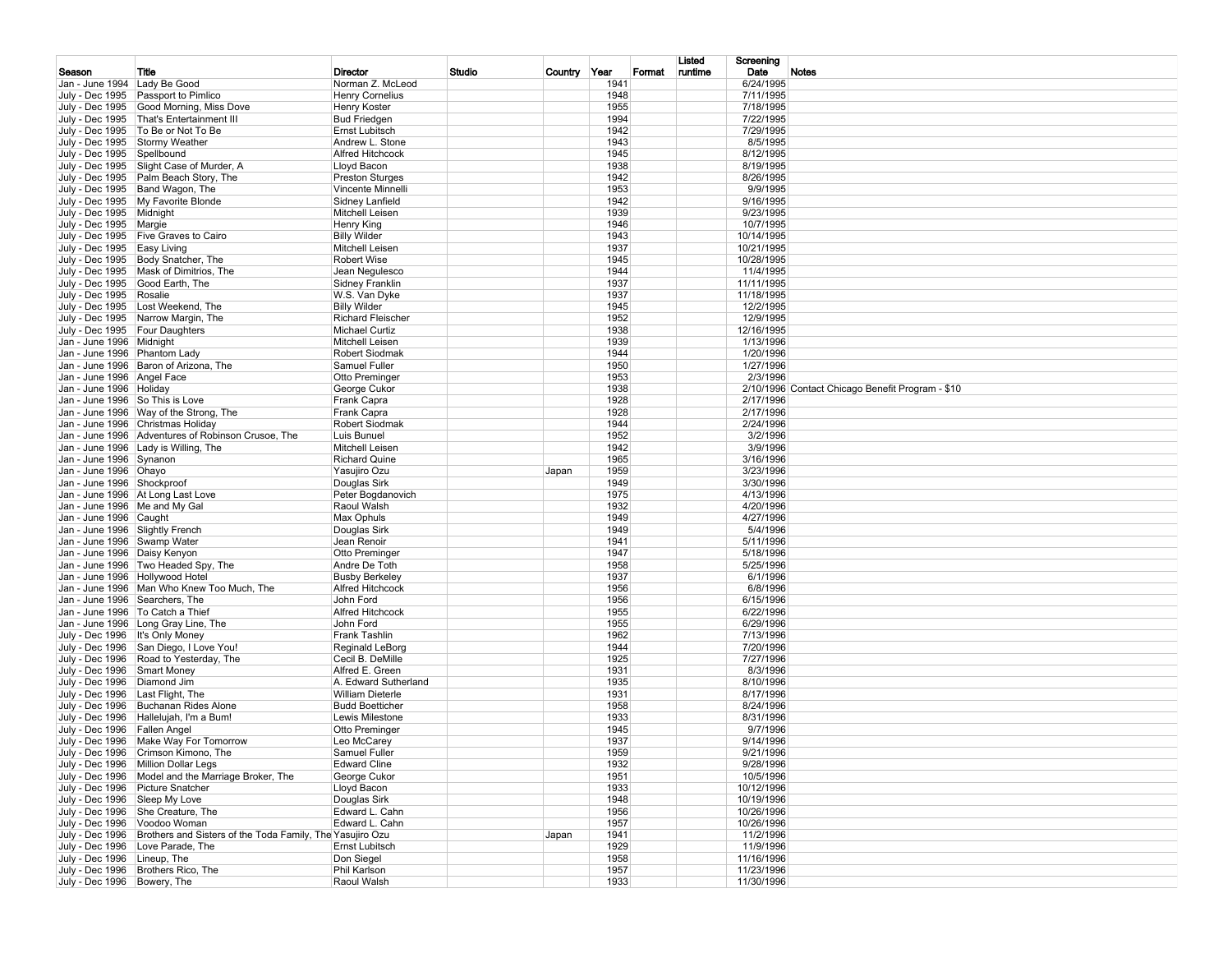|                                    |                                                        |                                                   |                           |              |              |               | Listed  | Screening         |                                                                                                         |
|------------------------------------|--------------------------------------------------------|---------------------------------------------------|---------------------------|--------------|--------------|---------------|---------|-------------------|---------------------------------------------------------------------------------------------------------|
| Season                             | Title<br>July - Dec 1996   Hard, Fast and Beautiful    | Director                                          | Studio                    | Country Year |              | Format        | runtime | Date<br>12/7/1996 | Notes                                                                                                   |
| July - Dec 1996   Tiger Shark      |                                                        | Ida Lupino<br><b>Howard Hawks</b>                 |                           |              | 1951<br>1932 |               |         | 12/14/1996        |                                                                                                         |
| Jan - June 1997 Smart Money        |                                                        | Alfred E. Green                                   | Warner Brothers           | <b>USA</b>   |              | 1933 16mm     | 90      |                   | 1/4/1997 Double feature                                                                                 |
|                                    | Jan - June 1997 San Diego, I Love you                  | Reginald LeBorg                                   | Universal Pictures        | <b>USA</b>   |              | 1944 16mm     | 83      |                   | 1/4/1997 Double feature                                                                                 |
|                                    | Jan - June 1997   Long Gray Line, The                  | John Ford                                         | Columbia Pictures         | <b>USA</b>   |              | 1955 16mm ada | 138     | 1/11/1997         |                                                                                                         |
|                                    | Jan - June 1997   One Hour With You                    | Ernst Lubitsch & George (Paramount Pictures   USA |                           |              |              | 1932 16mm     | 80      | 1/18/1997         |                                                                                                         |
|                                    | Jan - June 1997   Three On A Match                     | Mervyn LeRoy                                      | <b>Warner Brothers</b>    | <b>USA</b>   |              | 1932 16mm     | 64      | 1/25/1997         |                                                                                                         |
| Jan - June 1997 Red Dust           |                                                        | <b>Victor Fleming</b>                             | <b>MGM</b>                | <b>USA</b>   |              | 1932 16mm     | 83      | 2/1/1997          |                                                                                                         |
| Jan - June 1997 Scarface           |                                                        | <b>Howard Hawks</b>                               |                           | <b>USA</b>   |              | 1932 16mm     | 90      | 2/8/1997          |                                                                                                         |
| Jan - June 1997   The Thin Man     |                                                        | W. S. VanDyke                                     | MGM                       | <b>USA</b>   |              | 1934 16mm     | 93      |                   | 2/15/1997 Contact Chicago Benefit Program - \$10 admission                                              |
| Jan - June 1997 City Streets       |                                                        | Rouben Mamoulian                                  | <b>Paramount Pictures</b> | <b>USA</b>   |              | 1931 16mm     | 82      | 2/22/1997         |                                                                                                         |
|                                    | Jan - June 1997 Murders In The Rue Morque              | <b>Robert Florey</b>                              | <b>Universal Pictures</b> | <b>USA</b>   |              | 1932 16mm     | 62      | 3/1/1997          |                                                                                                         |
| Jan - June 1997   Union Depot      |                                                        | Alfred E. Green                                   | <b>Warner Brothers</b>    | <b>USA</b>   |              | 1932 16mm     | 75      | 3/8/1997          |                                                                                                         |
| Jan - June 1997 Street Scene       |                                                        | <b>King Vidor</b>                                 | Samuel Goldwyn            | <b>USA</b>   |              | 1931 16mm     | 80      | 3/15/1997         |                                                                                                         |
| Jan - June 1997   Back Street      |                                                        | John Stahl                                        | <b>Universal Pictures</b> | <b>USA</b>   |              | 1932 16mm     | 89      | 3/22/1997         |                                                                                                         |
|                                    | Jan - June 1997 She Done Him Wrong                     | Lowell Sherman                                    | Paramount Pictures USA    |              |              | 1933 16mm     | 66      | 3/29/1997         |                                                                                                         |
|                                    | Jan - June 1997   The Student Prince In Old Heidelberg | Ernst Lubitsch                                    | <b>MGM</b>                |              |              | 1927 16mm     | 105     | 4/5/1997          |                                                                                                         |
| Jan - June 1997   One More River   |                                                        | James Whale                                       | <b>Universal Pictures</b> |              |              | 1934 16mm     | 90      | 4/12/1997         |                                                                                                         |
|                                    | Jan - June 1997   Her Majesty, Love                    | <b>William Dieterle</b>                           | <b>Warner Brothers</b>    | <b>USA</b>   |              | 1931 16mm     | 75      | 4/19/1997         |                                                                                                         |
| Jan - June 1997   Iron Man, The    |                                                        | <b>Tod Browning</b>                               | Universal Pictures        | <b>USA</b>   |              | 1931 16mm     | 73      | 4/26/1997         |                                                                                                         |
| Jan - June 1997   Dishonored       |                                                        | Josef von Sternberg                               | <b>Paramount Pictures</b> |              |              | 1931 16mm     | 91      | 5/3/1997          |                                                                                                         |
| Jan - June 1997   The Last Mile    |                                                        | Sam Bischoff                                      |                           |              |              | 1932 16mm     | 84      | 5/10/1997         |                                                                                                         |
| Jan - June 1997 Emma               |                                                        | <b>Clarence Brown</b>                             | <b>MGM</b>                | <b>USA</b>   |              | 1932 16mm     | 73      |                   | 5/11/1997 "Sunday Special - Silver Images Film Festival - The only festival of its kind created to disp |
|                                    | Jan - June 1997 Strictly Dishonorable                  | John Stahl                                        | <b>Universal Pictures</b> | <b>USA</b>   |              | 1931 16mm     | 94      | 5/17/1997         |                                                                                                         |
|                                    | Jan - June 1997 Gabriel Over The White House           | Gregory La Cava                                   | <b>MGM</b>                | <b>USA</b>   |              | 1933 16mm     | 87      | 5/24/1997         |                                                                                                         |
|                                    | Jan - June 1997   One Way Passage                      | <b>Tay Garnett</b>                                | <b>Warner Brothers</b>    | <b>USA</b>   |              | 1932 16mm     | 69      | 5/31/1997         |                                                                                                         |
| Jan - June 1997   The Mad Genius   |                                                        | <b>Michael Curtiz</b>                             | <b>Warner Brothers</b>    | <b>USA</b>   |              | 1931 16mm     | 81      | 6/7/1997          |                                                                                                         |
| Jan - June 1997 Tarnished Lady     |                                                        | George Cukor                                      | Paramount Pictures USA    |              |              | 1931 16mm     | 80      | 6/14/1997         |                                                                                                         |
| Jan - June 1997 Law and Order      |                                                        | Edward L. Cahn                                    | <b>Universal Pictures</b> | <b>USA</b>   |              | 1932 16mm     | 70      | 6/21/1997         |                                                                                                         |
| Jan - June 1997 Queen Christina    |                                                        | Rouben Mamoulian                                  | <b>MGM</b>                | <b>USA</b>   |              | 1933 16mm     | 97      | 6/28/1997         |                                                                                                         |
|                                    | July - Dec 1997   You Only Live Once                   | Fritz Lang                                        |                           |              | 1937         |               |         | 7/5/1997          |                                                                                                         |
|                                    | July - Dec 1997 Roaring Twenties, The                  | Raoul Walsh                                       |                           |              | 1939         |               |         | 7/12/1997         |                                                                                                         |
|                                    | July - Dec 1997   Woman in the Window, The             | Fritz Lang                                        |                           |              | 1944         |               |         | 7/19/1997         |                                                                                                         |
|                                    | July - Dec 1997   I am a Fugitive From a Chain Gang    | Mervyn LeRoy                                      |                           |              | 1932         |               |         | 7/26/1997         |                                                                                                         |
|                                    | July - Dec 1997 Scarlet Empress, The                   | Josef von Sternberg                               |                           |              | 1934         |               |         | 8/2/1997          |                                                                                                         |
| July - Dec 1997   Man I Love, The  |                                                        | Raoul Walsh                                       |                           |              | 1946         |               |         | 8/9/1997          |                                                                                                         |
| July - Dec 1997   T-Men            |                                                        | Anthony Mann                                      |                           |              | 1947         |               |         | 8/16/1997         |                                                                                                         |
| July - Dec 1997 Pursued            |                                                        | Raoul Walsh                                       |                           |              | 1947         |               |         | 8/23/1997         |                                                                                                         |
| July - Dec 1997                    | Out of the Past                                        | Jacques Tourneur                                  |                           |              | 1947         |               |         | 8/30/1997         |                                                                                                         |
| July - Dec 1997 Moonrise           |                                                        | Frank Borzage                                     |                           |              | 1948         |               |         | 9/6/1997          |                                                                                                         |
| July - Dec 1997 Pitfall            |                                                        | Andre De Toth                                     |                           |              | 1948         |               |         | 9/13/1997         |                                                                                                         |
| July - Dec 1997 Ruthless           |                                                        | Edward G. Ulmer                                   |                           |              | 1948         |               |         | 9/20/1997         |                                                                                                         |
| July - Dec 1997                    | <b>Criss Cross</b>                                     | <b>Robert Siodmak</b>                             |                           |              | 1949         |               |         | 9/27/1997         |                                                                                                         |
| July - Dec 1997 Gun Crazy          |                                                        | Joseph H. Lewis                                   |                           |              | 1949         |               |         | 10/4/1997         |                                                                                                         |
| July - Dec 1997                    | Side Street                                            | Anthony Mann                                      |                           |              | 1950         |               |         | 10/11/1997        |                                                                                                         |
|                                    | July - Dec 1997 Reckless Moment, The                   | Max Ophuls                                        |                           |              | 1948         |               |         | 10/18/1997        |                                                                                                         |
|                                    | July - Dec 1997   In a Lonley Place                    | Nicholas Ray                                      |                           |              | 1950         |               |         | 10/25/1997        |                                                                                                         |
|                                    | July - Dec 1997 Kiss Tomorrow Goodbye                  | Gordon Douglas                                    |                           |              | 1950         |               |         | 11/1/1997         |                                                                                                         |
| July - Dec 1997   Outrage          |                                                        | Ida Lupino                                        |                           |              | 1950         |               |         | 11/8/1997         |                                                                                                         |
|                                    | July - Dec 1997   My Favorite Brunette                 | <b>Elliott Nugent</b>                             |                           |              | 1947         |               |         | 11/15/1997        |                                                                                                         |
| July - Dec 1997   Private Hell 36  |                                                        | Don Siegel                                        |                           |              | 1954         |               |         | 11/22/1997        |                                                                                                         |
|                                    | July - Dec 1997   Riot in Cell Block 11                | Don Siegel                                        |                           |              | 1954         |               |         | 11/29/1997        |                                                                                                         |
|                                    | July - Dec 1997   Kansas City Confidential             | Phil Karlson                                      |                           |              | 1952         |               |         | 12/6/1997         |                                                                                                         |
| July - Dec 1997   Big Combo, The   |                                                        | Joseph H. Lewis                                   |                           |              | 1955         |               |         | 12/13/1997        |                                                                                                         |
| July - Dec 1997   Detour           |                                                        | Edward G. Ulmer                                   |                           |              | 1945         |               |         | 12/20/1997        |                                                                                                         |
|                                    | July - Dec 1997 Underworld U.S.A.                      | Samuel Fuller                                     |                           |              | 1961         |               |         | 12/27/1997        |                                                                                                         |
| Jan - June 1998 Hell's Angels      |                                                        | Howard Hughes & James Howard Hughes               |                           | <b>USA</b>   |              | 1930 16mm     | 127     | 1/3/1998          |                                                                                                         |
| Jan - June 1998   Idiot's Delight  |                                                        | Clarence Brown                                    | <b>MGM</b>                | <b>USA</b>   |              | 1939 16mm     | 105     | 1/10/1998         |                                                                                                         |
| Jan - June 1998   One Million B.C. |                                                        | Hal Roach & Hal Roach, J Hal Roach                |                           | <b>USA</b>   |              | 1940 16mm     | 80      | 1/17/1998         |                                                                                                         |
|                                    | Jan - June 1998 Road to Morocco. The                   | David Butler                                      | Paramount                 | <b>USA</b>   |              | 1942 16mm     | 83      | 1/24/1998         |                                                                                                         |
| Jan - June 1998 Lady in the Dark   |                                                        | Mitchell Leisen                                   | Paramount                 | <b>USA</b>   |              | 1944 16mm     | 100     | 1/31/1998         |                                                                                                         |
|                                    | Jan - June 1998 Purple Heart, The                      | Lewis Milestone                                   | 20th Century Fox          | <b>USA</b>   |              | 1944 16mm     | 99      | 2/7/1998          |                                                                                                         |
| Jan - June 1998 Climax, The        |                                                        | George Waggner                                    | Universal                 | <b>USA</b>   |              | 1944 16mm     | 81      | 2/14/1998         |                                                                                                         |
| Jan - June 1998   Lost in a Harem  |                                                        | <b>Charles Reisner</b>                            | <b>MGM</b>                | <b>USA</b>   |              | 1944 16mm     | 89      | 2/21/1998         |                                                                                                         |
| Jan - June 1998   Uninvited, The   |                                                        | Lewis Allen                                       | Paramount                 | <b>USA</b>   |              | 1944 16mm     | 98      | 2/28/1998         |                                                                                                         |
| Jan - June 1998 Blue Skies         |                                                        | <b>Stuart Heisler</b>                             | Paramount                 | <b>USA</b>   |              | 1946 16mm     | 104     | 3/7/1998          |                                                                                                         |
|                                    | Jan - June 1998 Razor's Edge, The                      | <b>Edmund Goulding</b>                            | 20th Century Fox          | <b>USA</b>   |              | 1946 16mm     | 146     | 3/14/1998         |                                                                                                         |
|                                    | Jan - June 1998 Three Musketeers, The                  | George Sidney                                     | <b>MGM</b>                | <b>USA</b>   |              | 1948 16mm     | 125     | 3/21/1998         |                                                                                                         |
| Jan - June 1998   Forever Amber    |                                                        | Otto Preminger                                    | 20th Century Fox          | <b>USA</b>   |              | 1947 16mm     | 140     | 3/28/1998         |                                                                                                         |
|                                    |                                                        |                                                   |                           |              |              |               |         |                   |                                                                                                         |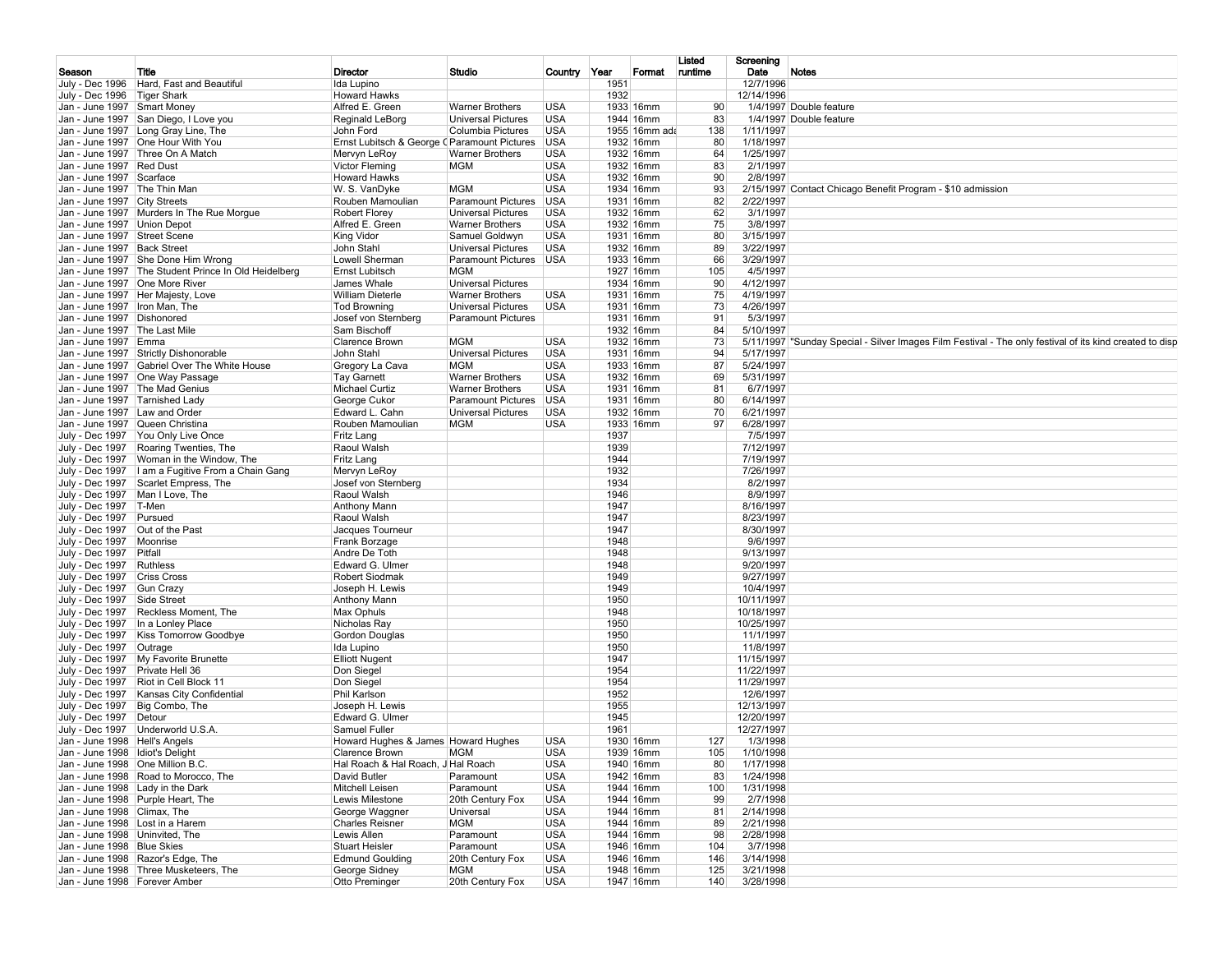|                                   |                                                                                                |                                                |                                     |                            |              |                        | Listed         | Screening                |       |
|-----------------------------------|------------------------------------------------------------------------------------------------|------------------------------------------------|-------------------------------------|----------------------------|--------------|------------------------|----------------|--------------------------|-------|
| Season                            | Title<br>Jan - June 1998 My Dream is Yours                                                     | Director<br>Michael Curtiz                     | Studio<br><b>Warner Brothers</b>    | Country Year<br><b>USA</b> |              | Format<br>1949 16mm    | runtime<br>101 | Date<br>4/4/1998         | Notes |
|                                   | Jan - June 1998 Always Leave Them Laughing                                                     | Roy Del Ruth                                   | <b>Warner Brothers</b>              | <b>USA</b>                 |              | 1949 16mm              | 116            | 4/11/1998                |       |
|                                   | Jan - June 1998 Prince of Foxes, The                                                           | Henry King                                     | 20th Century Fox                    | <b>USA</b>                 |              | 1949 16mm              | 107            | 4/18/1998                |       |
|                                   | Jan - June 1998 Twelve O'Clock High<br>Jan - June 1998 Streets of Laredo, The                  | Henry King<br>Leslie Fenton                    | 20th Century Fox<br>Paramount       | <b>USA</b><br><b>USA</b>   |              | 1949 16mm<br>1949 16mm | 132<br>92      | 4/25/1998<br>5/2/1998    |       |
|                                   | Jan - June 1998 Snows of Kilamanjaro, The                                                      | Henry King                                     | 20th Century Fox                    | <b>USA</b>                 |              | 1952 16mm              | 117            | 5/9/1998                 |       |
| Jan - June 1998 Quo Vadis?        |                                                                                                | Mervyn LeRoy                                   | <b>MGM</b>                          | <b>USA</b>                 |              | 1951 16mm              | 171            | 5/16/1998                |       |
|                                   | Jan - June 1998 One-Eyed Jacks                                                                 | Marlon Brando                                  | Paramount                           | <b>USA</b>                 |              | 1961 16mm              | 141            | 5/23/1998                |       |
|                                   | Jan - June 1998 Brothers Karamazov, The<br>Jan - June 1998 Shake Hands With the Devil          | <b>Richard Brooks</b><br>Michael Anderson      | <b>MGM</b><br><b>United Artists</b> | <b>USA</b><br><b>USA</b>   |              | 1958 16mm<br>1959 16mm | 146<br>110     | 5/30/1998<br>6/6/1998    |       |
| Jan - June 1998 Pay or Die        |                                                                                                | <b>Richard Wilson</b>                          | <b>Allied Artists</b>               | <b>USA</b>                 |              | 1960 16mm              | 111            | 6/13/1998                |       |
|                                   | Jan - June 1998 Exorcist II: The Beginning                                                     | John Boorman                                   | <b>Warner Brothers</b>              | <b>USA</b>                 |              | 1977 16mm              | 118            | 6/20/1998                |       |
|                                   | Jan - June 1998 New York, New York                                                             | <b>Martin Scorsese</b>                         | <b>United Artists</b>               | <b>USA</b>                 |              | 1977 16mm              | 163            | 6/27/1998                |       |
|                                   | July - Dec 1998 Always Leave Them Laughing<br>July - Dec 1998   Bride of Frankenstein, The     | Roy Del Ruth<br>James Whale                    |                                     |                            | 1949<br>1935 |                        |                | 7/11/1998<br>7/18/1998   |       |
| July - Dec 1998   Lost Horizon    |                                                                                                | Frank Capra                                    |                                     |                            | 1937         |                        |                | 7/25/1998                |       |
| July - Dec 1998   Topper Returns  |                                                                                                | Roy Del Ruth                                   |                                     |                            | 1938         |                        |                | 8/1/1998                 |       |
|                                   | July - Dec 1998 Never Give a Sucker an Even Break                                              | <b>Edward Cline</b>                            |                                     |                            | 1941         |                        |                | 8/8/1998                 |       |
|                                   | July - Dec 1998   Here Comes Mr. Jordan<br>July - Dec 1998 Cabin in the Sky                    | Alexander Hall<br>Vincente Minnelli            |                                     |                            | 1941<br>1943 |                        |                | 8/15/1998<br>8/22/1998   |       |
|                                   | July - Dec 1998   Horn Blows at Midnight, The                                                  | Raoul Walsh                                    |                                     |                            | 1945         |                        |                | 8/29/1998                |       |
|                                   | July - Dec 1998 Ghost and Mrs. Muir, The                                                       | Joseph L. Mankiewicz                           |                                     |                            | 1947         |                        |                | 9/5/1998                 |       |
| July - Dec 1998 Pirate, The       |                                                                                                | Vincente Minnelli                              |                                     |                            | 1948         |                        |                | 9/12/1998                |       |
| July - Dec 1998 Quiet Man, The    | July - Dec 1998   Monkey Business                                                              | John Ford<br><b>Howard Hawks</b>               |                                     |                            | 1952<br>1952 |                        |                | 9/19/1998<br>9/26/1998   |       |
| July - Dec 1998 Roman Holiday     |                                                                                                | William Wyler                                  |                                     |                            | 1953         |                        |                | 10/3/1998                |       |
|                                   | July - Dec 1998 Enchanted Cottage, The                                                         | John Cromwell                                  |                                     |                            | 1945         |                        |                | 10/10/1998               |       |
|                                   | July - Dec 1998 Night of the Hunter, The                                                       | Charles Laughton                               |                                     |                            | 1955         |                        |                | 10/17/1998               |       |
|                                   | July - Dec 1998   It Conquered the World                                                       | Roger Corman                                   |                                     |                            | 1956         |                        |                | 10/25/1998               |       |
|                                   | July - Dec 1998 Creature From the Black Lagoon, The<br>July - Dec 1998   Bell, Book and Candle | Jack Arnold<br><b>Richard Quine</b>            |                                     |                            | 1954<br>1958 |                        |                | 10/31/1998<br>11/11/1998 |       |
|                                   | July - Dec 1998   House on Haunted Hill, The                                                   | William Castle                                 |                                     |                            | 1958         |                        |                | 11/14/1998               |       |
|                                   | July - Dec 1998   Mysterious Island                                                            | Cy Endfield                                    |                                     |                            | 1961         |                        |                | 11/21/1998               |       |
|                                   | July - Dec 1998 Nutty Professor, The                                                           | Jerry Lewis                                    |                                     |                            | 1963         |                        |                | 11/28/1998               |       |
| July - Dec 1998 Birds, The        | July - Dec 1998 5,000 Fingers of Dr. T, The                                                    | Alfred Hitchcock<br>Roy Rowland                |                                     |                            | 1963<br>1953 |                        |                | 12/5/1998<br>12/12/1998  |       |
| July - Dec 1998 Zelig             |                                                                                                | Woody Allen                                    |                                     |                            | 1983         |                        |                | 12/19/1998               |       |
|                                   | July - Dec 1998   Lemon Drop Kid, The                                                          | Sidney Lanfield                                |                                     |                            | 1951         |                        |                | 12/26/1998               |       |
| Jan - June 1999   Iron Horse, The |                                                                                                | John Ford                                      |                                     |                            | 1924         |                        |                | 1/9/1999                 |       |
| Jan - June 1999 Judge Priest      |                                                                                                | John Ford<br>Alfred Hitchcock                  |                                     |                            | 1934<br>1937 |                        |                | 1/16/1999<br>1/23/1999   |       |
|                                   | Jan - June 1999 Young and Innocent<br>Jan - June 1999 Young Mr. Lincoln                        | John Ford                                      |                                     |                            | 1939         |                        |                | 1/30/1999                |       |
|                                   | Jan - June 1999 Foreign Correspondent                                                          | Alfred Hitchcock                               |                                     |                            | 1940         |                        |                | 2/6/1999                 |       |
| Jan - June 1999 Citizen Kane      |                                                                                                | <b>Orson Welles</b>                            |                                     |                            | 1941         |                        |                | 2/13/1999                |       |
|                                   | Jan - June 1999 How Green Was My Valley                                                        | John Ford                                      |                                     |                            | 1941         |                        |                | 2/20/1999                |       |
| Jan - June 1999 Stranger, The     | Jan - June 1999 They Were Expendable                                                           | <b>Orson Welles</b><br>John Ford               |                                     |                            | 1946<br>1945 |                        |                | 2/27/1999<br>3/6/1999    |       |
|                                   | Jan - June 1999   My Darling Clementine                                                        | John Ford                                      |                                     |                            | 1946         |                        |                | 3/13/1999                |       |
| Jan - June 1999 Notorious         |                                                                                                | <b>Alfred Hitchcock</b>                        |                                     |                            | 1948         |                        |                | 3/20/1999                |       |
|                                   | Jan - June 1999 Lady from Shanghai, The                                                        | <b>Orson Welles</b>                            |                                     |                            | 1946         |                        |                | 3/27/1999                |       |
| Jan - June 1999 Fort Apache       | Jan - June 1999 She Wore a Yellow Ribbon                                                       | John Ford<br>John Ford                         |                                     |                            | 1948<br>1949 |                        |                | 4/3/1999<br>4/10/1999    |       |
| Jan - June 1999 Rio Grande        |                                                                                                | John Ford                                      |                                     |                            | 1949         |                        |                | 4/17/1999                |       |
|                                   | Jan - June 1999 Strangers on a Train                                                           | <b>Alfred Hitchcock</b>                        |                                     |                            | 1951         |                        |                | 4/24/1999                |       |
| Jan - June 1999 Stage Fright      |                                                                                                | <b>Alfred Hitchcock</b>                        |                                     |                            | 1950         |                        |                | 5/1/1999                 |       |
| Jan - June 1999   Mr. Arkadin     |                                                                                                | <b>Orson Welles</b><br><b>Alfred Hitchcock</b> |                                     |                            | 1955<br>1934 |                        |                | 5/8/1999                 |       |
|                                   | Jan - June 1999   Man Who Knew Too Much, The<br>Jan - June 1999   Man Who Knew Too Much, The   | Alfred Hitchcock                               |                                     |                            | 1956         |                        |                | 5/15/1999<br>5/23/1999   |       |
|                                   | Jan - June 1999   Wings of Eagles, The                                                         | John Ford                                      |                                     |                            | 1957         |                        |                | 5/30/1999                |       |
| Jan - June 1999 Touch of Evil     |                                                                                                | Orson Welles                                   |                                     |                            | 1958         |                        |                | 6/5/1999                 |       |
| Jan - June 1999 Psycho            |                                                                                                | Alfred Hitchcock                               |                                     |                            | 1960         |                        |                | 6/12/1999                |       |
| Jan - June 1999   Topaz           | Jan - June 1999 North By Northwest                                                             | Alfred Hitchcock<br>Alfred Hitchcock           |                                     |                            | 1969         |                        |                | 6/19/1999                |       |
| July - Dec 1999 Sherlock Jr.      |                                                                                                | <b>Buster Keaton</b>                           |                                     |                            | 1959<br>1924 |                        |                | 6/26/1999<br>7/3/1999    |       |
|                                   | July - Dec 1999 Cameraman, The                                                                 | <b>Buster Keaton</b>                           |                                     |                            | 1928         |                        |                | 7/3/1999                 |       |
| July - Dec 1999 Show People       |                                                                                                | King Vidor                                     |                                     |                            | 1928         |                        |                | 7/10/1999                |       |
|                                   | July - Dec 1999 What Price Hollywood?                                                          | George Cukor                                   |                                     |                            | 1932         |                        |                | 7/17/1999                |       |
|                                   | July - Dec 1999   One in a Lifetime<br>July - Dec 1999 Sullivan's Travels                      | Russell Mack<br>Preston Sturges                |                                     |                            | 1932<br>1941 |                        |                | 7/24/1999<br>7/31/1999   |       |
|                                   |                                                                                                |                                                |                                     |                            |              |                        |                |                          |       |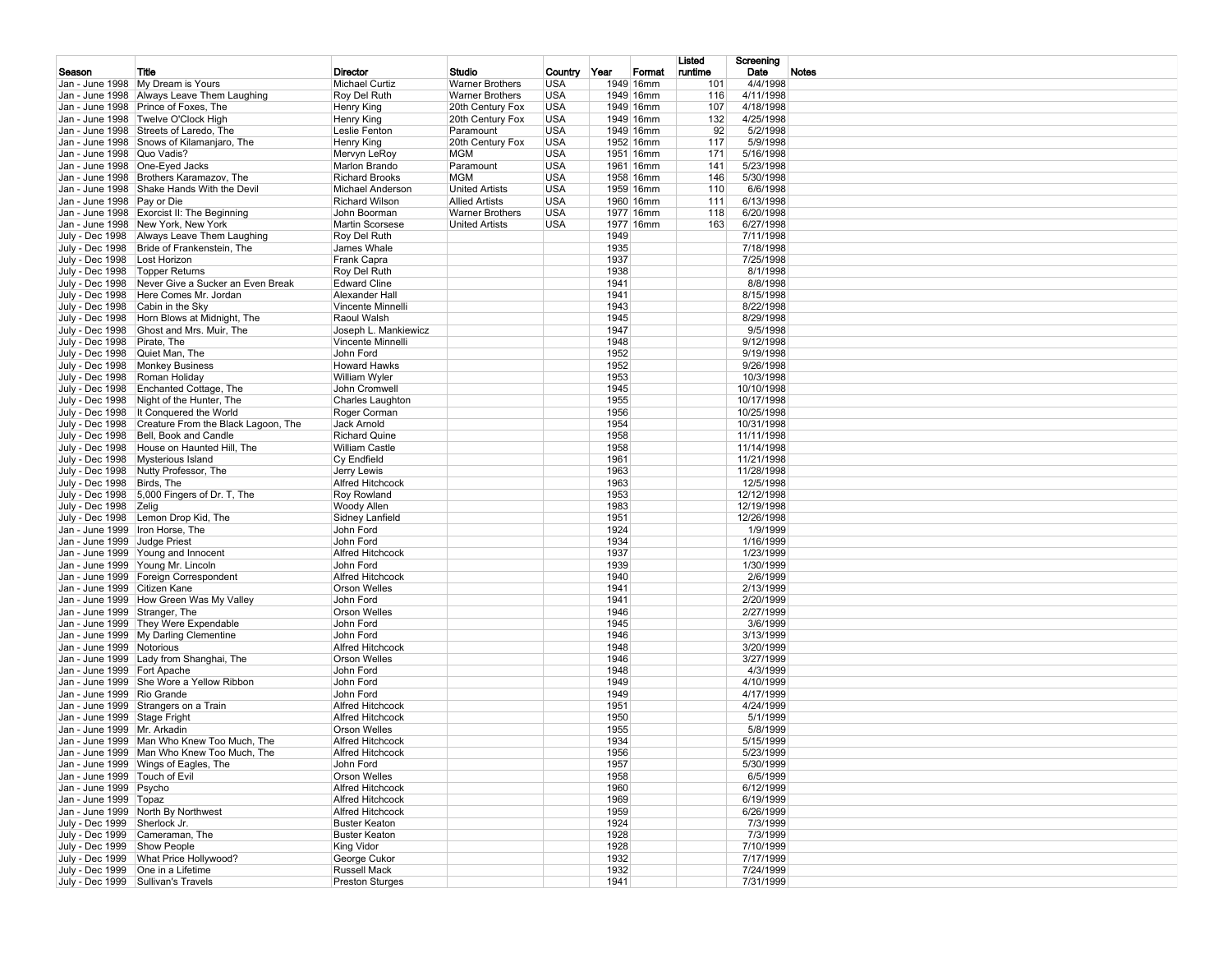|                               |                                               |                             |        |                 |        | Listed  | Screening  |                                                                                                                                                                                                          |
|-------------------------------|-----------------------------------------------|-----------------------------|--------|-----------------|--------|---------|------------|----------------------------------------------------------------------------------------------------------------------------------------------------------------------------------------------------------|
| Season                        | Title                                         | Director                    | Studio | Country<br>Year | Format | runtime | Date       | <b>Notes</b>                                                                                                                                                                                             |
| July - Dec 1999               | Bank Dick, The                                | <b>Edward Cline</b>         |        | 1940            |        |         | 8/7/1999   |                                                                                                                                                                                                          |
| July - Dec 1999               | Sunset Blvd.                                  | <b>Billy Wilder</b>         |        | 1950            |        |         | 8/14/1999  |                                                                                                                                                                                                          |
| July - Dec 1999               | Bad and the Beautiful, The                    | Vincente Minnelli           |        | 1952            |        |         | 8/21/1999  |                                                                                                                                                                                                          |
| July - Dec 1999               | Singin' In the Rain                           | <b>Stanley Donen</b>        |        | 1952            |        |         | 8/28/1999  |                                                                                                                                                                                                          |
| July - Dec 1999               | All About Eve                                 | Joseph L. Mankiewicz        |        | 1950            |        |         | 9/4/1999   |                                                                                                                                                                                                          |
| July - Dec 1999               | Finger of Guilt, The                          | Joseph Losey                |        | 1956            |        |         | 9/11/1999  |                                                                                                                                                                                                          |
| July - Dec 1999               | <b>Hollywood or Bust</b>                      | <b>Frank Tashlin</b>        |        | 1956            |        |         | 9/18/1999  |                                                                                                                                                                                                          |
| July - Dec 1999               | Goddess, The                                  | John Cromwell               |        | 1958            |        |         | 9/25/1999  |                                                                                                                                                                                                          |
| July - Dec 1999               | Whatever Happened to Baby Jane?               | <b>Robert Aldrich</b>       |        | 1962            |        |         | 10/2/1999  |                                                                                                                                                                                                          |
| July - Dec 1999               | Errand Boy, The                               | Jerry Lewis                 |        | 1961            |        |         | 10/9/1999  |                                                                                                                                                                                                          |
| July - Dec 1999               | 8.50                                          | Federico Fellini            |        | 1963            |        |         | 10/16/1999 |                                                                                                                                                                                                          |
| July - Dec 1999               | Contempt                                      | Jean-Luc Godard             |        | 1963            |        |         | 10/23/1999 |                                                                                                                                                                                                          |
| July - Dec 1999               | Revenge of the Creature                       | Jack Arnold                 |        | 1955            |        |         | 10/30/1999 |                                                                                                                                                                                                          |
| July - Dec 1999               | Play It Again, Sam                            | <b>Herbert Ross</b>         |        | 1972            |        |         | 11/6/1999  |                                                                                                                                                                                                          |
| July - Dec 1999               | Camera Buff                                   | <b>Krzyzstof Kieslowski</b> |        | 1979            |        |         | 11/13/1999 |                                                                                                                                                                                                          |
| July - Dec 1999               | Big Picture, The                              | <b>Christopher Guest</b>    |        | 1989            |        |         | 11/20/1999 |                                                                                                                                                                                                          |
| July - Dec 1999               | Movie, Movie                                  | <b>Stanley Donen</b>        |        | 1978            |        |         | 11/27/1999 |                                                                                                                                                                                                          |
| July - Dec 1999               | Visions of Light                              | Arnold Glassman             |        | 1993            |        |         | 12/4/1999  |                                                                                                                                                                                                          |
| July - Dec 1999               | Ed Wood                                       | Tim Burton                  |        | 1994            |        |         | 12/11/1999 |                                                                                                                                                                                                          |
| July - Dec 1999               | Matter of Life and Death. A                   | Michael Powell and Emeri-   |        | 1946            |        |         | 12/18/1999 |                                                                                                                                                                                                          |
|                               | Jan - June 2000 Broadway Melody               | Harry Beaumont              |        | 1929            |        |         |            | 1/8/2000 We do not have a paper program for this show. (Presumably this data is from the original                                                                                                        |
|                               | Jan - June 2000   Love Parade, The            | Ernst Lubitsch              |        | 1929            |        |         |            | 1/15/2000 We do not have a paper program for this show. (Presumably this data is from the original                                                                                                       |
| Jan - June 2000   Monte Carlo |                                               | Ernst Lubitsch              |        | 1930            |        |         |            | 1/22/2000 We do not have a paper program for this show. (Presumably this data is from the original                                                                                                       |
|                               | Jan - June 2000 Love Me Tonight               | Rouben Mamoulian            |        | 1932            |        |         |            | 1/29/2000 We do not have a paper program for this show. (Presumably this data is from the original                                                                                                       |
| Jan - June 2000 Girl Crazy    |                                               | William A. Seiter           |        | 1932            |        |         |            | 2/5/2000 We do not have a paper program for this show. (Presumably this data is from the original                                                                                                        |
|                               | Jan - June 2000 One Hour With You             | <b>Ernst Lubitsch</b>       |        | 1932            |        |         |            | 2/12/2000 We do not have a paper program for this show. (Presumably this data is from the original                                                                                                       |
|                               | Jan - June 2000 Footlight Parade              | Lloyd Bacon                 |        | 1933            |        |         |            | 2/19/2000 We do not have a paper program for this show. (Presumably this data is from the original                                                                                                       |
| Jan - June 2000               | Roberta                                       | William A. Seiter           |        | 1935            |        |         |            | 2/26/2000 We do not have a paper program for this show. (Presumably this data is from the original                                                                                                       |
| Jan - June 2000 Show Boat     |                                               | James Whale                 |        | 1936            |        |         |            | 3/4/2000 We do not have a paper program for this show. (Presumably this data is from the original                                                                                                        |
| Jan - June 2000 Born To Dance |                                               | Roy Del Ruth                |        | 1936            |        |         |            | 3/11/2000 We do not have a paper program for this show. (Presumably this data is from the original                                                                                                       |
| Jan - June 2000 Babes in Arms |                                               | <b>Busby Berkeley</b>       |        | 1939            |        |         |            | 3/18/2000 We do not have a paper program for this show. (Presumably this data is from the original                                                                                                       |
|                               | Jan - June 2000 Broadway Melody of 1940       | Norman Taurog               |        | 1940            |        |         |            | 3/25/2000 We do not have a paper program for this show. (Presumably this data is from the original                                                                                                       |
|                               | Jan - June 2000 Gang's All Here, The          | <b>Busby Berkeley</b>       |        | 1943            |        |         |            | 4/1/2000 We do not have a paper program for this show. (Presumably this data is from the original                                                                                                        |
|                               | Jan - June 2000 Thank Your Lucky Stars        | David Butler                |        | 1943            |        |         |            | 4/8/2000 We do not have a paper program for this show. (Presumably this data is from the original                                                                                                        |
| Jan - June 2000 Cover Girl    |                                               | <b>Charles Vidor</b>        |        | 1944            |        |         |            | 4/15/2000 We do not have a paper program for this show. (Presumably this data is from the original                                                                                                       |
|                               | Jan - June 2000   Meet Me in St. Louis        | Vincente Minnelli           |        | 1944            |        |         |            | 4/22/2000 We do not have a paper program for this show. (Presumably this data is from the original                                                                                                       |
| Jan - June 2000 On The Town   |                                               | <b>Stanley Donen</b>        |        | 1949            |        |         |            | 4/29/2000 We do not have a paper program for this show. (Presumably this data is from the original                                                                                                       |
| Jan - June 2000 Summer Stock  |                                               | <b>Charles Walters</b>      |        | 1950            |        |         |            | 5/6/2000 We do not have a paper program for this show. (Presumably this data is from the original                                                                                                        |
|                               | Jan - June 2000 An American in Paris          | <b>Vincente Minnelli</b>    |        | 1951            |        |         |            | 5/13/2000 We do not have a paper program for this show. (Presumably this data is from the original                                                                                                       |
|                               | Jan - June 2000   Million Dollar Mermaid      | Mervyn LeRoy                |        | 1952            |        |         |            | 5/20/2000 We do not have a paper program for this show. (Presumably this data is from the original                                                                                                       |
|                               | Jan - June 2000 Gentlemen Prefer Blondes      | <b>Howard Hawks</b>         |        | 1953            |        |         |            | 5/27/2000 We do not have a paper program for this show. (Presumably this data is from the original                                                                                                       |
|                               | Jan - June 2000   Meet Me at the Fair         | Douglas Sirk                |        | 1953            |        |         |            |                                                                                                                                                                                                          |
|                               | Jan - June 2000 Band Wagon, The               | <b>Vincente Minnelli</b>    |        | 1953            |        |         |            | 6/3/2000 We do not have a paper program for this show. (Presumably this data is from the original                                                                                                        |
| Jan - June 2000 Pal Joey      |                                               | George Sidney               |        | 1957            |        |         |            | 6/10/2000 We do not have a paper program for this show. (Presumably this data is from the original<br>6/17/2000 We do not have a paper program for this show. (Presumably this data is from the original |
|                               |                                               |                             |        | 1957            |        |         |            |                                                                                                                                                                                                          |
| Jan - June 2000 Funny Face    |                                               | <b>Stanley Donen</b>        |        |                 |        |         |            | 6/24/2000 We do not have a paper program for this show. (Presumably this data is from the original                                                                                                       |
| July - Dec 2000               | Last Flight, The                              | <b>William Dieterle</b>     |        | 1931            |        |         |            | 7/8/2000 Titles, dates, and attendance #s from Matt Hoffman's records - see parkridgeclassicfilm.com                                                                                                     |
| July - Dec 2000               | Her Majesty, Love                             | <b>William Dieterle</b>     |        | 1931            |        |         |            | 7/15/2000 Titles, dates, and attendance #s from Matt Hoffman's records - see parkridgeclassicfilm.co                                                                                                     |
| July - Dec 2000               | Man Wanted                                    | <b>William Dieterle</b>     |        | 1932            |        |         |            | 7/22/2000 Titles, dates, and attendance #s from Matt Hoffman's records - see parkridgeclassicfilm.co                                                                                                     |
| July - Dec 2000               | Grand Slam                                    | <b>William Dieterle</b>     |        | 1933            |        |         |            | 7/29/2000 Titles, dates, and attendance #s from Matt Hoffman's records - see parkridgeclassicfilm.co                                                                                                     |
| July - Dec 2000               | Female                                        | <b>William Dieterle</b>     |        | 1933            |        |         |            | 8/5/2000 Titles, dates, and attendance #s from Matt Hoffman's records - see parkridgeclassicfilm.co                                                                                                      |
| July - Dec 2000               | Fog Over Frisco                               | <b>William Dieterle</b>     |        | 1934            |        |         |            | 8/12/2000 Titles, dates, and attendance #s from Matt Hoffman's records - see parkridgeclassicfilm.co                                                                                                     |
| July - Dec 2000               | Madame DuBarry                                | <b>William Dieterle</b>     |        | 1934            |        |         |            | 8/19/2000 Titles, dates, and attendance #s from Matt Hoffman's records - see parkridge classicfilm.co                                                                                                    |
| July - Dec 2000               | The Firebird                                  | <b>William Dieterle</b>     |        | 1934            |        |         |            | 8/26/2000 Titles, dates, and attendance #s from Matt Hoffman's records - see parkridgeclassicfilm.co                                                                                                     |
|                               | July - Dec 2000 A Midsummer Night's Dream     | <b>William Dieterle</b>     |        | 1935            |        |         |            | 9/2/2000 Titles, dates, and attendance #s from Matt Hoffman's records - see parkridgeclassicfilm.co                                                                                                      |
| July - Dec 2000               | Doctor Socrates                               | <b>William Dieterle</b>     |        | 1935            |        |         |            | 9/9/2000 Titles, dates, and attendance #s from Matt Hoffman's records - see parkridgeclassicfilm.co                                                                                                      |
|                               | July - Dec 2000 Story of Louis Pasteur, The   | <b>William Dieterle</b>     |        | 1935            |        |         |            | 9/16/2000 Titles, dates, and attendance #s from Matt Hoffman's records - see parkridgeclassicfilm.co                                                                                                     |
|                               | July - Dec 2000   White Angel, The            | <b>William Dieterle</b>     |        | 1936            |        |         |            | 9/23/2000 Titles, dates, and attendance #s from Matt Hoffman's records - see parkridgeclassicfilm.co                                                                                                     |
|                               | July - Dec 2000 Satan Met A Lady              | <b>William Dieterle</b>     |        | 1936            |        |         |            | 9/30/2000 Titles, dates, and attendance #s from Matt Hoffman's records - see parkridgeclassicfilm.co                                                                                                     |
| July - Dec 2000 Another Dawn  |                                               | <b>William Dieterle</b>     |        | 1937            |        |         |            | 10/7/2000 Titles, dates, and attendance #s from Matt Hoffman's records - see parkridgeclassicfilm.co                                                                                                     |
|                               | July - Dec 2000 Life of Emile Zola, The       | <b>William Dieterle</b>     |        | 1937            |        |         |            | 10/14/2000 Titles, dates, and attendance #s from Matt Hoffman's records - see parkridgeclassicfilm.co                                                                                                    |
| July - Dec 2000 Juarez        |                                               | <b>William Dieterle</b>     |        | 1939            |        |         |            | 10/21/2000 Titles, dates, and attendance #s from Matt Hoffman's records - see parkridgeclassicfilm.co                                                                                                    |
| July - Dec 2000 White Zombie  |                                               | Victor Halperin             |        | 1932            |        |         |            | 10/28/2000 Titles, dates, and attendance #s from Matt Hoffman's records - see parkridgeclassicfilm.co                                                                                                    |
|                               | July - Dec 2000   I Walked With a Zombie      | Jacques Tourneur            |        | 1943            |        |         |            | 10/28/2000 Titles, dates, and attendance #s from Matt Hoffman's records - see parkridgeclassicfilm.co                                                                                                    |
|                               | July - Dec 2000 Hunchback of Notre Dame, The  | <b>William Dieterle</b>     |        | 1939            |        |         |            | 11/4/2000 Titles, dates, and attendance #s from Matt Hoffman's records - see parkridgeclassicfilm.co                                                                                                     |
|                               | July - Dec 2000 Since You Went Away           | John Cromwell               |        | 1944            |        |         |            | 11/11/2000 Titles, dates, and attendance #s from Matt Hoffman's records - see parkridgeclassicfilm.co                                                                                                    |
|                               | July - Dec 2000   Dr. Ehrlich's Magic Bullet  | <b>William Dieterle</b>     |        | 1940            |        |         |            | 11/18/2000 Titles, dates, and attendance #s from Matt Hoffman's records - see parkridgeclassicfilm.co                                                                                                    |
|                               | July - Dec 2000 Dispatch From Reuters, A      | <b>William Dieterle</b>     |        | 1940            |        |         |            | 11/25/2000 Titles, dates, and attendance #s from Matt Hoffman's records - see parkridgeclassicfilm.co                                                                                                    |
|                               | July - Dec 2000 Devil and Daniel Webster, The | <b>William Dieterle</b>     |        | 1941            |        |         |            | 12/2/2000 Titles, dates, and attendance #s from Matt Hoffman's records - see parkridgeclassicfilm.co                                                                                                     |
|                               | July - Dec 2000 Love Letters                  | <b>William Dieterle</b>     |        | 1945            |        |         |            | 12/9/2000 Titles, dates, and attendance #s from Matt Hoffman's records - see parkridgeclassicfilm.co                                                                                                     |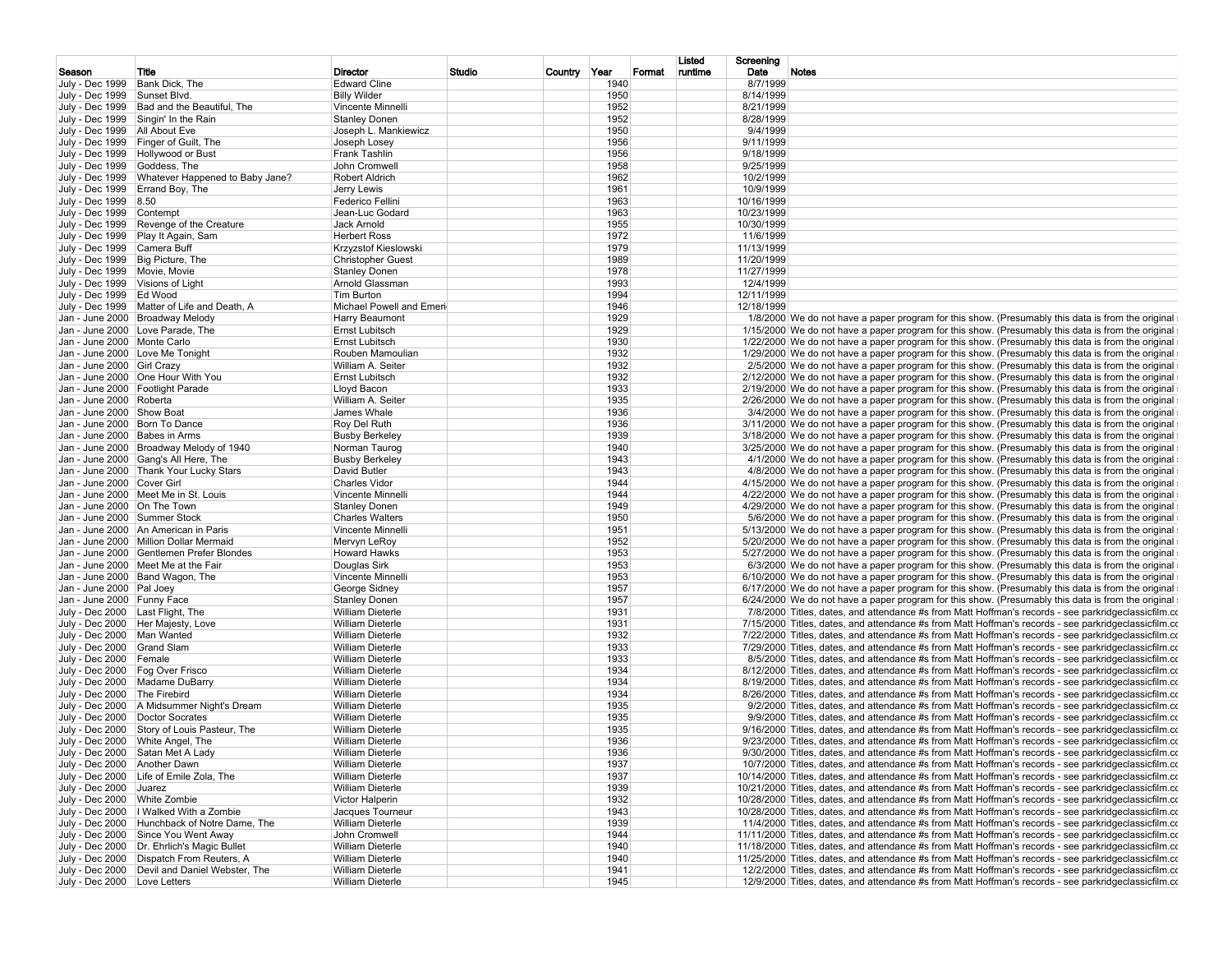|                                  |                                                                                   |                                |           |              |              | Listed  | Screening                                                                                                     |
|----------------------------------|-----------------------------------------------------------------------------------|--------------------------------|-----------|--------------|--------------|---------|---------------------------------------------------------------------------------------------------------------|
| Season                           | Title                                                                             | Director                       | Studio    | Country Year | Format       | runtime | Date<br><b>Notes</b>                                                                                          |
| July - Dec 2000                  | <b>Elephant Walk</b>                                                              | <b>William Dieterle</b>        |           |              | 1954         |         | 12/16/2000 Titles, dates, and attendance #s from Matt Hoffman's records - see parkridge classicfilm.com       |
|                                  | July - Dec 2000 Unholy Three, The                                                 | Jack Conway                    |           |              | 1930         |         | 12/23/2000 Titles, dates, and attendance #s from Matt Hoffman's records - see parkridge classicfilm.com       |
| July - Dec 2000 Just Imagine     |                                                                                   | David Butler                   |           |              | 1930         |         | 12/30/2000 Titles, dates, and attendance #s from Matt Hoffman's records - see parkridgeclassicfilm.co         |
| Jan - June 2001   High Sierra    |                                                                                   | Raoul Walsh                    |           |              | 1941         |         | 1/6/2001 Titles, dates, and attendance #s from Matt Hoffman's records - see parkridgeclassicfilm.co           |
|                                  | Jan - June 2001   This Gun For Hire                                               | <b>Frank Tuttle</b>            |           |              | 1942         |         | 1/13/2001 Titles, dates, and attendance #s from Matt Hoffman's records - see parkridgeclassicfilm.co          |
|                                  | Jan - June 2001 Journey Into Fear                                                 | Norman Foster                  |           |              | 1943         |         | 1/20/2001 Titles, dates, and attendance #s from Matt Hoffman's records - see parkridgeclassicfilm.co          |
| Jan - June 2001                  | Bluebeard                                                                         | Edgar G. Ulmer                 |           |              | 1944         |         | 1/27/2001 Titles, dates, and attendance #s from Matt Hoffman's records - see parkridgeclassicfilm.co          |
| Jan - June 2001 Phantom Lady     |                                                                                   | Robert Siodmak                 |           |              | 1944         |         | $2/3/2001$ Titles, dates, and attendance #s from Matt Hoffman's records - see parkridgeclassicfilm.com        |
|                                  | Jan - June 2001 Portrait of Jennie                                                | <b>William Dieterle</b>        |           |              | 1948         |         | 2/10/2001 Titles, dates, and attendance #s from Matt Hoffman's records - see parkridgeclassicfilm.co          |
|                                  | Jan - June 2001 Murder, My Sweet                                                  | <b>Edward Dmytryk</b>          |           |              | 1944         |         | 2/17/2001 Titles, dates, and attendance #s from Matt Hoffman's records - see parkridgeclassicfilm.co          |
|                                  | Jan - June 2001 Spiral Staircase, The                                             | <b>Robert Siodmak</b>          |           |              | 1946         |         | 2/24/2001 Titles, dates, and attendance #s from Matt Hoffman's records - see parkridgeclassicfilm.co          |
|                                  | Jan - June 2001   Hangover Square                                                 | John Brahm                     |           |              | 1945         |         | 3/3/2001 Titles, dates, and attendance #s from Matt Hoffman's records - see parkridgeclassicfilm.co           |
| Jan - June 2001 Mildred Pierce   |                                                                                   | Michael Curtiz                 |           |              | 1945         |         | 3/10/2001 Titles, dates, and attendance #s from Matt Hoffman's records - see parkridgeclassicfilm.co          |
| Jan - June 2001 Scarlet Street   |                                                                                   | Fritz Lang                     |           |              | 1945         |         | 3/17/2001 Titles, dates, and attendance #s from Matt Hoffman's records - see parkridgeclassicfilm.co          |
|                                  | Jan - June 2001 House on 92nd Street, The                                         | Henry Hathaway                 |           |              | 1945         |         | 3/24/2001 Titles, dates, and attendance #s from Matt Hoffman's records - see parkridgeclassicfilm.co          |
| Jan - June 2001   Big Clock, The |                                                                                   | John Farrow                    |           |              | 1945         |         | 3/31/2001 Titles, dates, and attendance #s from Matt Hoffman's records - see parkridgeclassicfilm.co          |
| Jan - June 2001 Nightmare Alley  |                                                                                   | <b>Edmund Goulding</b>         |           |              | 1947         |         | 4/7/2001 Titles, dates, and attendance #s from Matt Hoffman's records - see parkridgeclassicfilm.com          |
| Jan - June 2001 Desperate        |                                                                                   | <b>Anthony Mann</b>            |           |              | 1947         |         | 4/14/2001 Titles, dates, and attendance #s from Matt Hoffman's records - see parkridgeclassicfilm.co          |
| Jan - June 2001 Desert Fury      |                                                                                   | Lewis Allen                    | Paramount |              | 1947         |         | 4/21/2001 Titles, dates, and attendance #s from Matt Hoffman's records - see parkridgeclassicfilm.co          |
|                                  | Jan - June 2001 Call Northside 777                                                | Henry Hathaway                 |           |              | 1948         |         | 4/28/2001 Titles, dates, and attendance #s from Matt Hoffman's records - see parkridgeclassicfilm.co          |
|                                  |                                                                                   |                                |           |              |              |         |                                                                                                               |
| Jan - June 2001 Road House       |                                                                                   | Jean Negulesco                 |           |              | 1948         |         | 5/5/2001 Titles, dates, and attendance #s from Matt Hoffman's records - see parkridgeclassicfilm.com          |
| Jan - June 2001 Fallen Idol, The |                                                                                   | <b>Carol Reed</b>              | UK.       |              | 1948         |         | 5/12/2001 Titles, dates, and attendance #s from Matt Hoffman's records - see parkridgeclassicfilm.co          |
| Jan - June 2001 Black Book, The  |                                                                                   | <b>Anthony Mann</b>            |           |              | 1949         |         | 5/19/2001 Titles, dates, and attendance #s from Matt Hoffman's records - see parkridgeclassicfilm.co          |
| Jan - June 2001 White Heat       |                                                                                   | Raoul Walsh                    |           |              | 1949         |         | 5/26/2001 Titles, dates, and attendance #s from Matt Hoffman's records - see parkridgeclassicfilm.co          |
| Jan - June 2001 Set-Up, The      |                                                                                   | <b>Robert Wise</b>             |           |              | 1949         |         | $6/2/2001$ Titles, dates, and attendance #s from Matt Hoffman's records - see parkridgeclassicfilm.com        |
| Jan - June 2001 Big Steal, The   |                                                                                   | Don Siegel                     |           |              | 1949         |         | $6/9/2001$ Titles, dates, and attendance #s from Matt Hoffman's records - see parkridge classic film.com      |
|                                  | Jan - June 2001 Thieves' Highway                                                  | Jules Dassin                   |           |              | 1949         |         | $6/16/2001$ Titles, dates, and attendance #s from Matt Hoffman's records - see parkridge classic film.com     |
|                                  | Jan - June 2001 Narrow Margin, The                                                | <b>Richard Fleischer</b>       |           |              | 1952         |         | 6/23/2001 Titles, dates, and attendance #s from Matt Hoffman's records - see parkridgeclassicfilm.co          |
| Jan - June 2001 Clash By Night   |                                                                                   | Fritz Lang                     |           |              | 1952         |         | $6/30/2001$ Titles, dates, and attendance #s from Matt Hoffman's records - see parkridge classic film.com     |
| July - Dec 2001                  | Intolerance                                                                       | D.W. Griffith                  |           |              | 1916         |         | 7/7/2001 Titles, dates, and attendance #s from Matt Hoffman's records - see parkridge classicfilm.co          |
| July - Dec 2001                  | Avenging Conscience, The                                                          | D.W. Griffith                  |           |              | 1914         |         | 7/14/2001 Titles, dates, and attendance #s from Matt Hoffman's records - see parkridgeclassicfilm.co          |
| July - Dec 2001                  | Way Down East                                                                     | D.W. Griffith                  |           |              | 1920         |         | 7/21/2001 Titles, dates, and attendance #s from Matt Hoffman's records - see parkridgeclassicfilm.co          |
| July - Dec 2001                  | Abraham Lincoln                                                                   | D.W. Griffith                  |           |              | 1930         |         | 7/28/2001 Titles, dates, and attendance #s from Matt Hoffman's records - see parkridgeclassicfilm.co          |
| July - Dec 2001                  | Safe in Hell                                                                      | William A. Wellman             |           |              | 1931         |         | 8/4/2001 Titles, dates, and attendance #s from Matt Hoffman's records - see parkridgeclassicfilm.com          |
| July - Dec 2001                  | <b>High Pressure</b>                                                              | Mervyn LeRoy                   |           |              | 1932         |         | 8/11/2001 Titles, dates, and attendance #s from Matt Hoffman's records - see parkridgeclassicfilm.co          |
| July - Dec 2001                  | Wonder Bar                                                                        | Lloyd Bacon                    |           |              | 1934         |         | 8/11/2001 Titles, dates, and attendance #s from Matt Hoffman's records - see parkridgeclassicfilm.co          |
|                                  |                                                                                   | Rowland V. Lee                 |           |              | 1933         |         |                                                                                                               |
| July - Dec 2001                  | Zoo in Budapest                                                                   |                                |           |              |              |         | 8/18/2001 Titles, dates, and attendance #s from Matt Hoffman's records - see parkridgeclassicfilm.co          |
| July - Dec 2001                  | Murder at the Vanities                                                            | Mitchell Leisen                |           |              | 1934         |         | 8/25/2001 Titles, dates, and attendance #s from Matt Hoffman's records - see parkridgeclassicfilm.co          |
| July - Dec 2001                  | Death Takes a Holiday                                                             | Mitchell Leisen                |           |              | 1934         |         | 9/1/2001 Titles, dates, and attendance #s from Matt Hoffman's records - see parkridgeclassicfilm.co           |
| July - Dec 2001                  | Mystery of Edwin Drood, The                                                       | <b>Stuart Walker</b>           |           |              | 1935         |         | 9/8/2001 Titles, dates, and attendance #s from Matt Hoffman's records - see parkridgeclassicfilm.com          |
| July - Dec 2001                  | Dante's Inferno                                                                   | Harry Lachman                  |           |              | 1935         |         | 9/15/2001 Titles, dates, and attendance #s from Matt Hoffman's records - see parkridgeclassicfilm.co          |
| July - Dec 2001                  | Clive of India                                                                    | <b>Richard Boleslawski</b>     |           |              | 1935         |         | 9/22/2001 Titles, dates, and attendance #s from Matt Hoffman's records - see parkridgeclassicfilm.co          |
| July - Dec 2001                  | Steamboat Round the Bend                                                          | John Ford                      |           |              | 1935         |         | 9/29/2001 Titles, dates, and attendance #s from Matt Hoffman's records - see parkridgeclassicfilm.co          |
| July - Dec 2001                  | Great Garrick, The                                                                | James Whale                    |           |              | 1937         |         | 10/6/2001 Titles, dates, and attendance #s from Matt Hoffman's records - see parkridgeclassicfilm.co          |
| July - Dec 2001                  | If I Were King                                                                    | Frank Lloyd                    |           |              | 1938         |         | 10/13/2001 Titles, dates, and attendance #s from Matt Hoffman's records - see parkridgeclassicfilm.co         |
| July - Dec 2001                  | On Borrowed Time                                                                  | Harold S. Bucquet              |           |              | 1939         |         | 10/20/2001 Titles, dates, and attendance #s from Matt Hoffman's records - see parkridgeclassicfilm.co         |
| July - Dec 2001                  | It Came From Outer Space                                                          | Jack Arnold                    |           |              | 1953         |         | 10/27/2001 Titles, dates, and attendance #s from Matt Hoffman's records - see parkridgeclassicfilm.co         |
| July - Dec 2001                  | Nanook of the North                                                               | <b>Robert Flaherty</b>         |           |              | 1921         |         | 11/3/2001 Titles, dates, and attendance #s from Matt Hoffman's records - see parkridgeclassicfilm.co          |
| July - Dec 2001                  | Grass: A Nation's Battle For Life                                                 | Merian C. Cooper               |           |              | 1925         |         | 11/3/2001 Titles, dates, and attendance #s from Matt Hoffman's records - see parkridgeclassicfilm.co          |
| July - Dec 2001                  | Tell it to the Marines                                                            | George Hill                    |           |              | 1927         |         | 11/10/2001 Titles, dates, and attendance #s from Matt Hoffman's records - see parkridgeclassicfilm.co         |
| July - Dec 2001                  | He Who Gets Slapped                                                               | Victor Seastrom                |           |              | 1924         |         | 11/17/2001 Titles, dates, and attendance #s from Matt Hoffman's records - see parkridgeclassicfilm.co         |
| July - Dec 2001                  | King of Kings                                                                     | Cecil B. Demille               |           |              | 1927         |         | 11/24/2001 Titles, dates, and attendance #s from Matt Hoffman's records - see parkridgeclassicfilm.co         |
| July - Dec 2001                  | <b>Horse Feathers</b>                                                             | Norman Z. McLeod               |           |              | 1932         |         | 12/1/2001 Titles, dates, and attendance #s from Matt Hoffman's records - see parkridgeclassicfilm.co          |
|                                  | Diplomaniacs                                                                      | William A. Seiter              |           |              | 1933         |         |                                                                                                               |
| July - Dec 2001                  |                                                                                   | Leo McCarev                    |           |              |              |         | 12/8/2001 Titles, dates, and attendance #s from Matt Hoffman's records - see parkridgeclassicfilm.co          |
| July - Dec 2001                  | Duck Soup                                                                         |                                |           |              | 1933         |         | 12/8/2001 Titles, dates, and attendance #s from Matt Hoffman's records - see parkridgeclassicfilm.co          |
| July - Dec 2001                  | <b>Hold That Ghost</b>                                                            | <b>Arthur Lubin</b>            |           |              | 1941         |         | 12/15/2001 Titles, dates, and attendance #s from Matt Hoffman's records - see parkridgeclassicfilm.co         |
| July - Dec 2001 Babes in Toyland |                                                                                   | Gus Meins and Charley Ro       |           |              | 1934         |         | 12/22/2001 Titles, dates, and attendance #s from Matt Hoffman's records - see parkridgeclassicfilm.co         |
|                                  | July - Dec 2001 Stars in My Crown                                                 | Jacques Tourneur               |           |              | 1950         |         | 12/29/2001 Titles, dates, and attendance #s from Matt Hoffman's records - see parkridgeclassicfilm.co         |
| Jan - July 2002 She              |                                                                                   | <b>Irving Pichel</b>           |           |              | 1935         |         | 1/5/2002 Titles, dates, and attendance #s from Matt Hoffman's records - see parkridgeclassicfilm.com          |
|                                  | Jan - July 2002 Four Feathers, The                                                | Merian C. Cooper               |           |              | 1929         |         | 1/12/2002 Titles, dates, and attendance #s from Matt Hoffman's records - see parkridgeclassicfilm.co          |
| Jan - July 2002 Five Star Final  |                                                                                   | Mervyn LeRoy                   |           |              | 1931         |         | 1/19/2002 Titles, dates, and attendance #s from Matt Hoffman's records - see parkridge classic film. $\alpha$ |
|                                  | Jan - July 2002   Big Broadcast, The                                              | <b>Frank Tuttle</b>            |           |              | 1932         |         | 1/26/2002 Titles, dates, and attendance #s from Matt Hoffman's records - see parkridgeclassicfilm.co          |
| Jan - July 2002 Kongo            |                                                                                   | <b>William Cowen</b>           |           |              | 1932         |         | 2/2/2002 Titles, dates, and attendance #s from Matt Hoffman's records - see parkridgeclassicfilm.co           |
|                                  | Jan - July 2002 Trouble In Paradise                                               | <b>Ernst Lubitsch</b>          |           |              | 1932         |         | 2/9/2002 Titles, dates, and attendance #s from Matt Hoffman's records - see parkridgeclassicfilm.com          |
|                                  | Jan - July 2002   Mask of Fu Manchu, The                                          | Charles Brabin                 |           |              | 1932         |         | 2/16/2002 Titles, dates, and attendance #s from Matt Hoffman's records - see parkridgeclassicfilm.co          |
|                                  |                                                                                   | John Ford                      |           |              | 1932         |         | 2/23/2002 Titles, dates, and attendance #s from Matt Hoffman's records - see parkridgeclassicfilm.co          |
| Jan - July 2002 Air Mail         |                                                                                   |                                |           |              |              |         | 3/2/2002 Titles, dates, and attendance #s from Matt Hoffman's records - see parkridgeclassicfilm.co           |
|                                  |                                                                                   |                                |           |              |              |         |                                                                                                               |
|                                  | Jan - July 2002 Narrow Corner, The<br>Jan - July 2002 Kiss Before the Mirror, The | Alfred E. Green<br>James Whale |           |              | 1933<br>1933 |         | 3/9/2002 Titles, dates, and attendance #s from Matt Hoffman's records - see parkridgeclassicfilm.co           |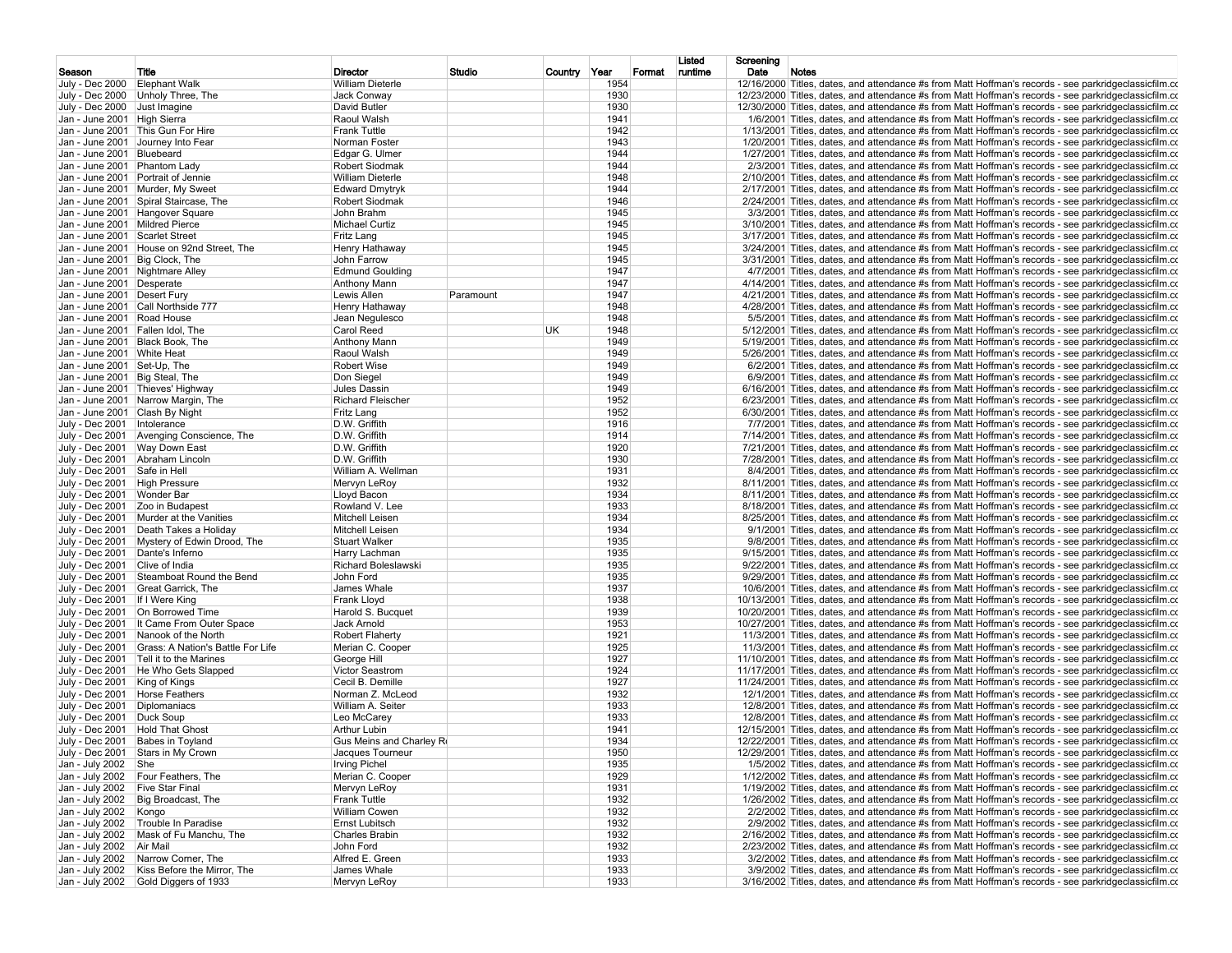|                                                                |                                                  |                                               |        |              |              |        | Listed  | Screening                                                                                                                                                                                                    |
|----------------------------------------------------------------|--------------------------------------------------|-----------------------------------------------|--------|--------------|--------------|--------|---------|--------------------------------------------------------------------------------------------------------------------------------------------------------------------------------------------------------------|
| Season                                                         | Title                                            | Director<br>Mervyn LeRoy                      | Studio | Country Year | 1934         | Format | runtime | Date<br>Notes<br>3/23/2002 Titles, dates, and attendance #s from Matt Hoffman's records - see parkridge classicfilm.co                                                                                       |
| Jan - July 2002<br>Jan - July 2002                             | <b>Heat Lightning</b><br>President Vanishes, The | William A. Wellman                            |        |              | 1934         |        |         |                                                                                                                                                                                                              |
| Jan - July 2002                                                | Crusades, The                                    | Cecil B. Demille                              |        |              | 1935         |        |         | 3/30/2002 Titles, dates, and attendance #s from Matt Hoffman's records - see parkridgeclassicfilm.co<br>4/6/2002 Titles, dates, and attendance #s from Matt Hoffman's records - see parkridgeclassicfilm.com |
| Jan - July 2002                                                | Passionate Plumber, The                          | <b>Edward Sedgwick</b>                        |        |              | 1932         |        |         | 4/13/2002 Titles, dates, and attendance #s from Matt Hoffman's records - see parkridgeclassicfilm.co                                                                                                         |
| Jan - July 2002                                                | Man on the Flying Trapeze, The                   | Clyde Bruckman                                |        |              | 1935         |        |         | 4/13/2002 Titles, dates, and attendance #s from Matt Hoffman's records - see parkridgeclassicfilm.co                                                                                                         |
| Jan - July 2002                                                | <b>Tarzan Escapes</b>                            | <b>Richard Thorpe</b>                         |        |              | 1936         |        |         | 4/20/2002 Titles, dates, and attendance #s from Matt Hoffman's records - see parkridgeclassicfilm.co                                                                                                         |
| Jan - July 2002                                                | Invisible Ray, The                               | <b>Lambert Hillyer</b>                        |        |              | 1936         |        |         | 4/27/2002 Titles, dates, and attendance #s from Matt Hoffman's records - see parkridgeclassicfilm.co                                                                                                         |
| Jan - July 2002                                                | Night Must Fall                                  | <b>Richard Thorpe</b>                         |        |              | 1937         |        |         | 5/4/2002 Titles, dates, and attendance #s from Matt Hoffman's records - see parkridgeclassicfilm.com                                                                                                         |
| Jan - July 2002                                                | Prisoner of Zenda, The                           | John Cromwell                                 |        |              | 1937         |        |         | 5/11/2002 Titles, dates, and attendance #s from Matt Hoffman's records - see parkridgeclassicfilm.co                                                                                                         |
| Jan - July 2002                                                | Angels with Dirty Faces                          | <b>Michael Curtiz</b>                         |        |              | 1938         |        |         | 5/18/2002 Titles, dates, and attendance #s from Matt Hoffman's records - see parkridgeclassicfilm.co                                                                                                         |
| Jan - July 2002                                                | Gunga Din                                        | George Stevens                                |        |              | 1939         |        |         | 5/25/2002 Titles, dates, and attendance #s from Matt Hoffman's records - see parkridgeclassicfilm.co                                                                                                         |
| Jan - July 2002                                                | Strange Cargo                                    | Frank Borzage                                 |        |              | 1940         |        |         | 6/1/2002 Titles, dates, and attendance #s from Matt Hoffman's records - see parkridgeclassicfilm.co                                                                                                          |
| Jan - July 2002                                                | Action in the North Atlantic                     | Llovd Bacon                                   |        |              | 1943         |        |         | 6/8/2002 Titles, dates, and attendance #s from Matt Hoffman's records - see parkridgeclassicfilm.co                                                                                                          |
| Jan - July 2002                                                | Palm Beach Story, The                            | <b>Preston Sturges</b>                        |        |              | 1942         |        |         | $6/15/2002$ Titles, dates, and attendance #s from Matt Hoffman's records - see parkridge classicfilm.com                                                                                                     |
| Jan - July 2002                                                | Shane                                            | George Stevens                                |        |              | 1953         |        |         | $6/22/2002$ Titles, dates, and attendance #s from Matt Hoffman's records - see parkridgeclassicfilm.com                                                                                                      |
| Jan - July 2002                                                | Goldfinger                                       | <b>Guy Hamilton</b>                           |        |              | 1964         |        |         | 6/29/2002 Titles, dates, and attendance #s from Matt Hoffman's records - see parkridgeclassicfilm.co                                                                                                         |
|                                                                | Jan - July 2002   Operation Crossbow             | Michael Anderson                              |        |              | 1965         |        |         | 7/6/2002 Titles, dates, and attendance #s from Matt Hoffman's records - see parkridgeclassicfilm.com                                                                                                         |
| July - Dec 2002 Alibi Ike                                      |                                                  | Ray Enright                                   |        |              | 1935         |        |         | 7/13/2002 Titles, dates, and attendance #s from Matt Hoffman's records - see parkridgeclassicfilm.co                                                                                                         |
|                                                                | July - Dec 2002   Where East is East             | <b>Tod Browning</b>                           |        |              | 1929         |        |         | 7/20/2002 Titles, dates, and attendance #s from Matt Hoffman's records - see parkridgeclassicfilm.co                                                                                                         |
|                                                                | July - Dec 2002   Maltese Falcon, The            | Roy Del Ruth                                  |        |              | 1931         |        |         | 7/27/2002 Titles, dates, and attendance #s from Matt Hoffman's records - see parkridgeclassicfilm.co                                                                                                         |
|                                                                | July - Dec 2002   Maltese Falcon, The            | John Huston                                   |        |              | 1941         |        |         | 8/3/2002 Titles, dates, and attendance #s from Matt Hoffman's records - see parkridgeclassicfilm.com                                                                                                         |
|                                                                | July - Dec 2002   Dr. Jekyll & Mr. Hyde          | Rouben Mamoulian                              |        |              | 1931         |        |         | 8/10/2002 Titles, dates, and attendance #s from Matt Hoffman's records - see parkridgeclassicfilm.co                                                                                                         |
|                                                                | July - Dec 2002 Beast of the City, The           | <b>Charles Brabin</b>                         |        |              | 1932         |        |         | 8/17/2002 Titles, dates, and attendance #s from Matt Hoffman's records - see parkridgeclassicfilm.co                                                                                                         |
|                                                                | July - Dec 2002   Most Dangerous Game, The       | Ernest B. Schoedsack                          |        |              | 1932         |        |         | 8/24/2002 Titles, dates, and attendance #s from Matt Hoffman's records - see parkridgeclassicfilm.co                                                                                                         |
| July - Dec 2002 Pilgrimage                                     |                                                  | John Ford                                     |        |              | 1933         |        |         | 8/31/2002 Titles, dates, and attendance #s from Matt Hoffman's records - see parkridgeclassicfilm.co                                                                                                         |
| July - Dec 2002 Penthouse                                      |                                                  | W.S. Van Dyke                                 |        |              | 1933         |        |         | 9/7/2002 Titles, dates, and attendance #s from Matt Hoffman's records - see parkridgeclassicfilm.com                                                                                                         |
| July - Dec 2002 Les Miserables                                 |                                                  | <b>Richard Boleslawski</b>                    |        |              | 1935         |        |         | 9/14/2002 Titles, dates, and attendance #s from Matt Hoffman's records - see parkridgeclassicfilm.co                                                                                                         |
| July - Dec 2002 Mad Love                                       |                                                  | Karl Freund                                   |        |              | 1935         |        |         | 9/21/2002 Titles, dates, and attendance #s from Matt Hoffman's records - see parkridgeclassicfilm.co                                                                                                         |
| July - Dec 2002 Swing Time                                     |                                                  | George Stevens                                |        |              | 1936         |        |         | 9/28/2002 Titles, dates, and attendance #s from Matt Hoffman's records - see parkridgeclassicfilm.co                                                                                                         |
| July - Dec 2002   Lost Horizon                                 |                                                  | Frank Capra                                   |        |              | 1937         |        |         | 10/5/2002 Titles, dates, and attendance #s from Matt Hoffman's records - see parkridgeclassicfilm.co                                                                                                         |
|                                                                | July - Dec 2002 Green Light, The                 | Frank Borzage                                 |        |              | 1937         |        |         | 10/12/2002 Titles, dates, and attendance #s from Matt Hoffman's records - see parkridgeclassicfilm.co                                                                                                        |
|                                                                | July - Dec 2002   Marie Antionette               | W.S. Van Dyke                                 |        |              | 1938         |        |         | 10/19/2002 Titles, dates, and attendance #s from Matt Hoffman's records - see parkridgeclassicfilm.co                                                                                                        |
|                                                                | July - Dec 2002   Walking Dead, The              | Michael Curtiz                                |        |              | 1936         |        |         | 10/26/2002 Titles, dates, and attendance #s from Matt Hoffman's records - see parkridgeclassicfilm.co                                                                                                        |
|                                                                | July - Dec 2002 Son of Frankenstein              | Rowland V. Lee                                |        |              | 1939         |        |         | 10/26/2002 Titles, dates, and attendance #s from Matt Hoffman's records - see parkridgeclassicfilm.co                                                                                                        |
| July - Dec 2002   Brother Orchid                               |                                                  | Lloyd Bacon                                   |        |              | 1940         |        |         | 11/2/2002 Titles, dates, and attendance #s from Matt Hoffman's records - see parkridgeclassicfilm.co                                                                                                         |
| July - Dec 2002 Dillinger                                      |                                                  | <b>Max Nosseck</b>                            |        |              | 1945         |        |         | 11/2/2002 Titles, dates, and attendance #s from Matt Hoffman's records - see parkridgeclassicfilm.co                                                                                                         |
|                                                                | July - Dec 2002 Cross of Lorraine, The           | <b>Tav Garnett</b>                            |        |              | 1943         |        |         | 11/9/2002 Titles, dates, and attendance #s from Matt Hoffman's records - see parkridgeclassicfilm.co                                                                                                         |
|                                                                | July - Dec 2002 Somewhere in the Night           | Joseph L. Mankiewicz                          |        |              | 1946         |        |         | 11/16/2002 Titles, dates, and attendance #s from Matt Hoffman's records - see parkridgeclassicfilm.co                                                                                                        |
|                                                                | July - Dec 2002 Fountainhead, The                | King Vidor                                    |        |              | 1949         |        |         | 11/23/2002 Titles, dates, and attendance #s from Matt Hoffman's records - see parkridgeclassicfilm.co                                                                                                        |
|                                                                | July - Dec 2002 Bullfighter and the Lady, The    | <b>Budd Boetticher</b>                        |        |              | 1951         |        |         | 11/30/2002 Titles, dates, and attendance #s from Matt Hoffman's records - see parkridgeclassicfilm.co                                                                                                        |
|                                                                | July - Dec 2002   Man from Laramie, The          | <b>Anthony Mann</b>                           |        |              | 1955         |        |         | 12/7/2002 Titles, dates, and attendance #s from Matt Hoffman's records - see parkridgeclassicfilm.co                                                                                                         |
|                                                                | July - Dec 2002   Horse Soldiers, The            | John Ford                                     |        |              | 1959         |        |         | 12/14/2002 Titles, dates, and attendance #s from Matt Hoffman's records - see parkridgeclassicfilm.co                                                                                                        |
|                                                                | July - Dec 2002 Tale of Two Cities, A            | Jack Conway                                   |        |              | 1935         |        |         | 12/21/2002 Titles, dates, and attendance #s from Matt Hoffman's records - see parkridgeclassicfilm.co                                                                                                        |
|                                                                | July - Dec 2002 Ride the High Country            | Sam Peckinpah                                 |        |              | 1962         |        |         | 12/28/2002 Titles, dates, and attendance #s from Matt Hoffman's records - see parkridgeclassicfilm.co                                                                                                        |
| Jan - June 2003                                                | Remember Last Night?                             | James Whale                                   |        |              | 1935         |        |         | 1/4/2003 Titles, dates, and attendance #s from Matt Hoffman's records - see parkridgeclassicfilm.com                                                                                                         |
|                                                                | Jan - June 2003   Winners of the Wilderness      | W.S. Van Dyke                                 |        |              | 1927         |        |         | 1/11/2003 Titles, dates, and attendance #s from Matt Hoffman's records - see parkridgeclassicfilm.co                                                                                                         |
| Jan - June 2003 Star Witness                                   |                                                  | William A. Wellman                            |        |              | 1931         |        |         | 1/18/2003 Titles, dates, and attendance #s from Matt Hoffman's records - see parkridgeclassicfilm.co                                                                                                         |
| Jan - June 2003 College Coach                                  |                                                  | William A. Wellman                            |        |              | 1933         |        |         | 1/18/2003 Titles, dates, and attendance #s from Matt Hoffman's records - see parkridgeclassicfilm.co                                                                                                         |
|                                                                | Jan - June 2003 It's Tough to be Famous          | Alfred E. Green                               |        |              | 1932         |        |         | 1/25/2003 Titles, dates, and attendance #s from Matt Hoffman's records - see parkridgeclassicfilm.co                                                                                                         |
| Jan - June 2003   Freaks                                       |                                                  | <b>Tod Browning</b>                           |        |              | 1932         |        |         | 2/1/2003 Titles, dates, and attendance #s from Matt Hoffman's records - see parkridgeclassicfilm.com                                                                                                         |
|                                                                | Jan - June 2003 Affairs of Cellini. The          | Gregory La Cava                               |        |              | 1934         |        |         | 2/8/2003 Titles, dates, and attendance #s from Matt Hoffman's records - see parkridgeclassicfilm.com                                                                                                         |
| Jan - June 2003   Mandalay                                     |                                                  | Michael Curtiz                                |        |              | 1934         |        |         | 2/15/2003 Titles, dates, and attendance #s from Matt Hoffman's records - see parkridgeclassicfilm.co                                                                                                         |
| Jan - June 2003 Scoundrel, The                                 |                                                  | <b>Ben Hecht</b>                              |        |              | 1935         |        |         | 2/22/2003 Titles, dates, and attendance #s from Matt Hoffman's records - see parkridgeclassicfilm.co                                                                                                         |
|                                                                | Jan - June 2003 Prisoner of Shark Island. The    | John Ford                                     |        |              | 1936         |        |         | 3/1/2003 Titles, dates, and attendance #s from Matt Hoffman's records - see parkridgeclassicfilm.com                                                                                                         |
|                                                                | Jan - June 2003 Old-Fashioned Way, The           | <b>William Beaudine</b>                       |        |              | 1934         |        |         | 3/8/2003 Titles, dates, and attendance #s from Matt Hoffman's records - see parkridgeclassicfilm.co                                                                                                          |
|                                                                | Jan - June 2003 Professor Beware                 | <b>Elliott Nugent</b>                         |        |              | 1938         |        |         | 3/8/2003 Titles, dates, and attendance #s from Matt Hoffman's records - see parkridgeclassicfilm.co                                                                                                          |
| Jan - June 2003 Cluny Brown                                    |                                                  | <b>Ernst Lubitsch</b>                         |        |              | 1946         |        |         | 3/15/2003 Titles, dates, and attendance #s from Matt Hoffman's records - see parkridgeclassicfilm.co                                                                                                         |
|                                                                | Jan - June 2003   Woman in White, The            | Peter Godfrey                                 |        |              | 1948         |        |         | 3/22/2003 Titles, dates, and attendance #s from Matt Hoffman's records - see parkridgeclassicfilm.co                                                                                                         |
|                                                                | Jan - June 2003 Colorado Territory               | Raoul Walsh                                   |        |              | 1949         |        |         | 3/29/2003 Titles, dates, and attendance #s from Matt Hoffman's records - see parkridgeclassicfilm.co                                                                                                         |
|                                                                | Jan - June 2003 Beginning or the End, The        | Norman Taurog                                 |        |              | 1947         |        |         | 4/5/2003 per Matt Hoffman, this print didn't arrive and SIGN OF THE CROSS was shown instead                                                                                                                  |
|                                                                | Jan - June 2003 Day the Earth Stood Still, The   | Robert Wise                                   |        |              | 1951         |        |         | 4/12/2003 Titles, dates, and attendance #s from Matt Hoffman's records - see parkridgeclassicfilm.co                                                                                                         |
|                                                                | Jan - June 2003 Above and Beyond                 | <b>Melvin Frank</b>                           |        |              | 1952         |        |         | 4/19/2003 Titles, dates, and attendance #s from Matt Hoffman's records - see parkridgeclassicfilm.co                                                                                                         |
| Jan - June 2003 Kiss Me Deadly                                 |                                                  | Robert Aldrich                                |        |              | 1955         |        |         | 4/26/2003 Titles, dates, and attendance #s from Matt Hoffman's records - see parkridgeclassicfilm.co                                                                                                         |
|                                                                | Jan - June 2003   Magnetic Monster, The          | Curt Siodmak                                  |        |              | 1953         |        |         | 5/3/2003 Titles, dates, and attendance #s from Matt Hoffman's records - see parkridgeclassicfilm.co                                                                                                          |
| Jan - June 2003 Them!                                          |                                                  | Gordon Douglas                                |        |              | 1954         |        |         | 5/3/2003 Titles, dates, and attendance #s from Matt Hoffman's records - see parkridgeclassicfilm.com                                                                                                         |
|                                                                | Jan - June 2003 On The Beach                     | <b>Stanley Kramer</b>                         |        |              | 1959         |        |         | 5/10/2003 Titles, dates, and attendance #s from Matt Hoffman's records - see parkridgeclassicfilm.co                                                                                                         |
|                                                                |                                                  |                                               |        |              |              |        |         |                                                                                                                                                                                                              |
|                                                                | Jan - June 2003 Mouse That Roared, The           | Jack Arnold                                   |        |              | 1959         |        |         | 5/17/2003 Titles, dates, and attendance #s from Matt Hoffman's records - see parkridgeclassicfilm.co                                                                                                         |
| Jan - June 2003   Dr. Strangelove<br>Jan - June 2003 Fail-Safe |                                                  | <b>Stanley Kubrick</b><br><b>Sidney Lumet</b> |        |              | 1964<br>1964 |        |         | 5/24/2003 Titles, dates, and attendance #s from Matt Hoffman's records - see parkridgeclassicfilm.co<br>5/31/2003 Titles, dates, and attendance #s from Matt Hoffman's records - see parkridgeclassicfilm.co |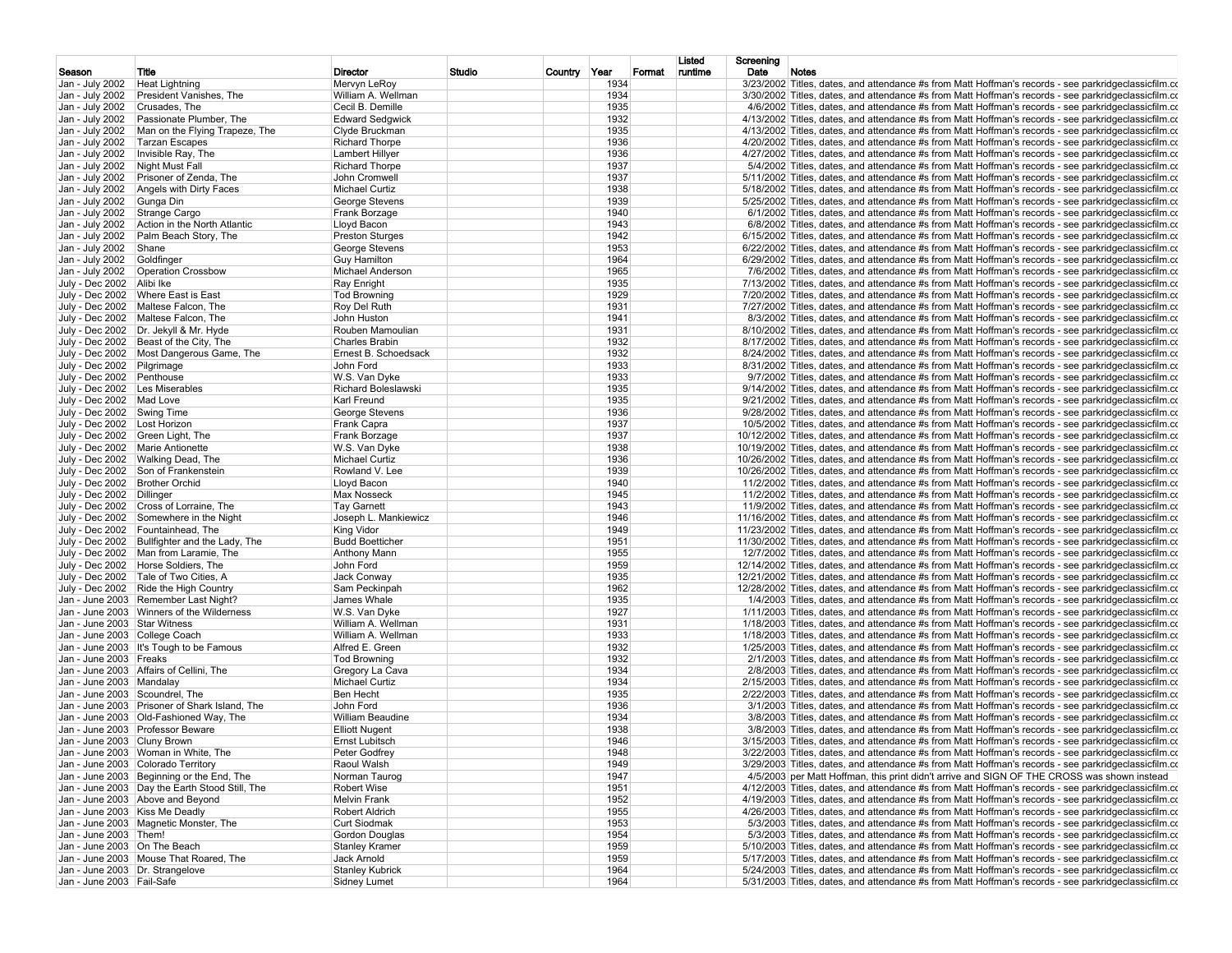|                                     |                                                 |                         |                        |              |      |           | Listed  | Screening |                                                                                                           |
|-------------------------------------|-------------------------------------------------|-------------------------|------------------------|--------------|------|-----------|---------|-----------|-----------------------------------------------------------------------------------------------------------|
| Season                              | Title                                           | Director                | Studio                 | Country Year |      | Format    | runtime | Date      | Notes                                                                                                     |
|                                     | Jan - June 2003   Bedford Incident, The         | James B. Harris         |                        |              | 1965 |           |         |           | $6/7/2003$ Titles, dates, and attendance #s from Matt Hoffman's records - see parkridgeclassicfilm.com    |
|                                     | Jan - June 2003 Planet of the Apes              | Franklin J. Schaffner   |                        |              | 1968 |           |         |           | $6/14/2003$ Titles, dates, and attendance #s from Matt Hoffman's records - see parkridge classicfilm.com  |
|                                     | Jan - June 2003 Colossus: The Forbin Project    | Joseph Sargent          |                        |              | 1970 |           |         |           | $6/21/2003$ Titles, dates, and attendance #s from Matt Hoffman's records - see parkridge classic film.com |
|                                     | Jan - June 2003 Road Warrior, The               | George Miller           |                        |              | 1981 |           |         |           | 6/28/2003 Titles, dates, and attendance #s from Matt Hoffman's records - see parkridgeclassicfilm.co      |
|                                     | July - Dec 2003 Night of the Hunter             | Charles Laughton        |                        |              |      | 1955 35mm |         |           | 7/5/2003 Titles, dates, and attendance #s from Matt Hoffman's records - see parkridgeclassicfilm.com      |
|                                     | July - Dec 2003 Sorrows of Satan                | D.W. Griffith           |                        |              |      | 1926 16mm |         |           | 7/12/2003 Titles, dates, and attendance #s from Matt Hoffman's records - see parkridgeclassicfilm.co      |
| July - Dec 2003 Chang               |                                                 | Merian C. Cooper        |                        |              |      | 1927 35mm |         |           | 7/19/2003 Titles, dates, and attendance #s from Matt Hoffman's records - see parkridgeclassicfilm.co      |
| July - Dec 2003 Son of Kong         |                                                 | Ernest B. Schoedsack    |                        |              |      | 1933 16mm |         |           | 7/19/2003 Titles, dates, and attendance #s from Matt Hoffman's records - see parkridgeclassicfilm.co      |
| July - Dec 2003 Applause            |                                                 | Rouben Mamoulian        |                        |              |      | 1929 16mm |         |           | 7/26/2003 Titles, dates, and attendance #s from Matt Hoffman's records - see parkridgeclassicfilm.co      |
| July - Dec 2003 Moby Dick           |                                                 | Lloyd Bacon             |                        |              |      | 1930 16mm |         |           | 8/2/2003 Titles, dates, and attendance #s from Matt Hoffman's records - see parkridgeclassicfilm.co       |
|                                     | July - Dec 2003 Finger Points, The              | John Francis Dillon     |                        |              |      | 1931 16mm |         |           | 8/9/2003 Titles, dates, and attendance #s from Matt Hoffman's records - see parkridgeclassicfilm.com      |
| July - Dec 2003 Millionaire, The    |                                                 | John Adolfi             |                        |              |      | 1931 16mm |         |           | 8/9/2003 Titles, dates, and attendance #s from Matt Hoffman's records - see parkridgeclassicfilm.com      |
|                                     | July - Dec 2003 Miracle Woman, The              |                         |                        |              |      | 1931 35mm |         |           | 8/16/2003 Titles, dates, and attendance #s from Matt Hoffman's records - see parkridgeclassicfilm.co      |
|                                     |                                                 | Frank Capra             |                        |              |      |           |         |           |                                                                                                           |
| July - Dec 2003 Flesh               |                                                 | John Ford               |                        |              |      | 1932 16mm |         |           | 8/23/2003 Titles, dates, and attendance #s from Matt Hoffman's records - see parkridgeclassicfilm.co      |
|                                     | July - Dec 2003 Murders in the Zoo              | A. Edward Sutherland    |                        |              |      | 1933 16mm |         |           | 8/30/2003 Titles, dates, and attendance #s from Matt Hoffman's records - see parkridgeclassicfilm.co      |
|                                     | July - Dec 2003   International House           | A. Edward Sutherland    |                        |              |      | 1933 16mm |         |           | 9/6/2003 Titles, dates, and attendance #s from Matt Hoffman's records - see parkridgeclassicfilm.com      |
| July - Dec 2003 Cleopatra           |                                                 | Cecil B. Demille        |                        |              |      | 1934 16mm |         |           | 9/13/2003 Titles, dates, and attendance #s from Matt Hoffman's records - see parkridgeclassicfilm.co      |
|                                     | July - Dec 2003 Big Broadcast of 1937           | Mitchell Leisen         |                        |              |      | 1936 16mm |         |           | 9/20/2003 Titles, dates, and attendance #s from Matt Hoffman's records - see parkridgeclassicfilm.co      |
| July - Dec 2003 Midnight            |                                                 | Mitchell Leisen         |                        |              |      | 1939 16mm |         |           | 9/27/2003 Titles, dates, and attendance #s from Matt Hoffman's records - see parkridgeclassicfilm.co      |
|                                     | July - Dec 2003   Light That Failed, The        | William A. Wellman      |                        |              |      | 1939 16mm |         |           | 10/4/2003 Titles, dates, and attendance #s from Matt Hoffman's records - see parkridgeclassicfilm.co      |
|                                     | July - Dec 2003 Buck Benny Rides Again          | <b>Mark Sandrich</b>    |                        |              |      | 1940 16mm |         |           | 10/11/2003 Titles, dates, and attendance #s from Matt Hoffman's records - see parkridgeclassicfilm.co     |
|                                     | July - Dec 2003 One Foot in Heaven              | <b>Irving Rapper</b>    |                        |              |      | 1941 16mm |         |           | 10/18/2003 Titles, dates, and attendance #s from Matt Hoffman's records - see parkridgeclassicfilm.co     |
|                                     |                                                 |                         |                        |              |      |           |         |           |                                                                                                           |
| July - Dec 2003 Black Cat, The      |                                                 | Edgar G. Ulmer          |                        |              |      | 1934 16mm |         |           | 10/25/2003 Titles, dates, and attendance #s from Matt Hoffman's records - see parkridgeclassicfilm.co     |
|                                     | July - Dec 2003 Frankenstein Meets the Wolf Man | Roy William Neill       |                        |              |      | 1943 16mm |         |           | 10/25/2003 Titles, dates, and attendance #s from Matt Hoffman's records - see parkridgeclassicfilm.co     |
| July - Dec 2003 Who Done It?        |                                                 | Erle C. Kenton          |                        |              |      | 1942 16mm |         |           | 11/1/2003 Titles, dates, and attendance #s from Matt Hoffman's records - see parkridgeclassicfilm.co      |
| July - Dec 2003 Sahara              |                                                 | Zoltan Korda            |                        |              |      | 1943 35mm |         |           | 11/8/2003 Titles, dates, and attendance #s from Matt Hoffman's records - see parkridgeclassicfilm.co      |
|                                     | July - Dec 2003 Random Harvest                  | Mervyn LeRoy            |                        |              |      | 1942 16mm |         |           | 11/15/2003 Titles, dates, and attendance #s from Matt Hoffman's records - see parkridgeclassicfilm.co     |
|                                     | July - Dec 2003 Road to Morocco                 | David Butler            |                        |              |      | 1942 16mm |         |           | 11/22/2003 Titles, dates, and attendance #s from Matt Hoffman's records - see parkridgeclassicfilm.co     |
| July - Dec 2003                     | Champagne for Caeser                            | <b>Richard Whorf</b>    |                        |              |      | 1950 16mm |         |           | 11/29/2003 Titles, dates, and attendance #s from Matt Hoffman's records - see parkridgeclassicfilm.co     |
| July - Dec 2003 Wichita             |                                                 | Jacques Tourneur        |                        |              |      | 1955 16mm |         |           | 12/6/2003 Titles, dates, and attendance #s from Matt Hoffman's records - see parkridgeclassicfilm.co      |
| July - Dec 2003 Cheaters, The       |                                                 | Joseph Kane             |                        |              |      | 1945 16mm |         |           | 12/13/2003 Titles, dates, and attendance #s from Matt Hoffman's records - see parkridgeclassicfilm.co     |
|                                     |                                                 |                         |                        |              |      |           |         |           |                                                                                                           |
|                                     | July - Dec 2003   It's a Wonderful Life         | Frank Capra             |                        |              |      | 1946 35mm |         |           | 12/20/2003 Titles, dates, and attendance #s from Matt Hoffman's records - see parkridgeclassicfilm.co     |
|                                     | July - Dec 2003 Shall We Dance?                 | <b>Mark Sandrich</b>    |                        |              |      | 1937 35mm |         |           | 12/27/2003 Titles, dates, and attendance #s from Matt Hoffman's records - see parkridgeclassicfilm.co     |
| Jan - June 2004 Ninotchka           |                                                 | <b>Ernst Lubitsch</b>   |                        |              |      | 1939 35mm |         | 1/3/2004  |                                                                                                           |
| Jan - June 2004 Fury                |                                                 | Fritz Lang              |                        |              |      | 1936 16mm |         | 1/10/2004 |                                                                                                           |
| Jan - June 2004 Swamp Water         |                                                 | Jean Renoir             |                        |              |      | 1941 35mm |         | 1/17/2004 |                                                                                                           |
|                                     | Jan - June 2004 Flame of New Orleans            | Rene Clair              |                        |              |      | 1941 16mm |         | 1/24/2004 |                                                                                                           |
|                                     | Jan - June 2004 Amazing Dr. Clitterhouse        | Anatole Litvak          |                        |              |      | 1938 16mm |         | 1/31/2004 |                                                                                                           |
|                                     | Jan - June 2004 Confessions of a Nazi Spy       | Anatole Litvak          |                        |              |      | 1939 16mm |         | 1/31/2004 |                                                                                                           |
| Jan - June 2004 Phantom Lady        |                                                 | <b>Robert Siodmak</b>   |                        |              |      | 1944 16mm |         | 2/7/2004  |                                                                                                           |
|                                     |                                                 |                         |                        |              |      | 1942 16mm |         |           |                                                                                                           |
|                                     | Jan - June 2004   Married a Witch               | Rene Clair              |                        |              |      |           |         | 2/14/2004 |                                                                                                           |
| Jan - June 2004   Man Hunt          |                                                 | Fritz Lang              |                        |              |      | 1941 35mm |         | 2/21/2004 |                                                                                                           |
| Jan - June 2004 Shockproof          |                                                 | Douglas Sirk            |                        |              |      | 1949 35mm |         | 2/28/2004 |                                                                                                           |
| Jan - June 2004 Ziegfeld Girl       |                                                 | Robert Z. Leonard       |                        |              |      | 1941 16mm |         | 3/6/2004  |                                                                                                           |
|                                     | Jan - June 2004 Major and the Minor, The        | <b>Billy Wilder</b>     |                        |              |      | 1942 16mm |         | 3/13/2004 |                                                                                                           |
| Jan - June 2004 Criss Cross         |                                                 | <b>Robert Siodmak</b>   |                        |              |      | 1949 16mm |         | 3/20/2004 |                                                                                                           |
|                                     | Jan - June 2004 Beast with Five Fingers, The    | <b>Robert Florey</b>    |                        |              |      | 1946 16mm |         | 3/27/2004 |                                                                                                           |
|                                     | Jan - June 2004 Letter From an Unknown Woman    | Max Ophuls              |                        |              |      | 1948 16mm |         | 4/3/2004  |                                                                                                           |
|                                     | Jan - June 2004 Conspirators, The (NO SHOW)     | Jean Negulesco          |                        |              |      | 1944 16mm |         |           | 4/10/2004 what hapened? why "NO SHOW"?                                                                    |
|                                     |                                                 |                         |                        |              |      |           |         |           |                                                                                                           |
|                                     | Jan - June 2004 Ghost Goes West, The            | Rene Clair              |                        |              |      | 1935 16mm |         | 4/17/2004 |                                                                                                           |
| Jan - June 2004 Deception           |                                                 | <b>Irving Rapper</b>    |                        |              |      | 1946 16mm |         | 4/24/2004 |                                                                                                           |
|                                     | Jan - June 2004 Tarnished Angels, THe           | Douglas Sirk            |                        |              |      | 1958 16mm |         | 5/1/2004  |                                                                                                           |
|                                     | Jan - June 2004 Slattery's Hurricane            | Andre De Toth           |                        |              |      | 1949 35mm |         | 5/8/2004  |                                                                                                           |
| Jan - June 2004 Conflict            |                                                 | <b>Curtis Bernhardt</b> |                        |              |      | 1945 16mm |         | 5/15/2004 |                                                                                                           |
|                                     | Jan - June 2004 Foreign Affair. A               | <b>Billy Wilder</b>     |                        |              |      | 1948 16mm |         | 5/22/2004 |                                                                                                           |
|                                     | Jan - June 2004   Woman in the Window, The      | Fritz Lang              |                        |              |      | 1945 35mm |         | 5/29/2004 |                                                                                                           |
| Jan - June 2004 Cobra Woman         |                                                 | <b>Robert Siodmak</b>   | Universal              | <b>USA</b>   |      | 1944 16mm | 71      | 6/5/2004  |                                                                                                           |
| Jan - June 2004 Dark Mirror         |                                                 | <b>Robert Siodmak</b>   |                        |              |      | 1946 16mm |         | 6/5/2004  |                                                                                                           |
|                                     |                                                 |                         |                        |              |      |           |         |           |                                                                                                           |
|                                     | Jan - June 2004 None Shall Escape               | Andre De Toth           |                        |              |      | 1944 35mm |         | 6/12/2004 |                                                                                                           |
|                                     | Jan - June 2004   Magnificent Obsession         | Douglas Sirk            |                        |              |      | 1954 16mm |         | 6/19/2004 |                                                                                                           |
|                                     | Jan - June 2004 Heaven Can Wait                 | Ernst Lubitsch          |                        |              |      | 1943 35mm |         | 6/26/2004 |                                                                                                           |
|                                     | July - Dec 2004 Miracle of Morgan's Creek       | <b>Preston Sturges</b>  |                        |              |      | 1944 35mm |         | 7/3/2004  |                                                                                                           |
| July - Dec 2004 Crowd, The          |                                                 | King Vidor              |                        |              |      | 1928 16mm |         | 7/10/2004 |                                                                                                           |
| July - Dec 2004 City Streets        |                                                 | Rouben Mamoulian        |                        |              |      | 1931 16mm |         | 7/17/2004 |                                                                                                           |
| July - Dec 2004   Little Giant, The |                                                 | Roy Del Ruth            | <b>Warner Brothers</b> | <b>USA</b>   |      | 1933 16mm | 75      | 7/17/2004 |                                                                                                           |
|                                     |                                                 |                         |                        |              |      |           |         | 7/24/2004 |                                                                                                           |
| July - Dec 2004   Lodger, The       |                                                 | John Brahm              |                        |              |      | 1944 35mm |         |           |                                                                                                           |
|                                     | July - Dec 2004 Edge of the World, The          | <b>Michael Powell</b>   |                        |              |      | 1937 35mm |         | 7/31/2004 |                                                                                                           |
|                                     | July - Dec 2004 One Hour With You               | Ernst Lubitsch          |                        |              |      | 1932 16mm |         | 8/7/2004  |                                                                                                           |
|                                     | July - Dec 2004   Where the Sidewalk Ends       | Otto Preminger          |                        |              |      | 1950 35mm |         | 8/14/2004 |                                                                                                           |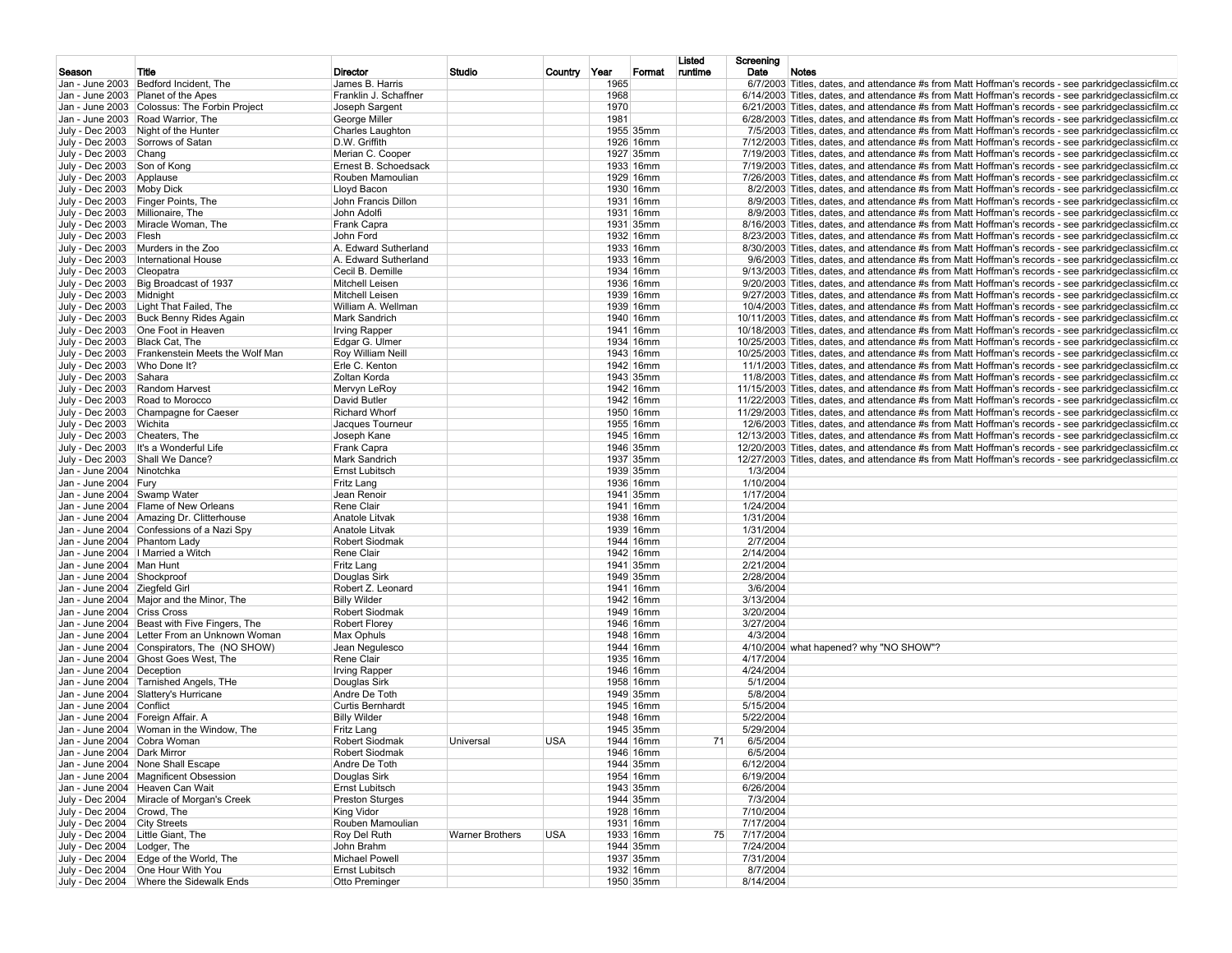|                                 |                                                                                   |                                         |                        |              |      |                        | Listed  | Screening              |                                                       |
|---------------------------------|-----------------------------------------------------------------------------------|-----------------------------------------|------------------------|--------------|------|------------------------|---------|------------------------|-------------------------------------------------------|
| Season                          | Title                                                                             | Director                                | Studio                 | Country Year |      | Format                 | runtime | Date                   | Notes                                                 |
| July - Dec 2004                 | Bigger Than Life                                                                  | Nicholas Ray                            |                        |              |      | 1956 35mm              |         | 8/21/2004              |                                                       |
| July - Dec 2004   Me and My Gal |                                                                                   | Raoul Walsh                             |                        |              |      | 1932 16mm              |         | 8/28/2004              |                                                       |
| July - Dec 2004                 | Side Street                                                                       | Anthony Mann                            |                        |              |      | 1950 16mm              |         | 9/4/2004               |                                                       |
|                                 | July - Dec 2004 Queen Christina                                                   | Rouben Mamoulian                        |                        |              |      | 1933 35mm              |         | 9/11/2004              |                                                       |
| July - Dec 2004                 | Monte Carlo<br>July - Dec 2004 Spy in Black, The                                  | Ernst Lubitsch<br><b>Michael Powell</b> |                        |              |      | 1930 16mm<br>1939 16mm |         | 9/18/2004<br>9/25/2004 |                                                       |
|                                 | July - Dec 2004   Wake Up Screaming                                               | H. Bruce Humberstone                    |                        |              |      | 1941 35mm              |         | 10/2/2004              |                                                       |
| July - Dec 2004 Song of Songs   |                                                                                   | Rouben Mamoulian                        |                        |              |      | 1933 16mm              |         | 10/9/2004              |                                                       |
| July - Dec 2004                 | Gold Diggers of 1935                                                              | <b>Busby Berkeley</b>                   |                        |              |      | 1935 16mm              |         | 10/16/2004             |                                                       |
| July - Dec 2004                 | Innocents, The                                                                    | Jack Clayton                            |                        |              |      | 1961 35mm              |         | 10/23/2004             |                                                       |
| July - Dec 2004                 | <b>Island of Lost Souls</b>                                                       | Erle C. Kenton                          |                        |              |      | 1932 16mm              |         | 10/30/2004             |                                                       |
| July - Dec 2004                 | Murders In The Rue Morgue                                                         | Robert Florey                           | Universal              | <b>USA</b>   |      | 1932 16mm              | 61      | 10/30/2004             |                                                       |
| July - Dec 2004                 | Great McGinty, The                                                                | <b>Preston Sturges</b>                  |                        |              |      | 1940 16mm              |         | 11/6/2004              |                                                       |
| July - Dec 2004 City Girl       |                                                                                   | F.W. Murnau                             |                        |              |      | 1930 16mm              |         | 11/13/2004             |                                                       |
| July - Dec 2004 Park Row        |                                                                                   | Samuel Fuller                           |                        |              |      | 1952 35mm              |         | 11/20/2004             |                                                       |
| July - Dec 2004 Fallen Angel    |                                                                                   | Otto Preminger                          |                        |              |      | 1945 35mm              |         | 11/27/2004             |                                                       |
|                                 | July - Dec 2004 Naked Dawn, The                                                   | Edgar G. Ulmer                          |                        |              |      | 1955 16mm              |         |                        | 12/4/2004 "Note: A black & white print will be shown" |
| July - Dec 2004  Dark Passage   |                                                                                   | Delmer Daves                            |                        |              |      | 1947 16mm              |         | 12/11/2004             |                                                       |
|                                 | July - Dec 2004   Love Me Tonight                                                 | Rouben Mamoulian                        |                        |              |      | 1932 16mm              |         | 12/18/2004             |                                                       |
| Jan - June 2005 Out of the Past |                                                                                   | Jacques Tourneur                        |                        |              |      | 1947 35mm              |         | 1/8/2005               |                                                       |
|                                 | Jan - June 2005 Twentieth Century                                                 | <b>Howard Hawks</b>                     |                        |              |      | 1934 35mm              |         | 1/15/2005              |                                                       |
| Jan - June 2005   Kiss of Death |                                                                                   | Henry Hathaway                          |                        |              |      | 1947 35mm              |         | 1/22/2005              |                                                       |
|                                 | Jan - June 2005   Lady Without Passport, A                                        | Joseph H. Lewis<br>Joseph L. Mankiewicz |                        |              |      | 1950 16mm<br>1950 16mm |         | 1/29/2005<br>2/5/2005  |                                                       |
| Jan - June 2005 No Way Out      | Jan - June 2005 Moon Is Down, The                                                 | Irvina Pichel                           |                        |              | 1943 |                        |         | 2/11                   | pt in Jan-June 2005 bookk                             |
| Jan - June 2005   Top Hat       |                                                                                   | Mark Sandrich                           |                        |              |      | 1935 16mm              |         | 2/12/2005              |                                                       |
|                                 | Jan - June 2005 Cry, The Beloved Country                                          | Zoltan Korda                            |                        |              |      | 1951 16mm              |         | 2/19/2005              |                                                       |
| Jan - June 2005 Road House      |                                                                                   | Jean Negulesco                          |                        |              |      | 1948 16mm              |         | 2/26/2005              |                                                       |
| Jan - June 2005 Border Incident |                                                                                   | Anthony Mann                            |                        |              |      | 1949 16mm              |         | 3/5/2005               |                                                       |
| Jan - June 2005 Private Lives   |                                                                                   | Sidney Franklin                         |                        |              |      | 1931 16mm              |         | 3/12/2005              |                                                       |
| Jan - June 2005 Gun Crazy       |                                                                                   | Joseph H. Lewis                         |                        |              |      | 1949 16mm              |         | 3/19/2005              |                                                       |
|                                 | Jan - June 2005   Don't Bother To Knock                                           | Roy Baker                               | 20th Century Fox       | <b>USA</b>   |      | 1952 35mm              |         | 3/26/2005              |                                                       |
| Jan - June 2005   Morocco       |                                                                                   | Josef von Sternberg                     | Paramount              | <b>USA</b>   |      | 1930 16mm              |         | 4/2/2005               |                                                       |
|                                 | Jan - June 2005 Two For The Road                                                  | <b>Stanley Donen</b>                    | 20th Century Fox       | <b>USA</b>   |      | 1967 35mm              |         | 4/9/2005               |                                                       |
|                                 | Jan - June 2005   Mad Doctor of Market Street, The                                | Joseph H. Lewis                         | Universal              | <b>USA</b>   |      | 1941 16mm              |         | 4/16/2005              |                                                       |
|                                 | Jan - June 2005   Undying Monster, the                                            | John Brahm                              | 20th Century Fox       | <b>USA</b>   |      | 1942 35mm              |         | 4/16/2005              |                                                       |
| Jan - June 2005 Big Steal, The  |                                                                                   | Don Siegel                              |                        |              |      | 1949 16mm              |         | 4/23/2005              |                                                       |
|                                 | Jan - June 2005 Night and the City                                                | Jules Dassin                            |                        |              |      | 1950 35mm              |         | 4/30/2005              |                                                       |
| Jan - June 2005 Just Imagine    |                                                                                   | David Butler                            |                        |              |      | 1930 35mm<br>1949 35mm |         | 5/7/2005               |                                                       |
| Jan - June 2005 Yellow Sky      | Jan - June 2005 Down to the Sea in Ships                                          | William A. Wellman<br>Henry Hathaway    |                        |              |      | 1949 16mm              |         | 5/14/2005<br>5/21/2005 |                                                       |
|                                 | Jan - June 2005 American Guerilla in the Philippines                              | Fritz Lang                              |                        |              |      | 1950 35mm              |         | 5/28/2005              |                                                       |
|                                 | Jan - June 2005 Panic in the Streets                                              | Elia Kazan                              |                        |              |      | 1950 35mm              |         | 6/4/2005               |                                                       |
| Jan - June 2005 Ace in the Hole |                                                                                   | <b>Billy Wilder</b>                     |                        |              |      | 1951 35mm              |         | 6/11/2005              |                                                       |
|                                 | Jan - June 2005   Our Man In Havana                                               | Carol Reed                              | Columbia               | <b>USA</b>   |      | 1959 35mm              |         | 6/18/2005              |                                                       |
|                                 | Jan - June 2005   Pickup On South Street                                          | Samuel Fuller                           | 20th Century Fox       | <b>USA</b>   |      | 1953 35mm              |         | 6/25/2005              |                                                       |
|                                 | July - Dec 2005 Footlight Parade                                                  | Lloyd Bacon                             | <b>Warner Brothers</b> | <b>USA</b>   |      | 1933 35mm              |         | 7/2/2005               |                                                       |
|                                 | July - Dec 2005 Power And The Glory, The                                          | William K. Howard                       | Fox Film Corp.         | USA          |      | 1933 16mm              |         | 7/9/2005               |                                                       |
|                                 | July - Dec 2005   Hush Hush Sweet Charlotte                                       | Robert Aldrich                          |                        |              |      | 1964 35mm              |         | 7/16/2005              |                                                       |
|                                 | July - Dec 2005 Girl Can't Help It, The                                           | Frank Tashlin                           |                        |              |      | 1956 35mm              |         | 7/23/2005              |                                                       |
|                                 | July - Dec 2005   Passage to Marseille                                            | Michael Curtiz                          | Warner Brothers        | <b>USA</b>   |      | 1944 16mm              |         | 7/30/2005              |                                                       |
|                                 | July - Dec 2005 Guardsman, The                                                    | <b>Sidney Franklin</b>                  |                        |              |      | 1931 16mm              |         | 8/6/2005               |                                                       |
| July - Dec 2005 49th Parallel   |                                                                                   | Michael Powell                          | Ortus Films            | UK           |      | 1941 35mm              |         | 8/13/2005              |                                                       |
| July - Dec 2005 99 River Street |                                                                                   | Phil Karlson                            | <b>United Artists</b>  | <b>USA</b>   |      | 1953 35mm              |         | 8/20/2005              |                                                       |
| July - Dec 2005 Furies, The     |                                                                                   | Anthony Mann                            | Paramount              | <b>USA</b>   |      | 1950 16mm              |         | 8/27/2005              |                                                       |
|                                 | July - Dec 2005 Gay Divorcee, The                                                 | Mark Sandrich                           |                        |              |      | 1934 35mm              |         | 9/3/2005               |                                                       |
|                                 | July - Dec 2005   Mask of Dimitrios, The                                          | Jean Negulesco                          | <b>Warner Brothers</b> | <b>USA</b>   |      | 1944 16mm              |         | 9/10/2005              |                                                       |
|                                 | July - Dec 2005 Phenix City Story, The<br>July - Dec 2005   Devil Is a Woman, The | Phil Karlson<br>Josef von Sternberg     |                        |              |      | 1955 16mm<br>1935 16mm |         | 9/17/2005<br>9/24/2005 |                                                       |
|                                 | July - Dec 2005   Hands Across the Table                                          | Mitchell Leisen                         |                        |              |      | 1935 16mm              |         | 10/1/2005              |                                                       |
| July - Dec 2005 5 Fingers       |                                                                                   | Joseph L. Mankiewicz                    |                        |              |      | 1952 16mm              |         | 10/8/2005              |                                                       |
|                                 | July - Dec 2005 Three Strangers                                                   | Jean Negulesco                          |                        |              |      | 1946 16mm              |         | 10/15/2005             |                                                       |
|                                 | July - Dec 2005   Unfaithfully Yours                                              | <b>Preston Sturges</b>                  |                        |              |      | 1948 35mm              |         | 10/22/2005             |                                                       |
|                                 | July - Dec 2005 Bride of Frankenstein                                             | James Whale                             |                        |              |      | 1935 16mm              |         | 10/29/2005             |                                                       |
|                                 | July - Dec 2005   Dracula's Daughter                                              | Lambert Hillyer                         |                        |              |      | 1936 16mm              |         | 10/29/2005             |                                                       |
|                                 | July - Dec 2005 Ruggles of Red Gap                                                | Leo McCarey                             |                        |              |      | 1935 16mm              |         | 11/5/2005              |                                                       |
| July - Dec 2005 Scandal Sheet   |                                                                                   | Phil Karlson                            |                        |              |      | 1952 16mm              |         | 11/12/2005             |                                                       |
| July - Dec 2005 Verdict, The    |                                                                                   | Don Siegel                              |                        |              |      | 1946 16mm              |         | 11/19/2005             |                                                       |
|                                 | July - Dec 2005 Strange Love of Martha Ivers, The                                 | Lewis Milestone                         |                        |              |      | 1946 16mm              |         | 11/26/2005             |                                                       |
|                                 |                                                                                   |                                         |                        |              |      |                        |         |                        |                                                       |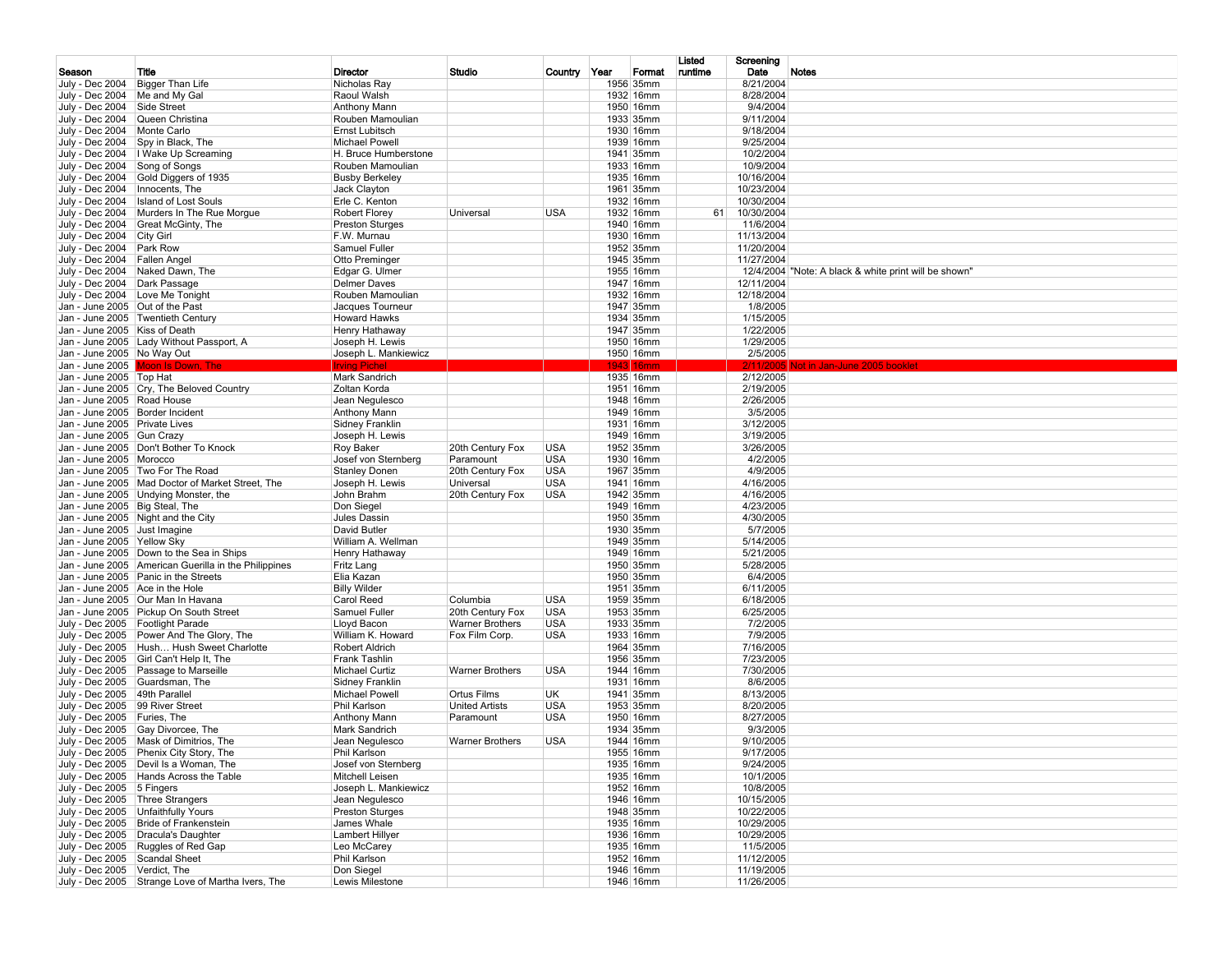|                                                                  |                                                |                              |                                    |              |                        | Listed  | Screening               |       |
|------------------------------------------------------------------|------------------------------------------------|------------------------------|------------------------------------|--------------|------------------------|---------|-------------------------|-------|
| Season                                                           | Title                                          | Director                     | Studio                             | Country Year | Format                 | runtime | Date                    | Notes |
| July - Dec 2005 Easy Living                                      |                                                | Mitchell Leisen              |                                    |              | 1937 16mm              |         | 12/3/2005               |       |
| July - Dec 2005 Laura                                            |                                                | Otto Preminger               |                                    |              | 1944 35mm              |         | 12/10/2005              |       |
|                                                                  | July - Dec 2005 Love Parade, The               | Ernst Lubitsch               |                                    |              | 1929 16mm              |         | 12/17/2005              |       |
| Jan - June 2006 Thunderbolt                                      |                                                | Josef von Sternberg          |                                    |              | 1929 16mm              |         | 1/7/2006                |       |
| Jan - June 2006 Big Knife, The                                   |                                                | Robert Aldrich               |                                    |              | 1955 35mm              |         | 1/14/2006               |       |
|                                                                  | Jan - June 2006 Slight Case of Murder, A       | Lloyd Bacon                  |                                    |              | 1938 16mm              |         | 1/21/2006               |       |
|                                                                  | Jan - June 2006 No Man of Her Own              | <b>Wesley Ruggles</b>        |                                    |              | 1932 16mm              |         | 1/28/2006               |       |
|                                                                  | Jan - June 2006 File on Thelma Jordon, The     | Robert Siodmak               |                                    |              | 1950 35mm              |         | 2/4/2006                |       |
| Jan - June 2006   13th Letter, The                               |                                                | Otto Preminger               | 20th Century Fox                   | USA          | 1951 35mm              |         | 2/11/2006               |       |
|                                                                  | Jan - June 2006 Monkey Business                | <b>Howard Hawks</b>          |                                    |              | 1952 35mm              |         | 2/18/2006               |       |
|                                                                  | Jan - June 2006   Make Way for Tomorrow        | Leo McCarey                  |                                    |              | 1937 16mm              |         | 2/25/2006               |       |
|                                                                  | Jan - June 2006 Crime and Punishment           | Josef von Sternberg          |                                    |              | 1935 16mm              |         | 3/4/2006                |       |
| Jan - June 2006   Boomerang!<br>Jan - June 2006   Fourteen Hours |                                                | Elia Kazan                   |                                    |              | 1947 35mm<br>1951 16mm |         | 3/11/2006<br>3/18/2006  |       |
| Jan - June 2006 Lineup, The                                      |                                                | Henry Hathaway<br>Don Siegel |                                    |              | 1958 16mm              |         | 3/25/2006               |       |
|                                                                  | Jan - June 2006 Wild Boys of the Road          | William A. Wellman           | <b>First National Pictures USA</b> |              | 1933 35mm              |         | 4/1/2006                |       |
|                                                                  | Jan - June 2006 Gang's All Here, The           | <b>Busby Berkeley</b>        |                                    |              | 1943 35mm              |         | 4/8/2006                |       |
| Jan - June 2006 Daisy Kenyon                                     |                                                | Otto Preminger               | 20th Century Fox                   | <b>USA</b>   | 1947 35mm              |         | 4/15/2006               |       |
|                                                                  | Jan - June 2006 Fastest Gun Alive, The         | <b>Russell Rouse</b>         | <b>MGM</b>                         | <b>USA</b>   | 1956 16mm              |         | 4/22/2006               |       |
|                                                                  | Jan - June 2006   Here Comes the Navy          | Lloyd Bacon                  | <b>Warner Brothers</b>             | <b>USA</b>   | 1934 16mm              |         | 4/29/2006               |       |
|                                                                  | Jan - June 2006 An American Tragedy            | Josef von Sternberg          | Paramount                          | USA          | 1931 16mm              |         | 5/6/2006                |       |
| Jan - June 2006 Blood Money                                      |                                                | Rowland Brown                |                                    |              | 1933 35mm              |         | 5/13/2006               |       |
| Jan - June 2006 Heiress, The                                     |                                                | William Wyler                |                                    |              | 1949 16mm              |         | 5/20/2006               |       |
|                                                                  | Jan - June 2006 Decision Before Dawn           | Anatole Litvak               |                                    |              | 1951 35mm              |         | 5/27/2006               |       |
|                                                                  | Jan - June 2006 Murder, He Says                | George Marshall              |                                    |              | 1945 16mm              |         | 6/3/2006                |       |
| Jan - June 2006 Broken Arrow                                     |                                                | Delmer Daves                 |                                    |              | 1950 35mm              |         | 6/10/2006               |       |
|                                                                  | Jan - June 2006 Crime in the Streets           | Don Siegel                   |                                    |              | 1956 16mm              |         | 6/17/2006               |       |
| Jan - June 2006 Nightmare Alley                                  |                                                | <b>Edmund Goulding</b>       |                                    |              | 1947 35mm              |         | 6/24/2006               |       |
| July - Dec 2006 Gunfighter, The                                  |                                                | Henry King                   |                                    |              | 1950 35mm              |         | 7/1/2006                |       |
|                                                                  | July - Dec 2006 Talk of the Town, The          | George Stevens               |                                    |              | 1942 35mm              |         | 7/8/2006                |       |
|                                                                  | July - Dec 2006 You'll Never Get Rich          | Sidney Lanfield              |                                    |              | 1941 35mm              |         | 7/15/2006               |       |
|                                                                  | July - Dec 2006   Valdez Is Coming             | Edwin Sherin                 |                                    |              | 1971 35mm              |         | 7/22/2006               |       |
| July - Dec 2006   Love Crazy                                     |                                                | Jack Conway                  |                                    |              | 1941 16mm              |         | 7/29/2006               |       |
| July - Dec 2006 Cover Girl                                       |                                                | <b>Charles Vidor</b>         |                                    |              | 1944 35mm              |         | 8/5/2006                |       |
|                                                                  | July - Dec 2006   Mutiny on the Bounty         | Frank Lloyd                  |                                    |              | 1935 35mm              |         | 8/12/2006               |       |
| July - Dec 2006 Virginia City                                    |                                                | <b>Michael Curtiz</b>        |                                    |              | 1940 16mm              |         | 8/19/2006               |       |
|                                                                  | July - Dec 2006 Monkey Business                | Norman Z. McLeod             |                                    |              | 1931 16mm              |         | 8/26/2006               |       |
|                                                                  | July - Dec 2006 Bitter Tea of General Yen, The | Frank Capra                  |                                    |              | 1933 35mm              |         | 9/2/2006                |       |
|                                                                  | July - Dec 2006 Lady from Shanghai, The        | Orson Welles                 |                                    |              | 1947 35mm              |         | 9/9/2006                |       |
|                                                                  | July - Dec 2006 Return of Frank James, The     | Fritz Lang                   |                                    |              | 1940 35mm              |         | 9/16/2006               |       |
| July - Dec 2006 Little Women                                     |                                                | George Cukor                 |                                    |              | 1933 35mm              |         | 9/23/2006               |       |
| July - Dec 2006 Sunset Blvd.                                     |                                                | <b>Billy Wilder</b>          |                                    |              | 1950 35mm              |         | 9/30/2006               |       |
| July - Dec 2006 Pirate, The                                      |                                                | Vincente Minnelli            |                                    |              | 1948 16mm              |         | 10/7/2006               |       |
| July - Dec 2006 Buffalo Bill                                     |                                                | William A. Wellman           |                                    |              | 1944 35mm              |         | 10/14/2006              |       |
| July - Dec 2006 Gilda                                            |                                                | <b>Charles Vidor</b>         |                                    |              | 1946 35mm              |         | 10/21/2006              |       |
|                                                                  | July - Dec 2006   Mark of the Vampire          | <b>Tod Browning</b>          |                                    |              | 1935 16mm              |         | 10/28/2006              |       |
|                                                                  | July - Dec 2006   House of Frankenstein        | Erle C. Kenton               |                                    |              | 1944 16mm<br>1947 35mm |         | 10/28/2006<br>11/4/2006 |       |
| July - Dec 2006 Flirtation Walk                                  | July - Dec 2006 Brasher Doubloon, The          | John Brahm<br>Frank Borzage  |                                    |              | 1934 16mm              |         | 11/11/2006              |       |
|                                                                  | July - Dec 2006 Strawberry Blonde, The         | Raoul Walsh                  |                                    |              | 1941 35mm              |         | 11/18/2006              |       |
| July - Dec 2006 Desert Fury                                      |                                                | Lewis Allen                  |                                    |              | 1947 16mm              |         | 11/25/2006              |       |
|                                                                  | July - Dec 2006   Last Gangster, The           | <b>Edward Ludwig</b>         |                                    |              | 1937 16mm              |         | 12/2/2006               |       |
| July - Dec 2006 Viva Zapata!                                     |                                                | Elia Kazan                   |                                    |              | 1952 35mm              |         | 12/9/2006               |       |
|                                                                  | July - Dec 2006 You Can't Cheat an Honest Man  | George Marshall              |                                    |              | 1939 16mm              |         | 12/16/2006              |       |
| July - Dec 2006   Blood and Sand                                 |                                                | Rouben Mamoulian             |                                    |              | 1940 35mm              |         | 12/23/2006              |       |
|                                                                  | July - Dec 2006 Only Angels Have Wings         | <b>Howard Hawks</b>          |                                    |              | 1941 35mm              |         | 12/30/2006              |       |
|                                                                  | Jan - June 2007 Underworld USA                 | Samuel Fuller                | Columbia                           | <b>USA</b>   | 1961 35mm              |         | 1/6/2007                |       |
| Jan - June 2007 Craig's Wife                                     |                                                | Dorothy Arzner               | Columbia                           | <b>USA</b>   | 1936 35mm              |         | 1/13/2007               |       |
|                                                                  | Jan - June 2007 My Favorite Wife               | Garson Kanin                 |                                    |              | 1940 35mm              |         | 1/20/2007               |       |
|                                                                  | Jan - June 2007   Leave Her to Heaven          | John M. Stahl                |                                    |              | 1945 35mm              |         | 1/27/2007               |       |
|                                                                  | Jan - June 2007   Ox-Bow Incident, The         | William A. Wellman           |                                    |              | 1943 35mm              |         | 2/3/2007                |       |
|                                                                  | Jan - June 2007 Palm Beach Story, The          | <b>Preston Sturges</b>       |                                    |              | 1942 16mm              |         | 2/10/2007               |       |
| Jan - June 2007   Man's Castle                                   |                                                | Frank Borzage                |                                    |              | 1932 35mm              |         | 2/17/2007               |       |
|                                                                  | Jan - June 2007 True Story of Jesse James, The | Nicholas Ray                 |                                    |              | 1957 16mm Cin          |         | 2/24/2007               |       |
|                                                                  | Jan - June 2007 Violent Saturday               | Richard Fleischer            |                                    |              | 1955 16mm Cin          |         | 3/3/2007                |       |
| Jan - June 2007 42nd Street                                      |                                                | Lloyd Bacon                  |                                    |              | 1933 16mm              |         | 3/10/2007               |       |
|                                                                  | Jan - June 2007 They Made Me a Criminal        | <b>Busby Berkeley</b>        |                                    |              | 1939 16mm              |         | 3/17/2007               |       |
|                                                                  | Jan - June 2007 Great Garrick, The             | James Whale                  |                                    |              | 1937 16mm              |         | 3/24/2007               |       |
| Jan - June 2007 Five Star Final                                  |                                                | Roy Del Ruth                 |                                    |              | 1931 16mm              |         | 3/31/2007               |       |
|                                                                  |                                                |                              |                                    |              |                        |         |                         |       |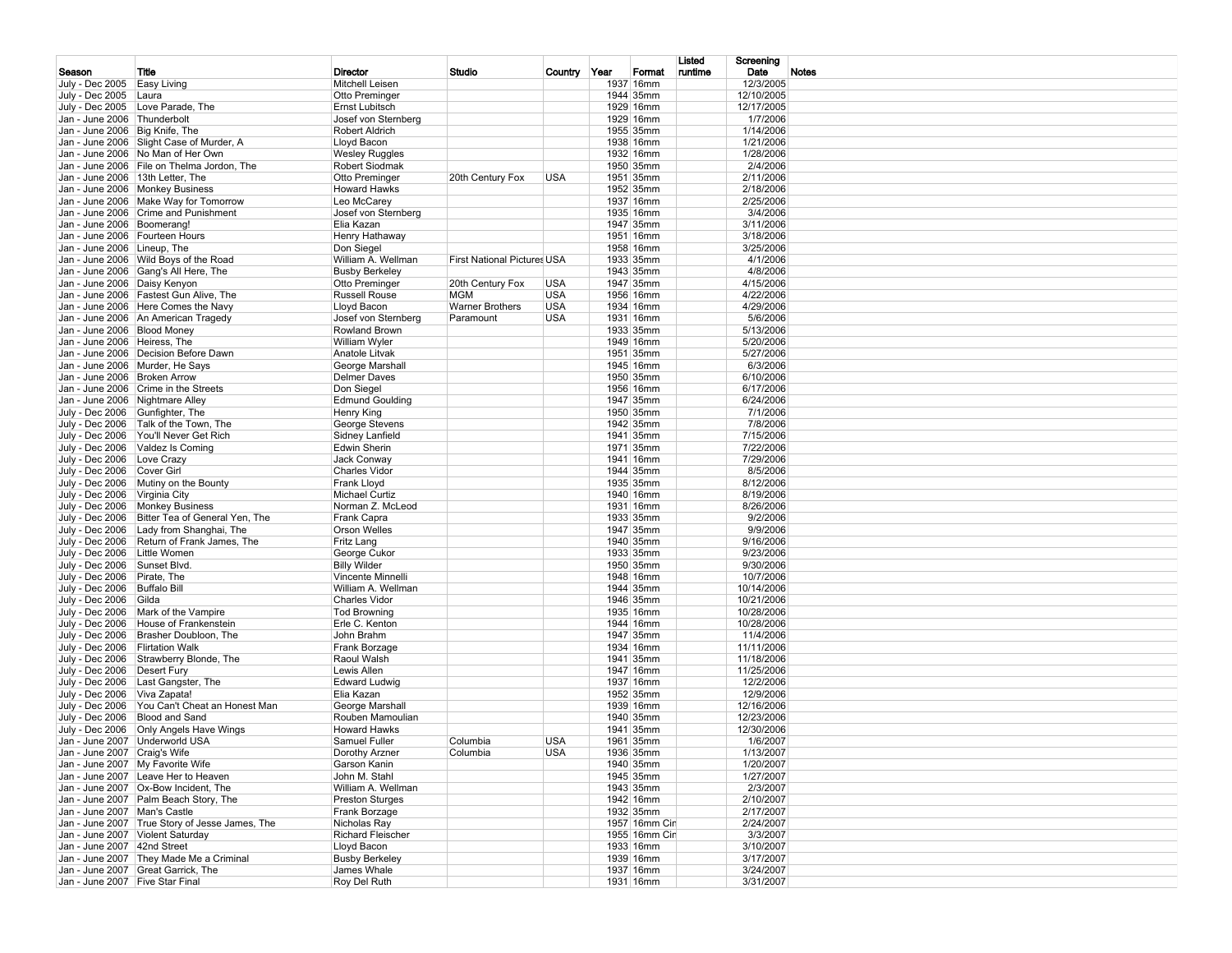|                                  |                                                                                |                                            |        |              |                        | Listed  | Screening                |       |
|----------------------------------|--------------------------------------------------------------------------------|--------------------------------------------|--------|--------------|------------------------|---------|--------------------------|-------|
| Season                           | Title                                                                          | Director                                   | Studio | Country Year | Format                 | runtime | Date                     | Notes |
|                                  | Jan - June 2007 Hell and High Water                                            | Samuel Fuller                              |        |              | 1955 35mm              |         | 4/7/2007                 |       |
| Jan - June 2007 Girl Crazy       |                                                                                | <b>Busby Berkeley</b>                      |        |              | 1943 16mm              |         | 4/14/2007                |       |
|                                  | Jan - June 2007 Crowd Roars, The<br>Jan - June 2007 Magnificent Ambersons, The | <b>Howard Hawks</b><br>Orson Welles        |        |              | 1932 16mm<br>1942 16mm |         | 4/21/2007<br>4/28/2007   |       |
|                                  | Jan - June 2007 Fixed Bayonets!                                                | Samuel Fuller                              |        |              | 1951 35mm              |         | 5/5/2007                 |       |
| Jan - June 2007 Born to Dance    |                                                                                | Roy Del Ruth                               |        |              | 1936 16mm              |         | 5/12/2007                |       |
|                                  | Jan - June 2007 Criminal Code, The                                             | <b>Howard Hawks</b>                        |        |              | 1931 16mm              |         | 5/19/2007                |       |
|                                  | Jan - June 2007 American Madness                                               | Frank Capra                                |        |              | 1932 35mm              |         | 5/19/2007                |       |
| Jan - June 2007 China Seas       |                                                                                | <b>Tay Garnett</b>                         |        |              | 1935 16mm              |         | 5/26/2007                |       |
|                                  | Jan - June 2007 Treasure of the Sierra Madre                                   | John Huston                                |        |              | 1948 35mm              |         | 6/2/2007                 |       |
|                                  | Jan - June 2007 My Man Godfrey                                                 | Gregory La Cava                            |        |              | 1936 16mm              |         | 6/9/2007                 |       |
| Jan - June 2007 Downstairs       |                                                                                | Monta Bell                                 |        |              | 1932 16mm              |         | 6/16/2007                |       |
|                                  | Jan - June 2007 Employees Entrance                                             | Roy Del Ruth                               |        |              | 1933 16mm<br>1949 35mm |         | 6/16/2007                |       |
| Jan - June 2007 Red River        | Jan - June 2007   I Was a Male War Bride                                       | <b>Howard Hawks</b><br><b>Howard Hawks</b> |        |              | 1948 35mm              |         | 6/23/2007<br>6/30/2007   |       |
|                                  | July - Dec 2007 Christmas in July                                              | <b>Preston Sturges</b>                     |        |              | 1940 16mm              |         | 7/7/2007                 |       |
|                                  | July - Dec 2007 20 Million Miles to Earth                                      | Nathan Juran                               |        |              | 1957 35mm              |         | 7/14/2007                |       |
| July - Dec 2007 Winchester 73    |                                                                                | Anthony Mann                               |        |              | 1950 16mm              |         | 7/21/2007                |       |
| July - Dec 2007 Buck Privates    |                                                                                | <b>Arthur Lubin</b>                        |        |              | 1941 16mm              |         | 7/28/2007                |       |
|                                  | July - Dec 2007 Gabriel Over the White House                                   | Gregory La Cava                            |        |              | 1933 16mm              |         | 8/4/2007                 |       |
| July - Dec 2007   Deep Valley    |                                                                                | Jean Negulesco                             |        |              | 1947 16mm              |         | 8/11/2007                |       |
|                                  | July - Dec 2007   Million Dollar Legs                                          | <b>Edward Cline</b>                        |        |              | 1932 16mm              |         | 8/18/2007                |       |
| July - Dec 2007   Diplomaniacs   |                                                                                | William A. Seiter                          |        |              | 1933 16mm              |         | 8/18/2007                |       |
|                                  | July - Dec 2007   Incredible Shrinking Man, The                                | Jack Arnold                                |        |              | 1957 35mm              |         | 8/25/2007                |       |
|                                  | July - Dec 2007 You're Never Too Young                                         | Norman Taurog                              |        |              | 1955 35mm              |         | 9/1/2007                 |       |
|                                  | July - Dec 2007 Pennies from Heaven                                            | Norman Z. McLeod<br>Bert I. Gordon         |        | 1957 ??      | 1936 16mm              |         | 9/8/2007                 |       |
| July - Dec 2007   Black Scorpion | July - Dec 2007 Beginning of the End                                           | <b>Edward Ludwig</b>                       |        |              | 1957 35mm              |         | 9/15/2007<br>9/15/2007   |       |
| July - Dec 2007 Brother Orchid   |                                                                                | Lloyd Bacon                                |        |              | 1940 16mm              |         | 9/22/2007                |       |
|                                  | July - Dec 2007  Daughters Courageous                                          | Michael Curtiz                             |        |              | 1939 16mm              |         | 9/29/2007                |       |
|                                  | July - Dec 2007   It Should Happen to You                                      | George Cukor                               |        |              | 1954 35mm              |         | 10/6/2007                |       |
|                                  | July - Dec 2007 Stormy Weather                                                 | Andrew L. Stone                            |        |              | 1943 35mm              |         | 10/13/2007               |       |
| July - Dec 2007 Body and Soul    |                                                                                | Robert Rossen                              |        |              | 1947 16mm              |         | 10/20/2007               |       |
|                                  | July - Dec 2007 Horror of Dracula                                              | <b>Terence Fisher</b>                      |        |              | 1958 35mm              |         | 10/27/2007               |       |
|                                  | July - Dec 2007 You Were Never Lovelier                                        | William A. Seiter                          |        |              | 1942 35mm              |         | 11/2/2007                |       |
|                                  | July - Dec 2007 Hangover Square                                                | John Brahm                                 |        |              | 1945 35mm              |         | 11/9/2007                |       |
|                                  | July - Dec 2007   Immortal Sergeant                                            | John M. Stahl                              |        |              | 1943 16mm<br>1933 16mm |         | 11/17/2007               |       |
| July - Dec 2007 Thin Man, The    | July - Dec 2007   Kennel Murder Case The                                       | Michael Curtiz<br>W.S. Van Dyke            |        |              | 1934 16mm              |         | 11/24/2007<br>11/24/2007 |       |
|                                  | July - Dec 2007 Earth Vs. the Flying Saucers                                   | Fred F. Sears                              |        |              | 1956 35mm              |         | 12/1/2007                |       |
|                                  | July - Dec 2007 Strike Up the Band                                             | <b>Busby Berkeley</b>                      |        |              | 1940 16mm              |         | 12/8/2007                |       |
|                                  | July - Dec 2007   Dark Corner, The                                             | Henry Hathaway                             |        |              | 1946 35mm              |         | 12/15/2007               |       |
|                                  | July - Dec 2007 My Darling Clementine                                          | John Ford                                  |        |              | 1946 35mm              |         | 12/22/2007               |       |
| July - Dec 2007   All About Eve  |                                                                                | Joseph L. Mankiewicz                       |        |              | 1950 35mm              |         | 12/29/2007               |       |
|                                  | Jan - June 2008 No Greater Glory                                               | Frank Borzage                              |        |              | 1934 35mm              |         | 1/5/2008                 |       |
| Jan - June 2008 Born Yesterday   |                                                                                | George Cukor                               |        |              | 1950 35mm              |         | 1/12/2008                |       |
| Jan - June 2008 Tingler, The     |                                                                                | <b>William Castle</b>                      |        |              | 1959 35mm<br>1938 16mm |         | 1/19/2008                |       |
| Jan - June 2008 Holiday          | Jan - June 2008   Whole Town's Talking, The                                    | George Cukor<br>John Ford                  |        |              | 1935 35mm              |         | 1/26/2008<br>2/2/2008    |       |
|                                  | Jan - June 2008 Secret Beyond the Door                                         | Fritz Lang                                 |        |              | 1948 35mm              |         | 2/9/2008                 |       |
| Jan - June 2008 Egg and I, The   |                                                                                | <b>Chester Erskine</b>                     |        |              | 1947 16mm              |         | 2/16/2008                |       |
| Jan - June 2008 Boom Town        |                                                                                | Jack Conway                                |        |              | 1940 16mm              |         | 2/23/2008                |       |
| Jan - June 2008 Odd Man Out      |                                                                                | Carol Reed                                 |        |              | 1947 35mm              |         | 3/1/2008                 |       |
| Jan - June 2008 Roberta          |                                                                                | William A. Seiter                          |        |              | 1935 16mm              |         | 3/7/2008                 |       |
|                                  | Jan - June 2008   Man from Laramie, The                                        | Anthony Mann                               |        |              | 1955 35mm              |         | 3/15/2008                |       |
| Jan - June 2008   In Old Chicago |                                                                                | Henry King                                 |        |              | 1937 35mm              |         | 3/22/2008                |       |
| Jan - June 2008 Black Pirate     |                                                                                | <b>Albert Parker</b>                       |        |              | 1926 16mm              |         | 3/29/2008                |       |
| Jan - June 2008 Misfits, The     | Jan - June 2008   Million Dollar Mermaid                                       | John Huston                                |        |              | 1961 35mm              |         | 4/5/2008                 |       |
| Jan - June 2008 Red Dust         |                                                                                | Mervyn LeRoy<br><b>Victor Fleming</b>      |        |              | 1952 16mm<br>1932 16mm |         | 4/12/2008<br>4/19/2008   |       |
|                                  | Jan - June 2008 Ride the Pink Horse                                            | Robert Montgomery                          |        |              | 1947 16mm              |         | 4/26/2008                |       |
| Jan - June 2008 Letter, The      |                                                                                | William Wyler                              |        |              | 1940 16mm              |         | 5/3/2008                 |       |
| Jan - June 2008 Tin Pan Alley    |                                                                                | <b>Walter Lang</b>                         |        |              | 1940 35mm              |         | 5/10/2008                |       |
|                                  | Jan - June 2008 Platinum Blonde                                                | Frank Capra                                |        |              | 1931 16mm              |         | 5/17/2008                |       |
|                                  | Jan - June 2008 This Land is Mine                                              | Jean Renoir                                |        |              | 1943 16mm              |         | 5/24/2008                |       |
|                                  | Jan - June 2008 Narrow Margin, The                                             | Richard Fleischer                          |        |              | 1952 16mm              |         | 5/31/2008                |       |
|                                  | Jan - June 2008 Call Northside 777                                             | Henry Hathaway                             |        |              | 1948 35mm              |         | 6/7/2008                 |       |
| Jan - June 2008 Forbidden        |                                                                                | Frank Capra                                |        |              | 1932 35mm              |         | 6/14/2008                |       |
| Jan - June 2008 D.O.A.           |                                                                                | Rudolph Mate                               |        |              | 1950 16mm              |         | 6/21/2008                |       |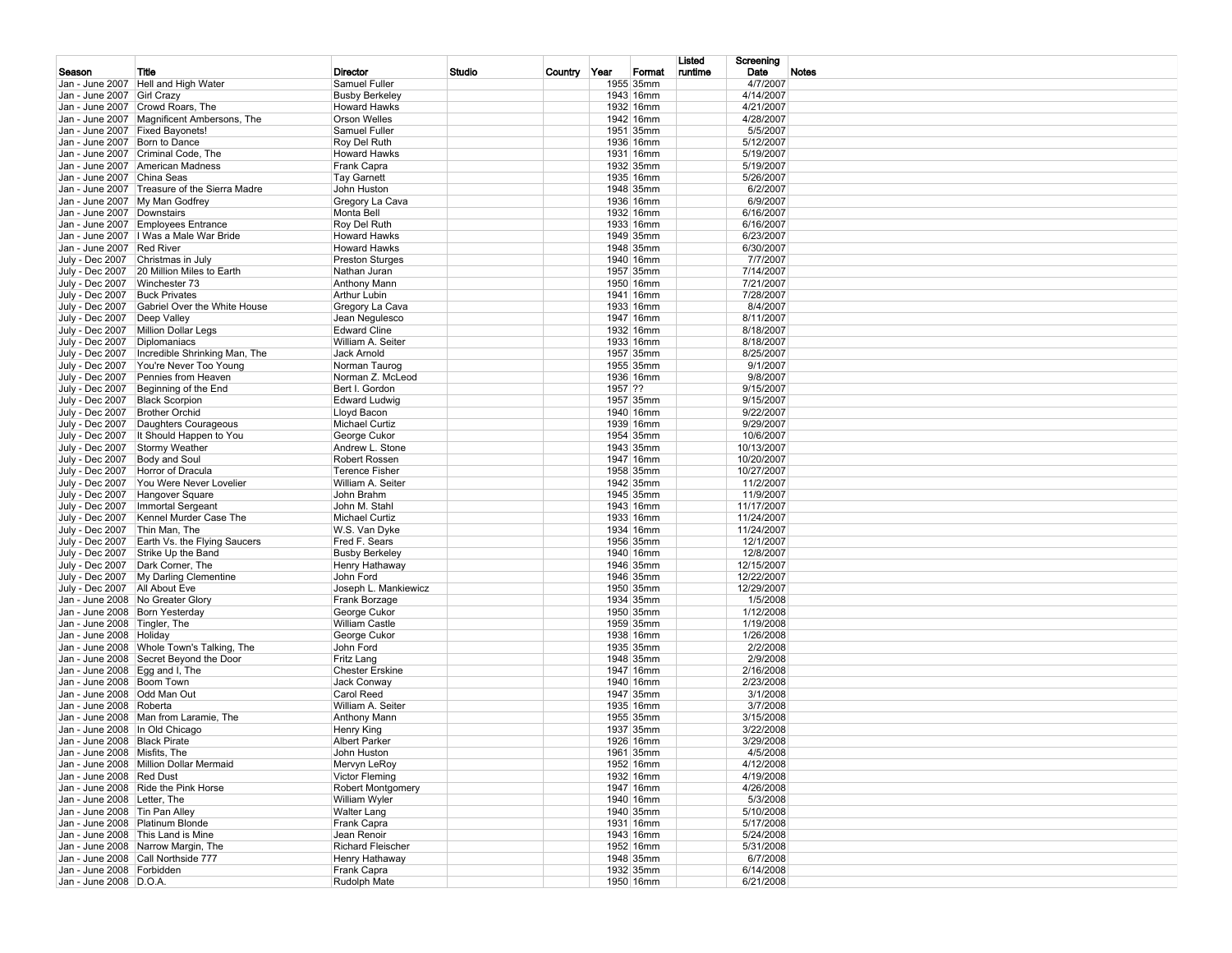|                                                 |                                                                                         |                                              |        |              |              |           | Listed  | Screening                |       |
|-------------------------------------------------|-----------------------------------------------------------------------------------------|----------------------------------------------|--------|--------------|--------------|-----------|---------|--------------------------|-------|
| Season                                          | Title                                                                                   | Director                                     | Studio | Country Year |              | Format    | runtime | Date                     | Notes |
|                                                 | Jan - June 2008   Bringing Up Baby                                                      | <b>Howard Hawks</b>                          |        |              |              | 1938 16mm |         | 6/28/2008                |       |
|                                                 | July - Dec 2008   In a Lonely Place                                                     | Nicholas Ray                                 |        |              | 1950         |           |         | 7/5/2008                 |       |
| July - Dec 2008 Train, The                      |                                                                                         | John Frankenheimer                           |        |              | 1965         |           |         | 7/12/2008                |       |
| July - Dec 2008   Union Pacific                 |                                                                                         | Cecil B. DeMille                             |        |              | 1939         |           |         | 7/19/2008                |       |
| July - Dec 2008 3:10 to Yuma<br>July - Dec 2008 | Judge Priest                                                                            | Delmer Daves<br>John Ford                    |        |              | 1957<br>1934 |           |         | 7/26/2008<br>8/2/2008    |       |
|                                                 | July - Dec 2008 Young Mr. Lincoln                                                       | John Ford                                    |        |              | 1939         |           |         | 8/9/2008                 |       |
|                                                 | July - Dec 2008 Steamboat 'Round the Bend                                               | John Ford                                    |        |              | 1936         |           |         | 8/16/2008                |       |
| July - Dec 2008   Pal Joey                      |                                                                                         | George Sidney                                |        |              | 1957         |           |         | 8/23/2008                |       |
| July - Dec 2008 City Lights                     |                                                                                         | <b>Charles Chaplin</b>                       |        |              | 1931         |           |         | 8/30/2008                |       |
| July - Dec 2008   Dancing Lady                  |                                                                                         | Robert Z. Leonard                            |        |              | 1933         |           |         | 9/6/2008                 |       |
| July - Dec 2008 Sudden Fear                     |                                                                                         | David Miller                                 |        |              | 1952         |           |         | 9/13/2008                |       |
| July - Dec 2008 Humoresque                      |                                                                                         | Jean Negulesco                               |        |              | 1946         |           |         | 9/20/2008                |       |
|                                                 | July - Dec 2008 Gay Desperado, The                                                      | Rouben Mamoulian                             |        |              | 1936         |           |         | 9/27/2008                |       |
|                                                 | July - Dec 2008   Tomorrow is Forever                                                   | <b>Irving Pichel</b>                         |        |              | 1946         |           |         | 10/4/2008                |       |
|                                                 | July - Dec 2008 Ghost and Mrs. Muir, The                                                | Joseph L. Mankiewicz                         |        |              | 1947         |           |         | 10/11/2008               |       |
|                                                 | July - Dec 2008 Corridor of Mirrors                                                     | <b>Terence Young</b>                         |        |              | 1948         |           |         | 10/18/2008               |       |
| July - Dec 2008 Mummy, The                      | July - Dec 2008 Stars in My Crown                                                       | Jacques Tourneur<br>Karl Freund              |        |              | 1950<br>1932 |           |         | 10/25/2008<br>11/1/2008  |       |
|                                                 | July - Dec 2008   Man They Could Not Hang, The                                          | Grinde, Nick                                 |        |              | 1939         |           |         | 11/1/2008                |       |
|                                                 | July - Dec 2008 Expresso Bongo                                                          | Val Guest                                    |        |              | 1959         |           |         | 11/8/2008                |       |
| July - Dec 2008 Sitting Pretty                  |                                                                                         | <b>Walter Lang</b>                           |        |              | 1948         |           |         | 11/15/2008               |       |
|                                                 | July - Dec 2008   Matter of Life and Death, A (Stairway to Hea Michael Powell and Emeri |                                              |        | UK.          | 1946         |           |         | 11/22/2008               |       |
|                                                 | July - Dec 2008   Mortal Storm, The                                                     | Frank Borzage                                |        |              | 1940         |           |         | 11/29/2008               |       |
|                                                 | July - Dec 2008   13 Rue Madeleine                                                      | Henry Hathaway                               |        |              | 1947         |           |         | 12/6/2008                |       |
|                                                 | July - Dec 2008   House on Telegraph Hill, The                                          | Robert Wise                                  |        |              | 1951         |           |         | 12/13/2008               |       |
|                                                 | July - Dec 2008   More the Merrier, The                                                 | George Stevens                               |        |              | 1943         |           |         | 12/20/2008               |       |
|                                                 | Jan - June 2009 Awful Truth, The                                                        | Leo McCarey                                  |        |              | 1937         |           |         | 1/3/2009                 |       |
|                                                 | Jan - June 2009 Black Book, The (Reign of Terror)                                       | Anthony Mann                                 |        |              | 1949         |           |         | 1/10/2009                |       |
| Jan - June 2009 Claudia                         |                                                                                         | <b>Edmund Goulding</b>                       |        |              | 1943         |           |         | 1/17/2009                |       |
| Jan - June 2009 Dames                           |                                                                                         | Ray Enright and Busby Be<br>Robert Wise      |        |              | 1934<br>1954 |           |         | 1/24/2009<br>1/31/2009   |       |
| Jan - June 2009 Executive Suite                 | Jan - June 2009 Fountainhead, The                                                       | King Vidor                                   |        |              | 1949         |           |         | 2/7/2009                 |       |
| Jan - June 2009 Goddess, The                    |                                                                                         | John Cromwell                                |        |              | 1958         |           |         | 2/14/2009                |       |
|                                                 | Jan - June 2009 Home of the Brave                                                       | Mark Robson                                  |        |              | 1949         |           |         | 2/21/2009                |       |
|                                                 | Jan - June 2009   I Can Get It For You Wholesale                                        | Michael Gordon                               |        |              | 1951         |           |         | 2/28/2009                |       |
| Jan - June 2009 Jane Eyre                       |                                                                                         | George Stevenson                             |        |              | 1944         |           |         | 3/7/2009                 |       |
|                                                 | Jan - June 2009   Knock On Any Door                                                     | Nicholas Ray                                 |        |              | 1949         |           |         | 3/14/2009                |       |
| Jan - June 2009 Lydia Bailey                    |                                                                                         | Jean Negulesco                               |        |              | 1952         |           |         | 3/21/2009                |       |
| Jan - June 2009   My Sister Eileen              |                                                                                         | Alexander Hall                               |        |              | 1942         |           |         | 3/28/2009                |       |
|                                                 | Jan - June 2009 Night at the Opera, A                                                   | Sam Wood                                     |        |              | 1935         |           |         | 4/4/2009                 |       |
| Jan - June 2009   One-Eyed Jacks                |                                                                                         | Marlon Brando                                |        |              | 1961         |           |         | 4/11/2009                |       |
|                                                 | Jan - June 2009 Phone Call from a Stranger                                              | Jean Negulesco                               |        |              | 1952         |           |         | 4/18/2009                |       |
| Jan - June 2009 Queen Kelly                     |                                                                                         | Erich von Stroheim<br><b>Charles Barton</b>  |        |              | 1928<br>1943 |           |         | 4/25/2009<br>5/2/2009    |       |
|                                                 | Jan - June 2009 Reveille with Beverly<br>Jan - June 2009 Sons of the Desert             | William A. Seiter                            |        |              | 1933         |           |         | 5/9/2009                 |       |
| Jan - June 2009   Tobacco Road                  |                                                                                         | John Ford                                    |        |              | 1941         |           |         | 5/16/2009                |       |
| Jan - June 2009   Uninvited, The                |                                                                                         | Lewis Allen                                  |        |              | 1944         |           |         | 5/23/2009                |       |
| Jan - June 2009   Verboten!                     |                                                                                         | Samuel Fuller                                |        |              | 1959         |           |         | 5/30/2009                |       |
|                                                 | Jan - June 2009   Woman's Face, A                                                       | George Cukor                                 |        |              | 1941         |           |         | 6/6/2009                 |       |
|                                                 | Jan - June 2009 X--The Man with X-Ray Eyes                                              | Roger Corman                                 |        |              | 1963         |           |         | 6/13/2009                |       |
|                                                 | Jan - June 2009 Yankee Doodle Dandy                                                     | Michael Curtiz                               |        |              | 1942         |           |         | 6/20/2009                |       |
|                                                 | Jan - June 2009 Zoo in Budapest                                                         | Rowland V. Lee                               |        |              | 1933         |           |         | 6/27/2009                |       |
|                                                 | July - Dec 2009 Scarlet Empress, The                                                    | Josef Von Sternberg                          |        |              | 1934         |           |         | 7/11/2009                |       |
| July - Dec 2009   Tall T, The                   |                                                                                         | <b>Budd Boetticher</b>                       |        |              | 1957         |           |         | 7/18/2009                |       |
| July - Dec 2009 Babes in Arms                   | July - Dec 2009 Theodora Goes Wild                                                      | <b>Busby Berkeley</b><br>Richard Boleslawski |        |              | 1939<br>1936 |           |         | 7/25/2009<br>8/1/2009    |       |
|                                                 | July - Dec 2009   Ladies of Leisure                                                     | Frank Capra                                  |        |              | 1930         |           |         | 8/8/2009                 |       |
|                                                 | July - Dec 2009   Lady of Burlesque                                                     | William A. Wellman                           |        |              | 1943         |           |         | 8/15/2009                |       |
|                                                 | July - Dec 2009 Hound of the Baskervilles, The                                          | Sidney Lanfield                              |        |              | 1939         |           |         | 8/22/2009                |       |
|                                                 | July - Dec 2009 Woman in Green, The                                                     | Roy William Neill                            |        |              | 1945         |           |         | 8/22/2009                |       |
|                                                 | July - Dec 2009 Bucket of Blood, A                                                      | Roger Corman                                 |        |              | 1959         |           |         | 8/29/2009                |       |
|                                                 | July - Dec 2009   It Started with Eve                                                   | Henry Koster                                 |        |              | 1941         |           |         | 9/5/2009                 |       |
| July - Dec 2009 Nightfall                       |                                                                                         | Jacques Tourneur                             |        |              | 1957         |           |         | 9/12/2009                |       |
| July - Dec 2009 Bowery, The                     |                                                                                         | Raoul Walsh                                  |        |              | 1933         |           |         | 9/19/2009                |       |
|                                                 | July - Dec 2009 Destry Rides Again                                                      | George Marshall                              |        |              | 1939         |           |         | 9/26/2009                |       |
|                                                 | July - Dec 2009 Thieves' Highway                                                        | Jules Dassin<br>David Lean                   |        |              | 1949         |           |         | 10/3/2009                |       |
| July - Dec 2009   Oliver Twist                  | July - Dec 2009   It Happened One Night                                                 | Frank Capra                                  |        |              | 1948<br>1934 |           |         | 10/10/2009<br>10/17/2009 |       |
|                                                 |                                                                                         |                                              |        |              |              |           |         |                          |       |